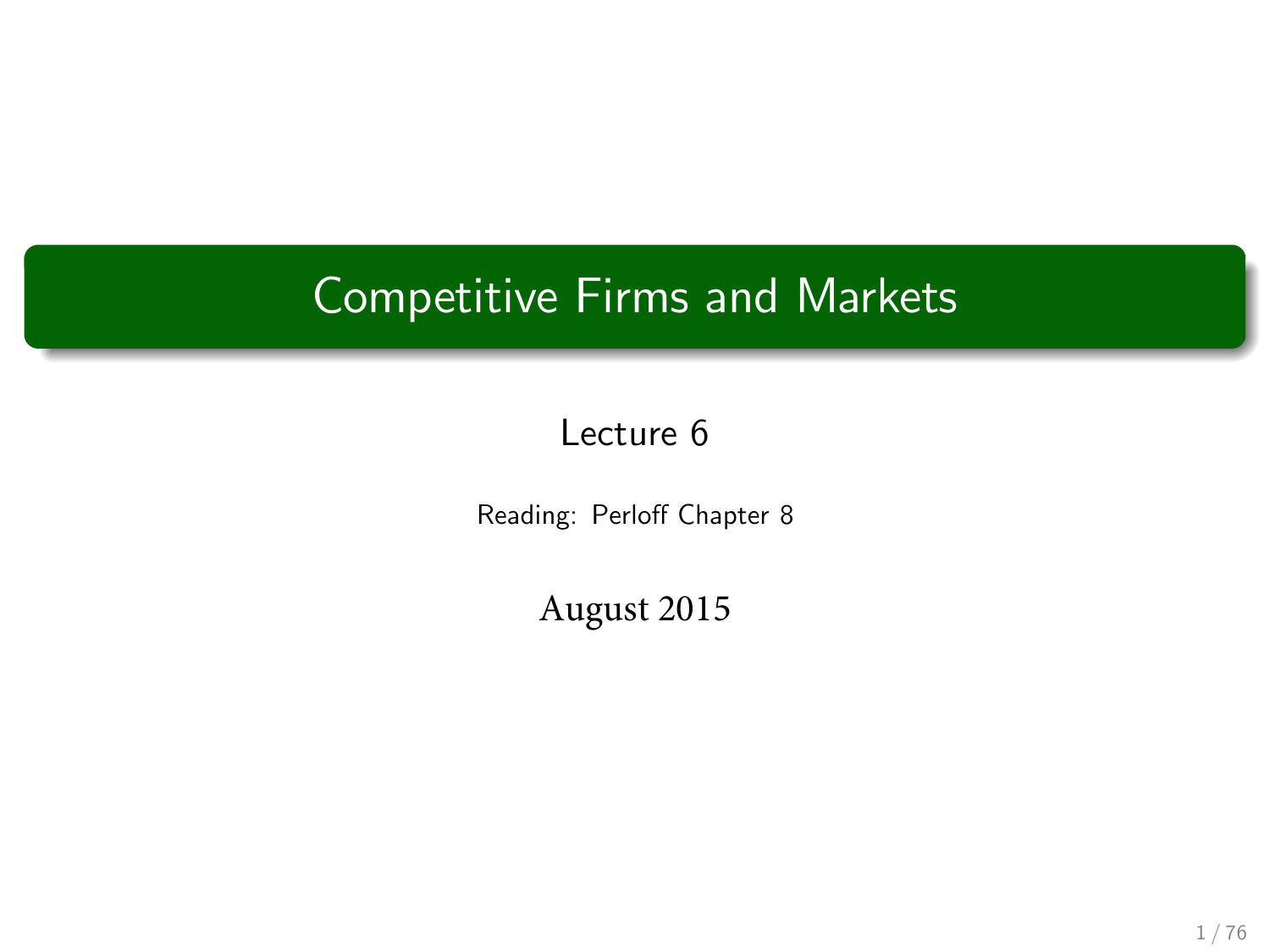- $\bullet$  We learned last lecture what input combination a firm will use for a given level of output.
- But exactly how much should a firm produce?
- **•** Depends on their cost structure, what other firms will do and how consumers behave.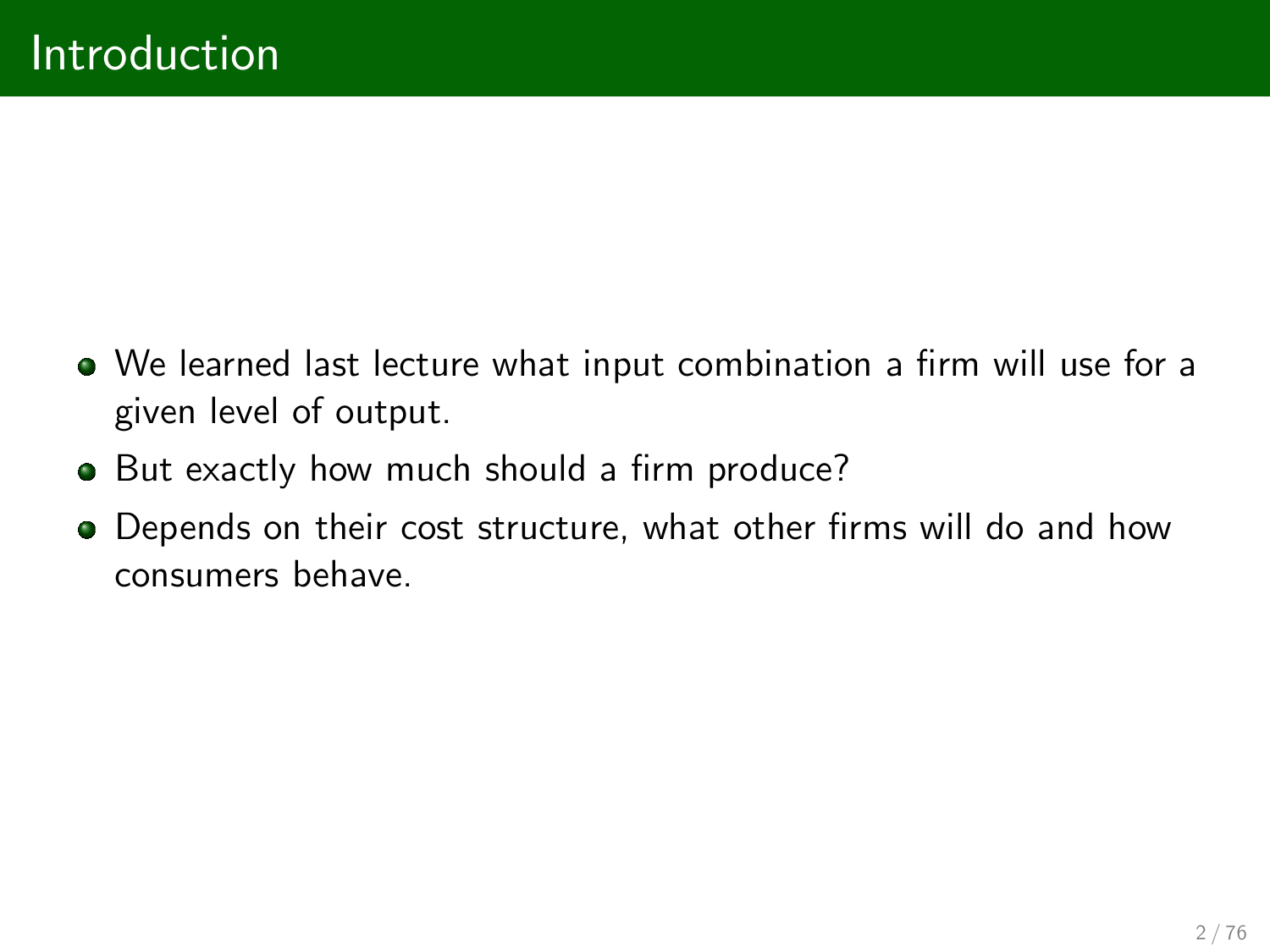- In this lecture, we see how the supply curve we saw on the first day is derived.
- We look in more detail how the equilibrium quantity and price is determined in a perfectly competitive market.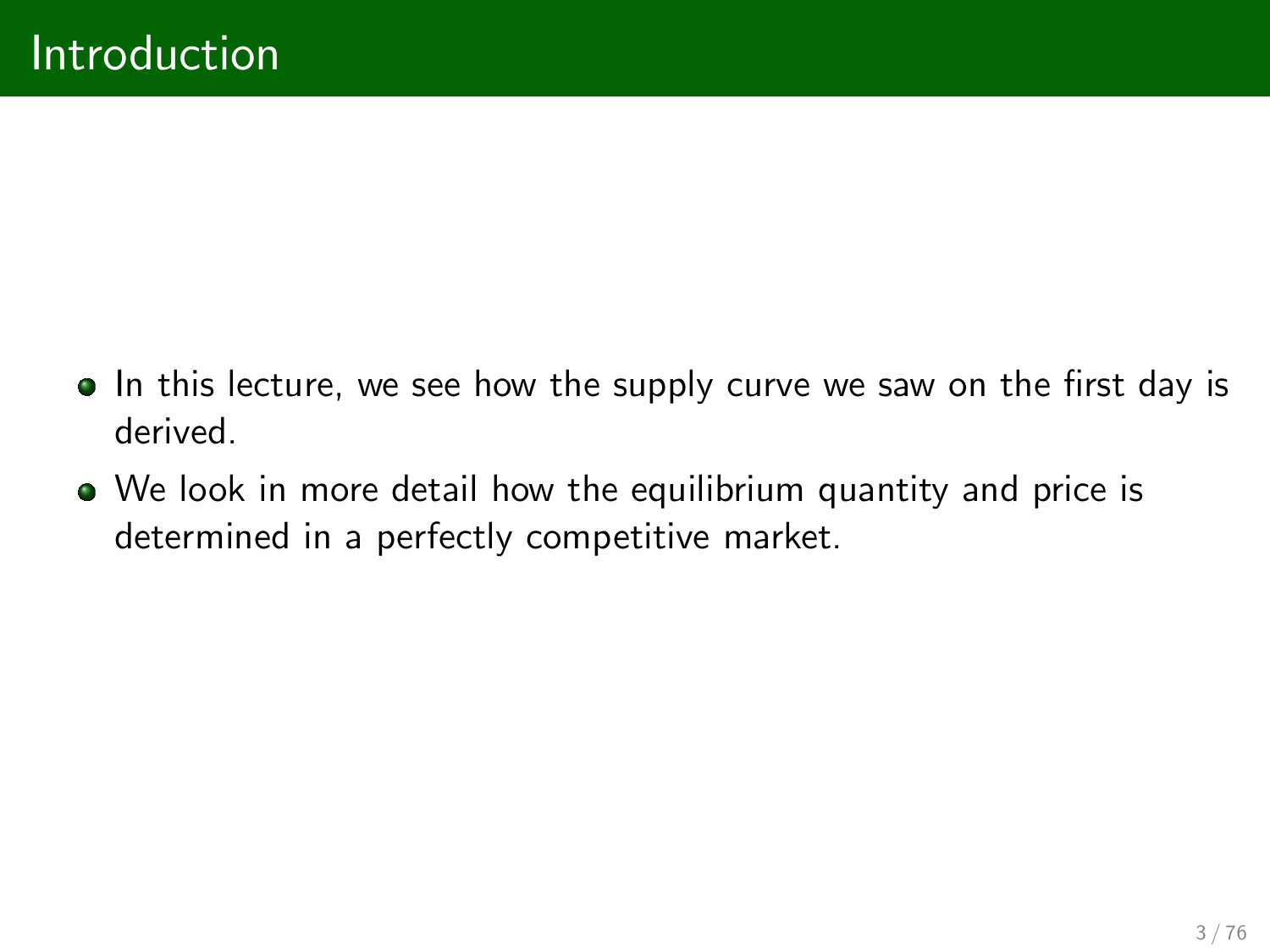- **Perfect Competition** A perfectly competitive firm is a price taker and faces a horizontal demand curve.
- **Profit Maximization** How much should a firm produce to maximize profits?
- **Competition in the Short Run** What is the market equilibrium when the number of firms in the market is fixed?
- **Competition in the Long Run** What is the market equilibrium when firms are free to enter and exit?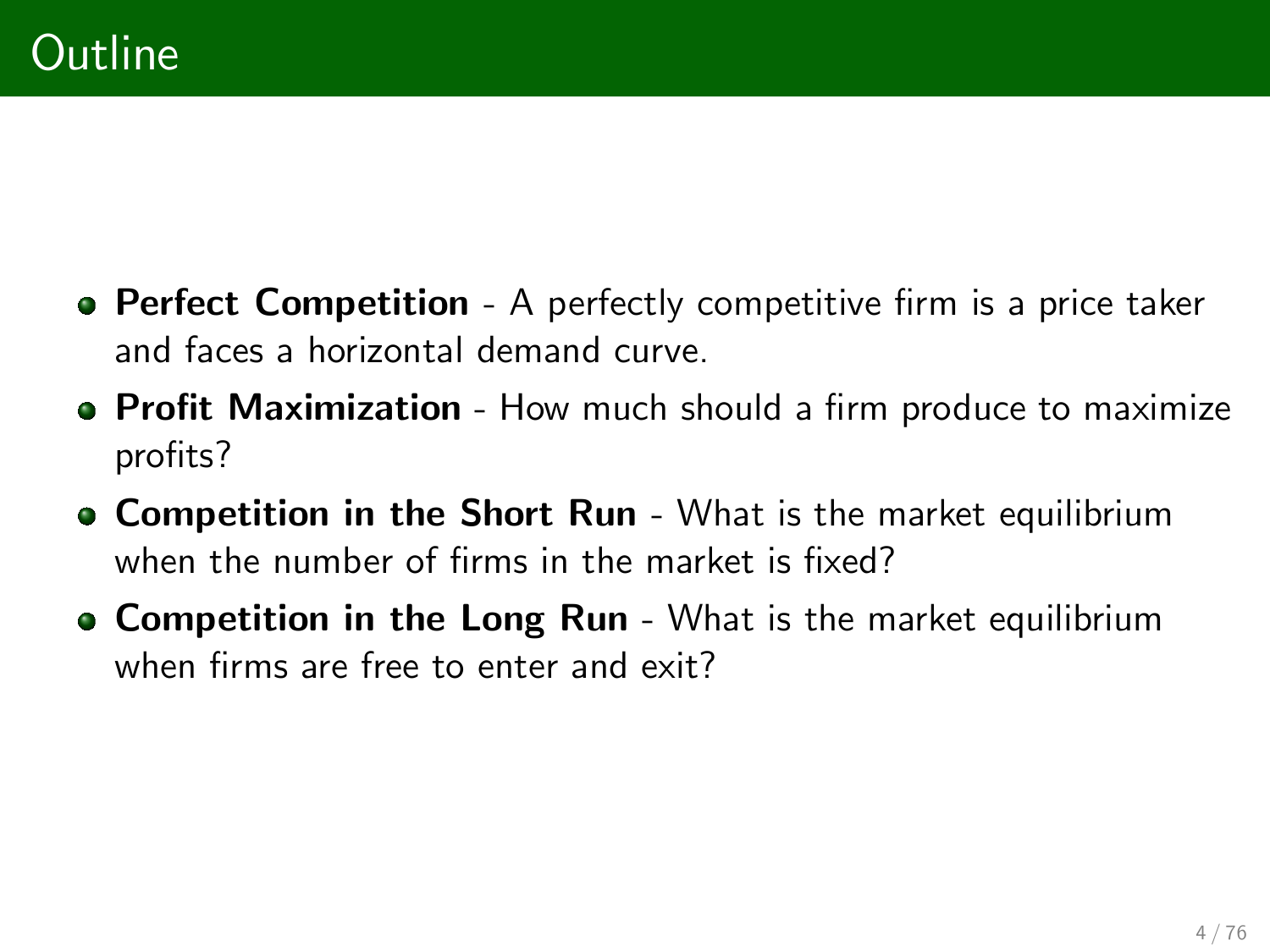- **•** One of the simplest market structures is perfect competition.
- A market is perfectly competitive if each firm in the market is a **price** taker.
- **•** A firm is a price taker if it cannot alter the market price or the price at which they buy inputs.
- **E** Everything the firm needs to know is captured by the market price.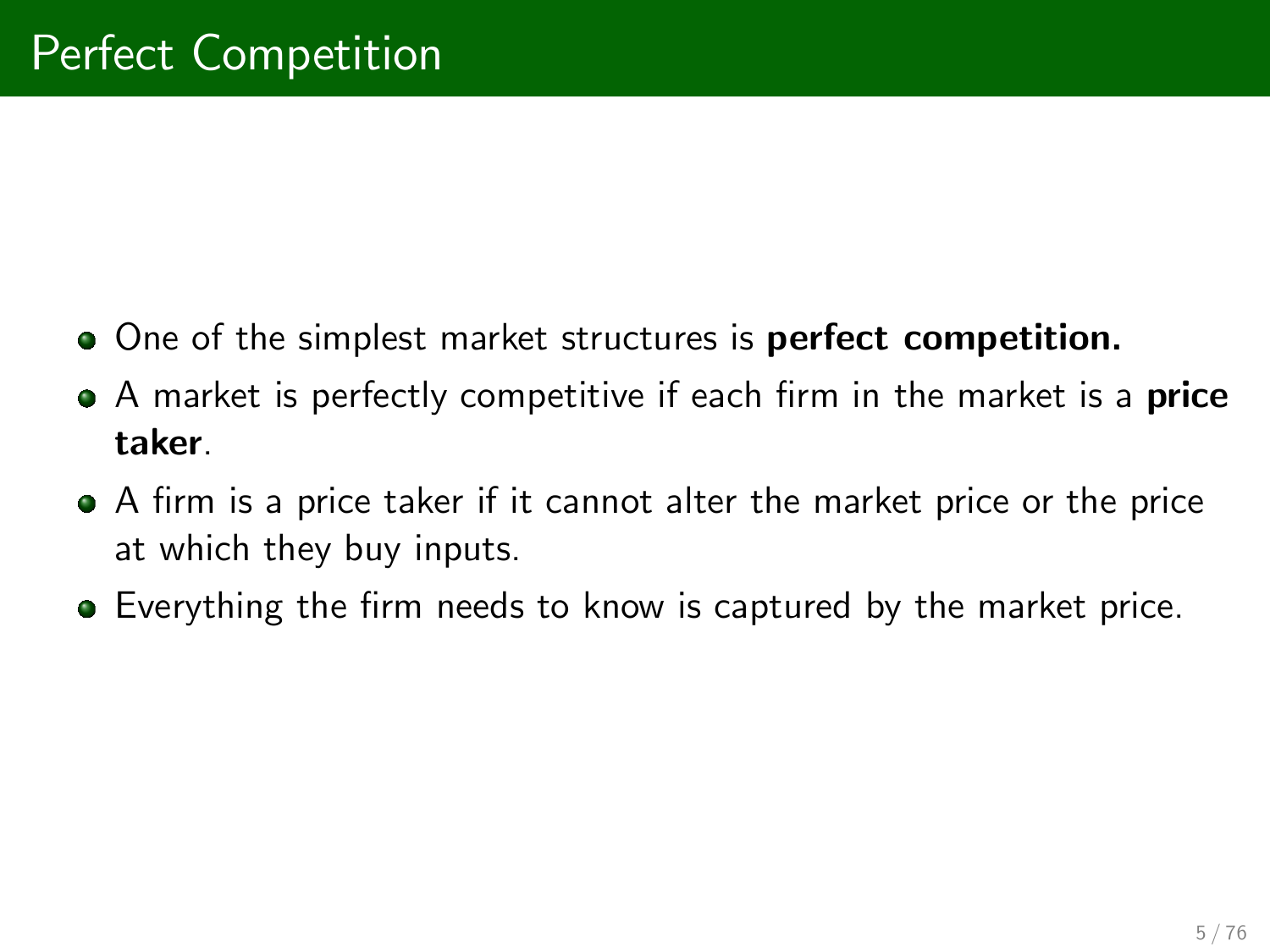- **•** Firms are likely to be price takers if the market has some or all of the properties
	- Huge number of firms
	- **Homogenous products**
	- **Everybody knows everything**
	- **Low transaction costs**
	- **•** Free entry and exit
- Obviously these conditions are never fully met, but many markets are highly competitive.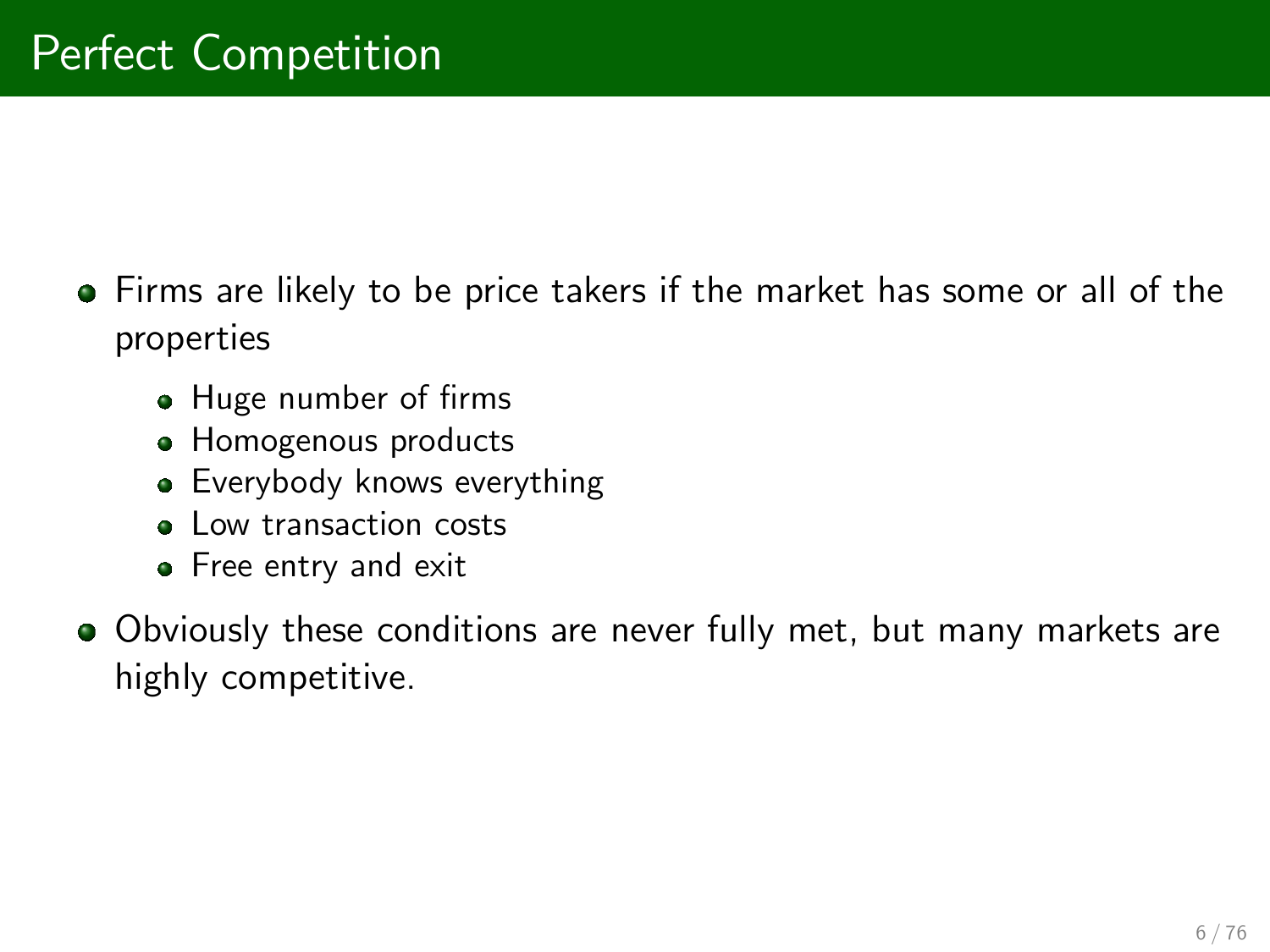#### Large Number of Buyers and Sellers

- **If there are enough sellers, no firm can raise or lower the market price.**
- $\bullet$  An individual firm is a tiny percent of the entire market.
- **•** The firm's demand curve is a horizontal line at the market price.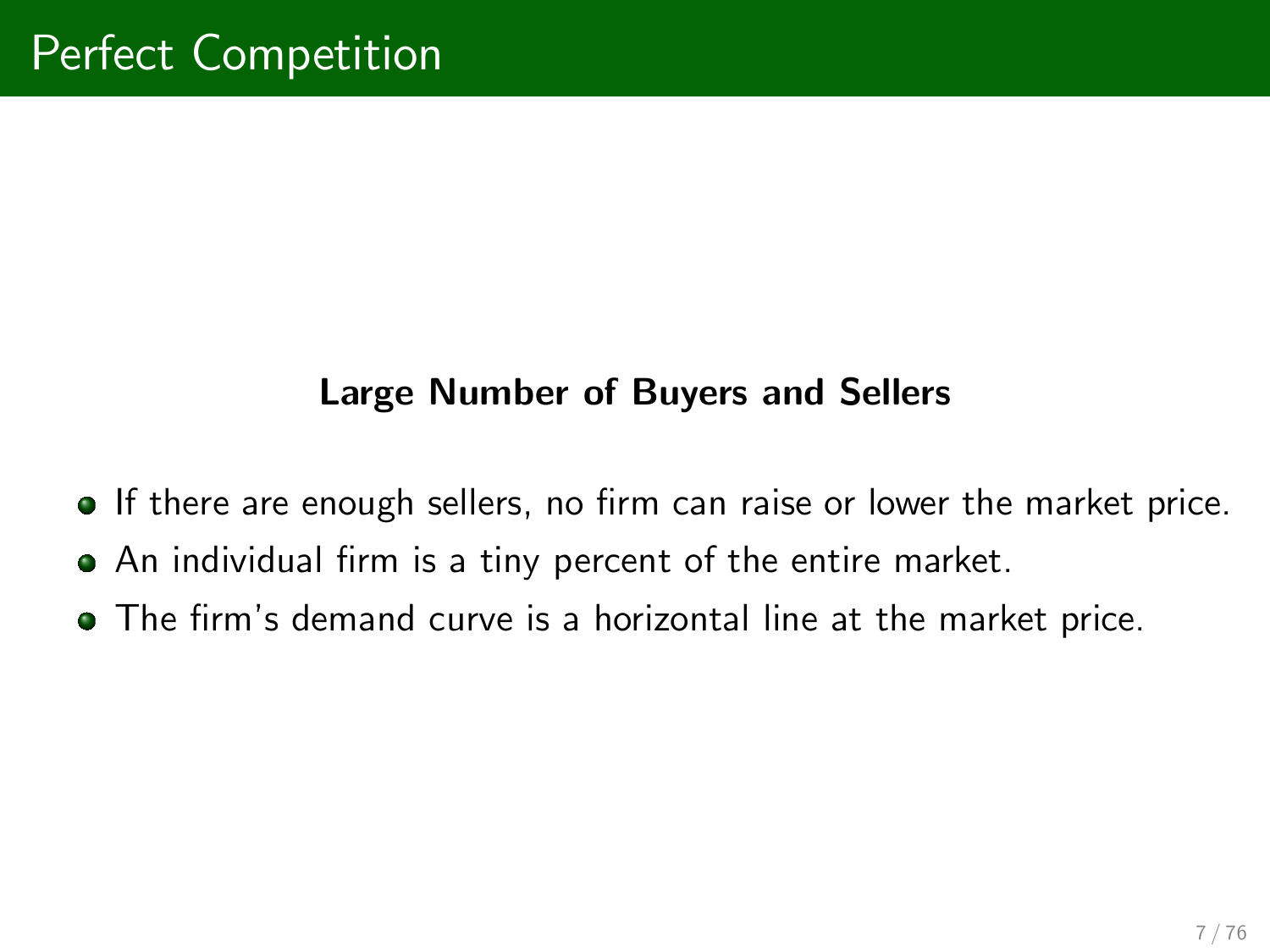#### Identical Products

- **Firms sell homogenous products.**
- A good produced by firm A is perfectly substitutable with a good produced by firm B.
- A firm cannot sell anything if it raises its price by 1P more than its competitors.
- An example of this would be Granny Smith apples or plain white t-shirts.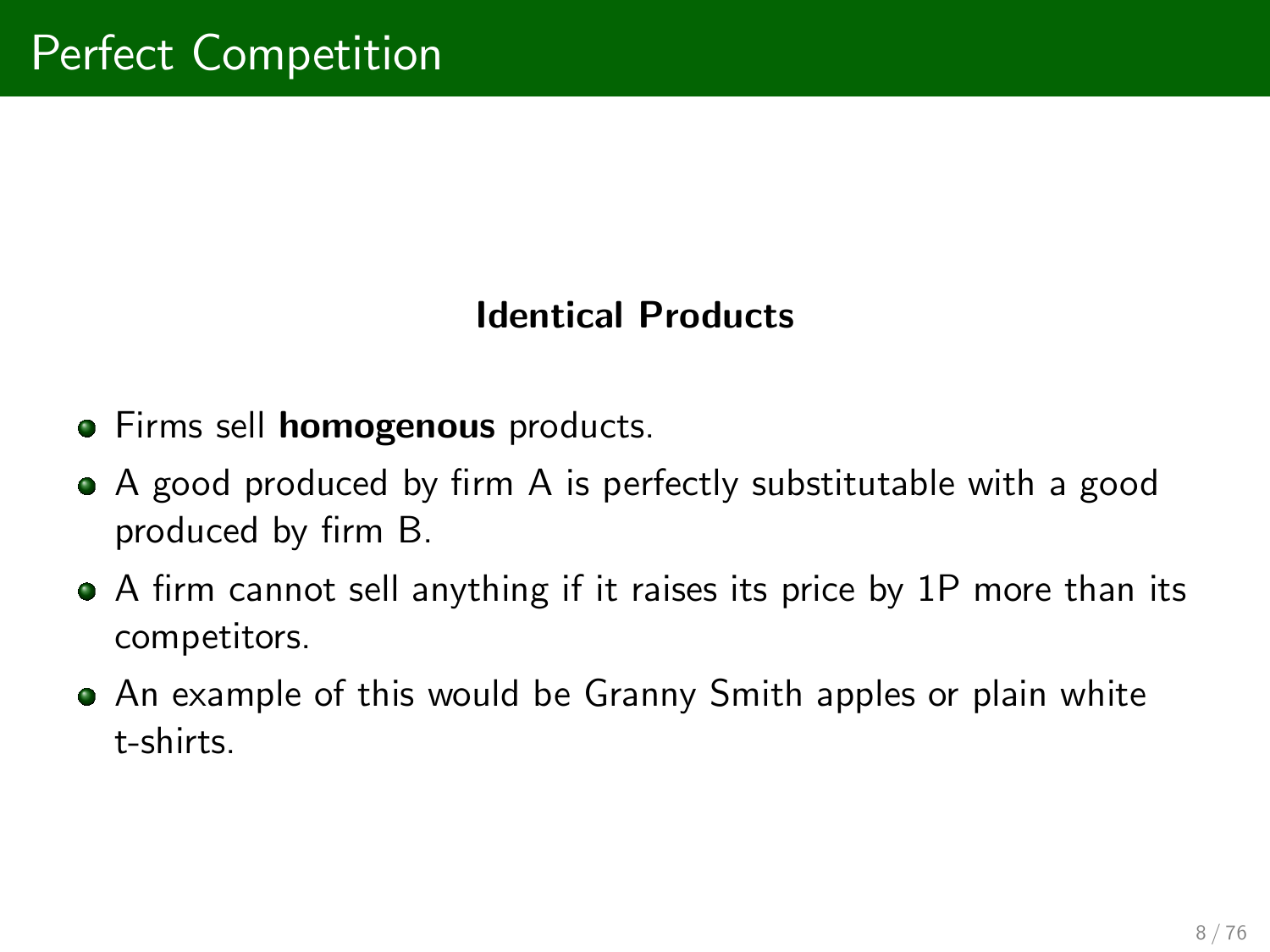#### Full Information

- **•** Buyers know the prices set by all firms.
- Firms cannot get away with raising their price because consumers know the prices of all firms.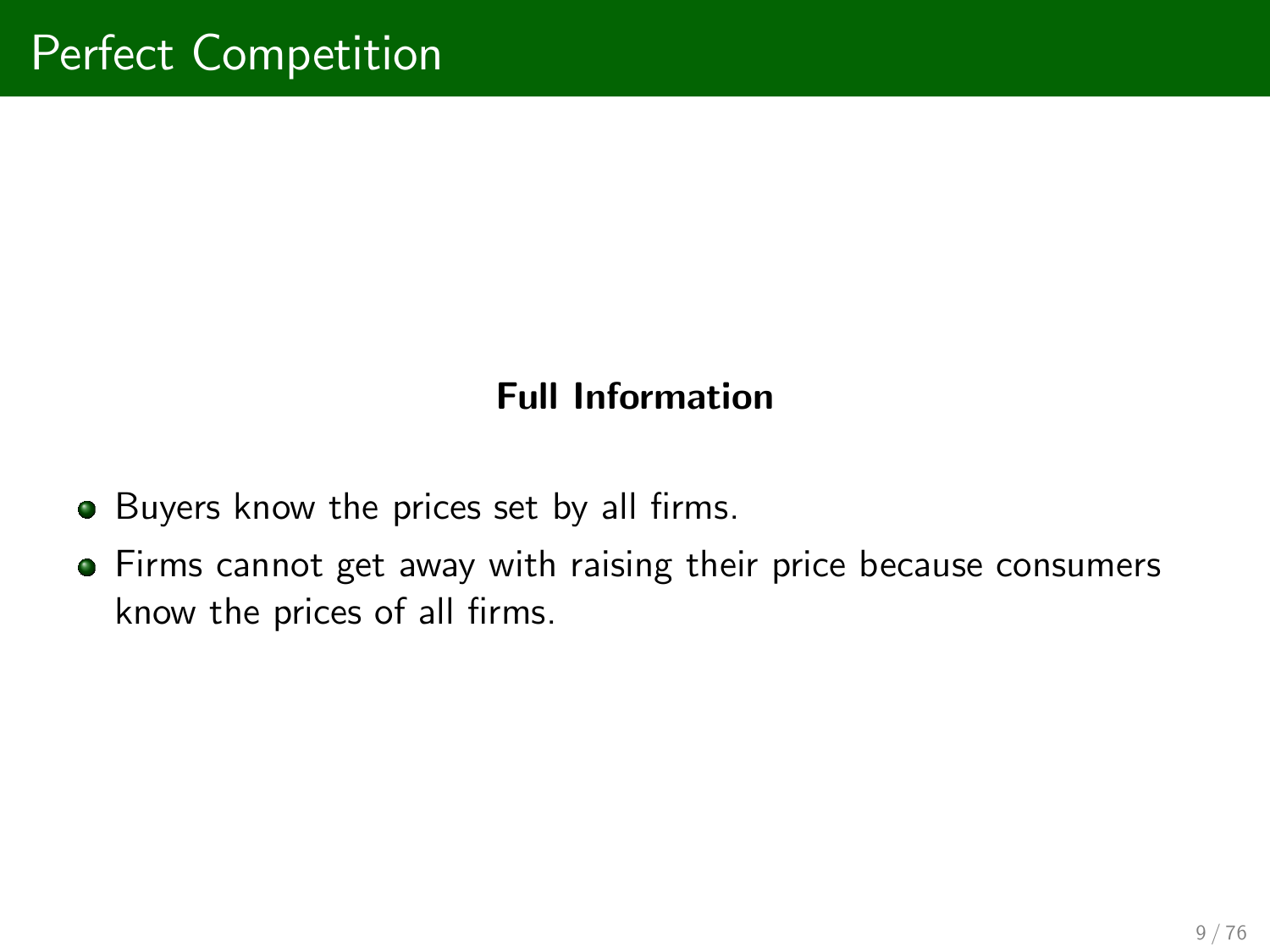#### Negligible Transaction Costs

- Buyers and sellers donít have to spend much time or money to interact with each other.
- **If this were not the case, buyers might absorb a higher price charged** by firms who have a lower transaction cost.
- Think of all firms as being in the same room.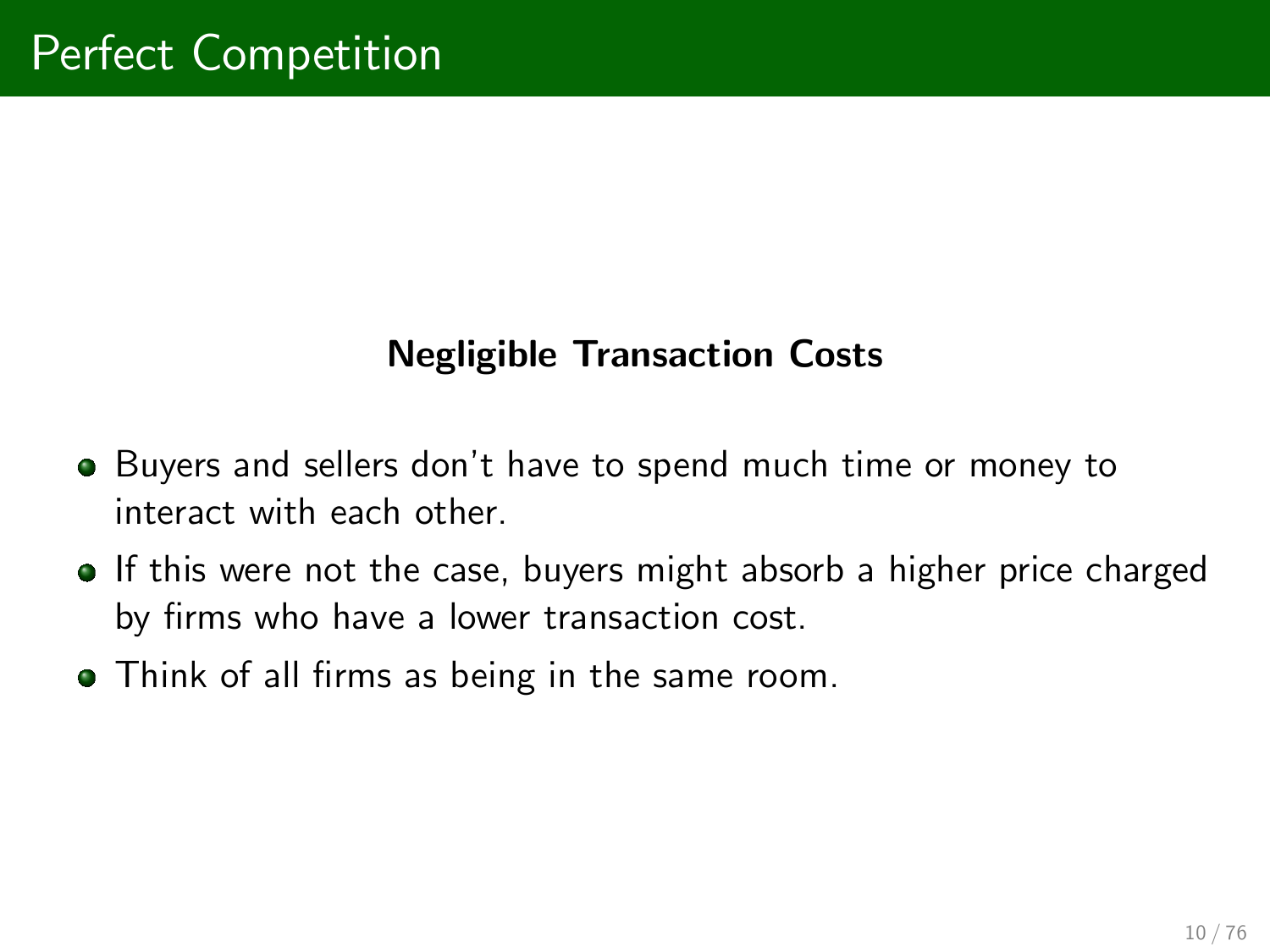#### Free Entry and Exit

- **If all firms raise their prices and there is profit to be made, firms will** keep entering until the price is driven back down.
- **If there were no free exit, firms might be hesitant to enter the market** in case of a bad shock.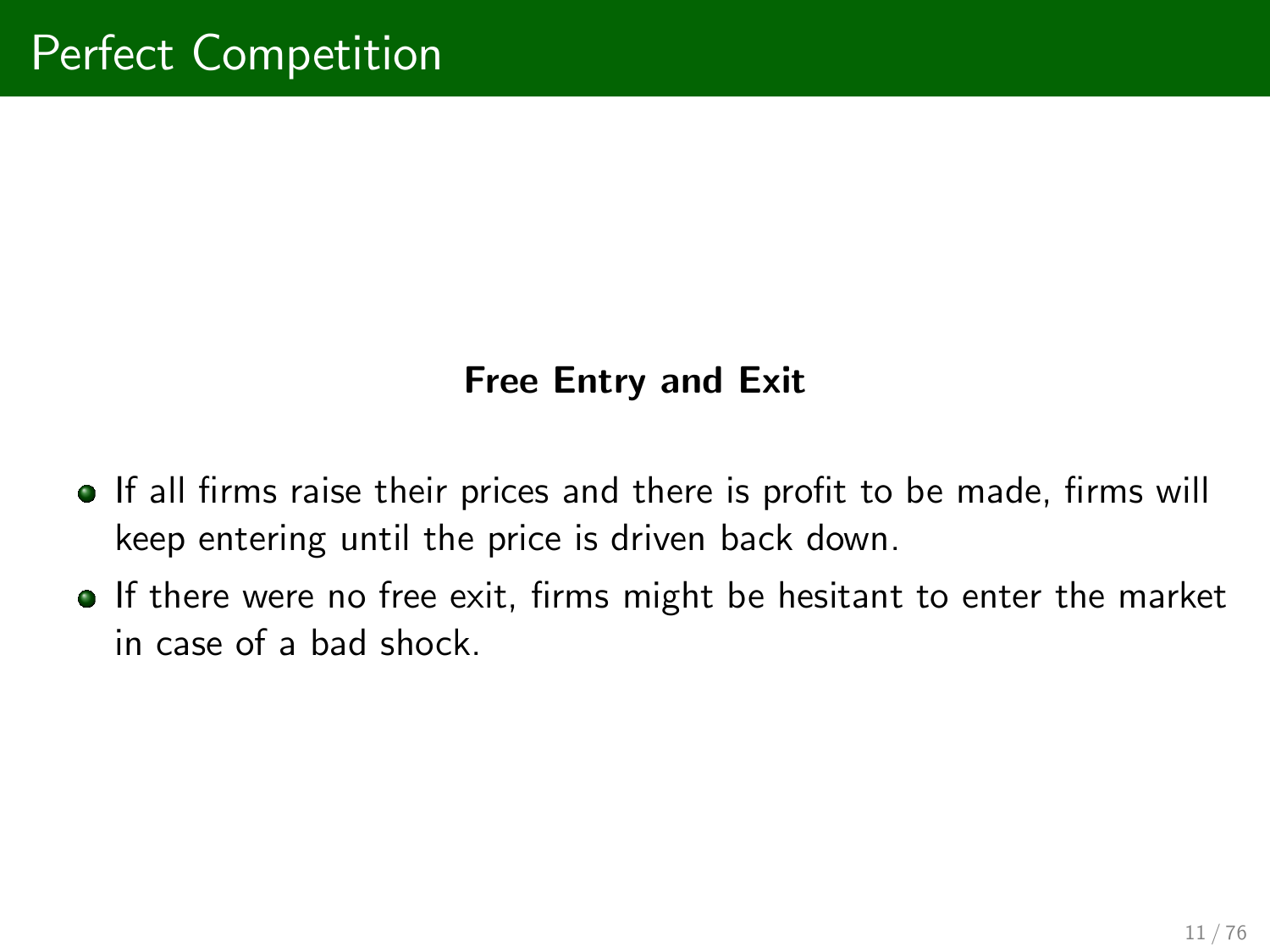- Many markets do not posses all these features, but are for practical purposes still price takers.
- **In these markets, firms do not deviate significantly from price taking.**
- We still call these markets competitive in practice.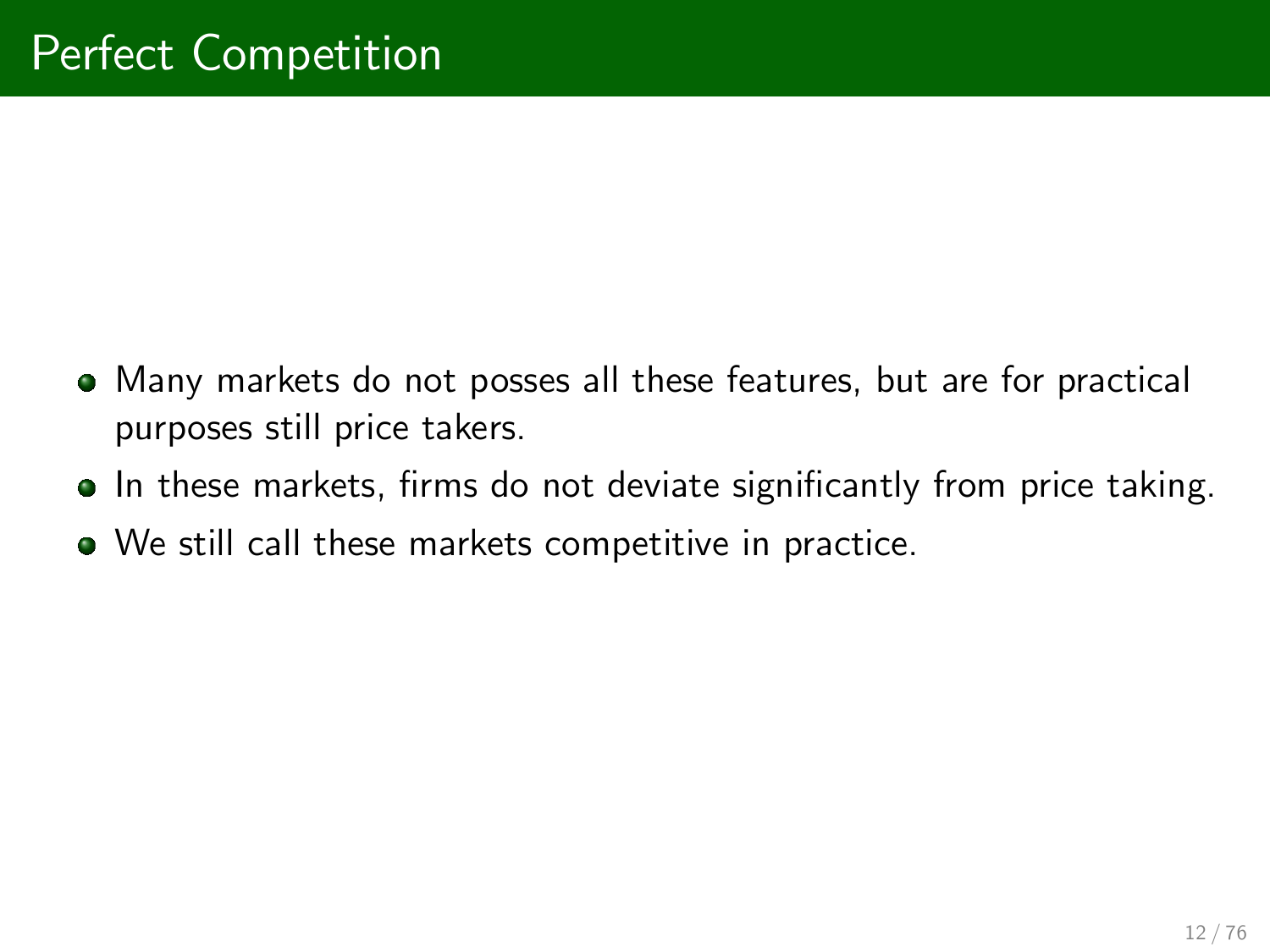- The most important thing to take away from all this is that a perfectly competitive firm faces a horizontal demand curve.
- **•** Lets see how this can occur.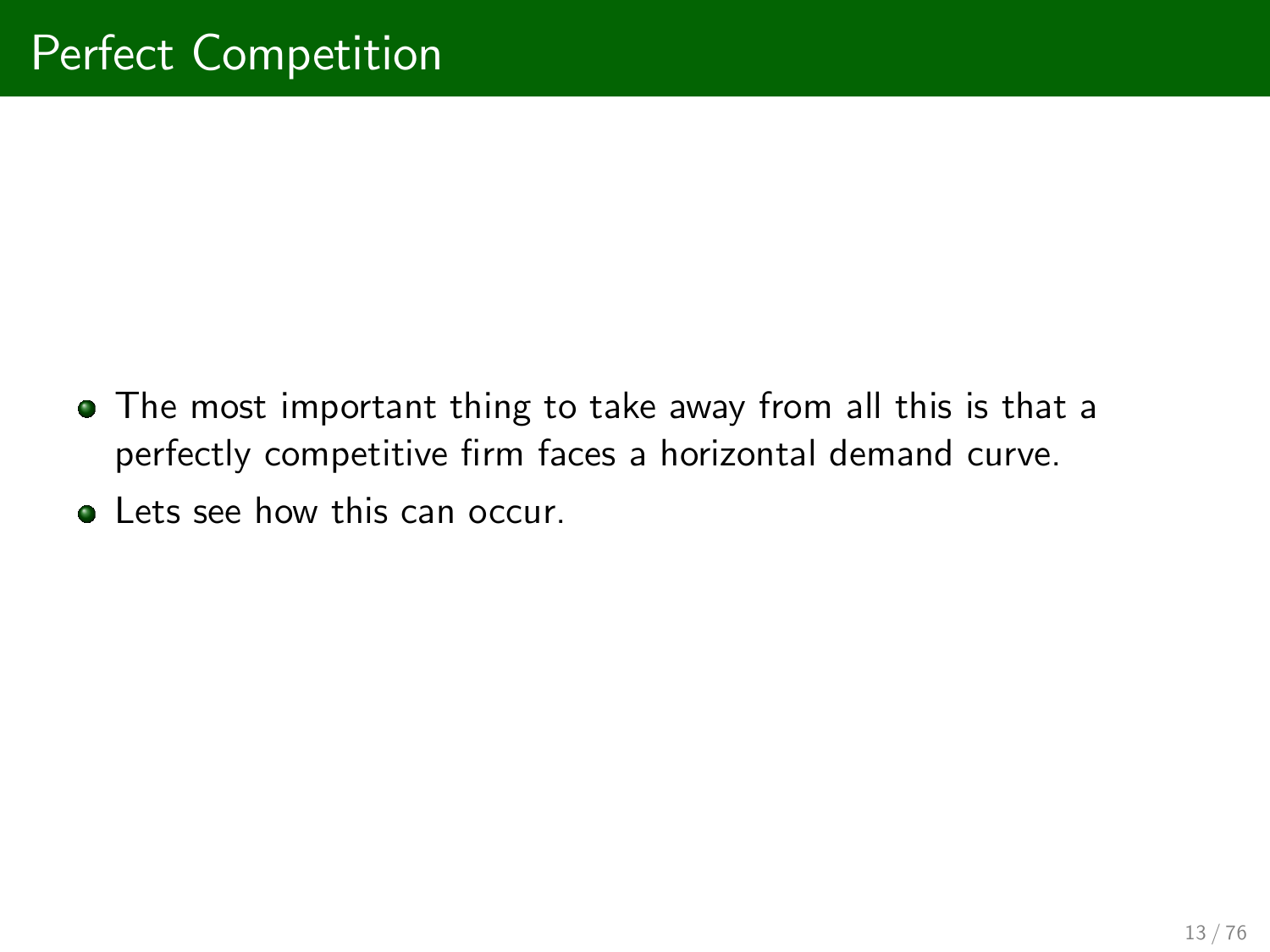- **An individual firm faces a residual demand curve.**
- This is the market demand not met by other sellers.
- If is equal to the market demand minus the supply of all other firms.

$$
D^{r}(p) = D(p) - S^{o}(p)
$$

For example, buyers want to purchase 10,000 bananas and all the other banana firms sell 9,990 bananas. Residual demand is 10 bananas.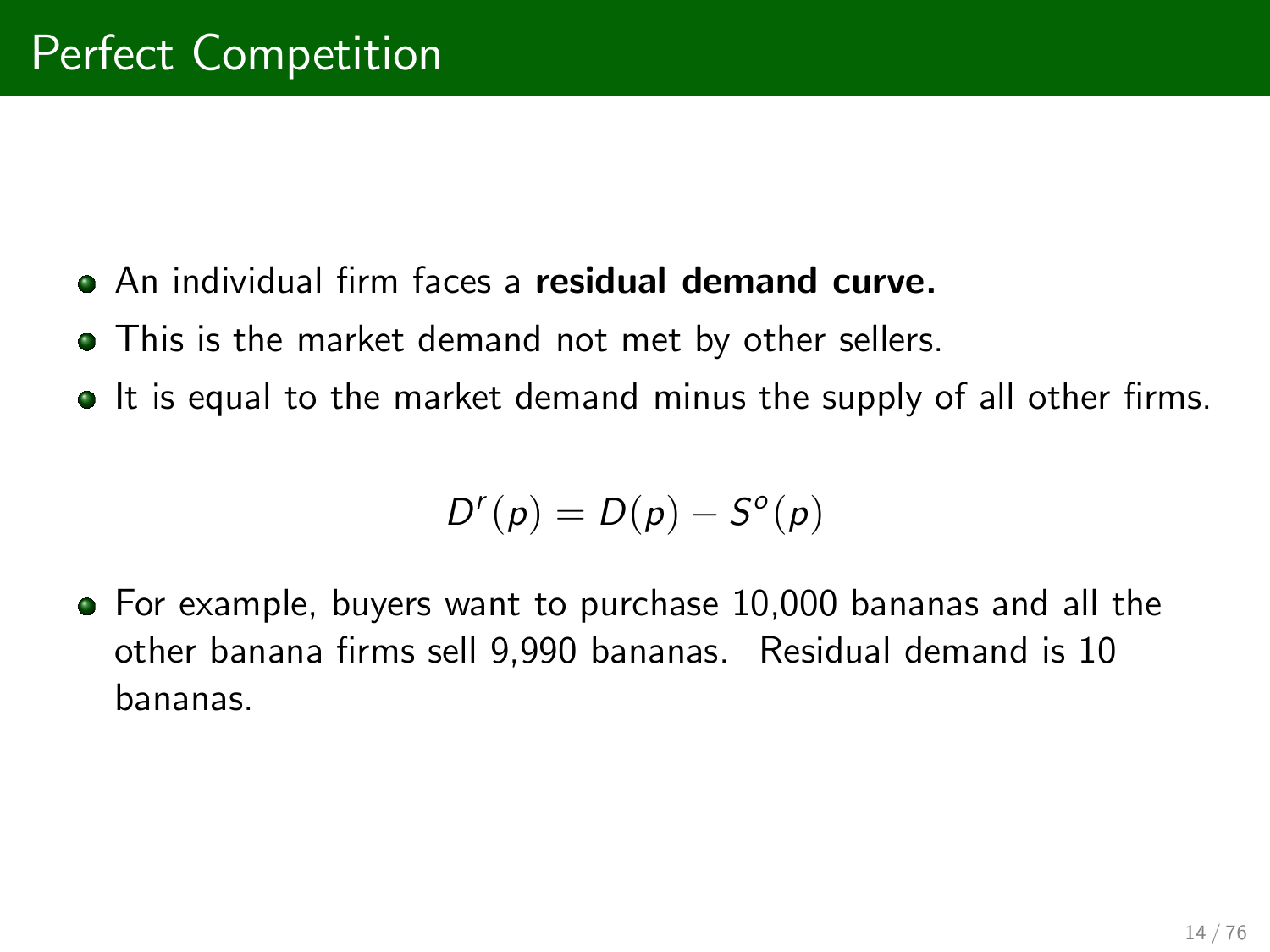### Perfect Competition

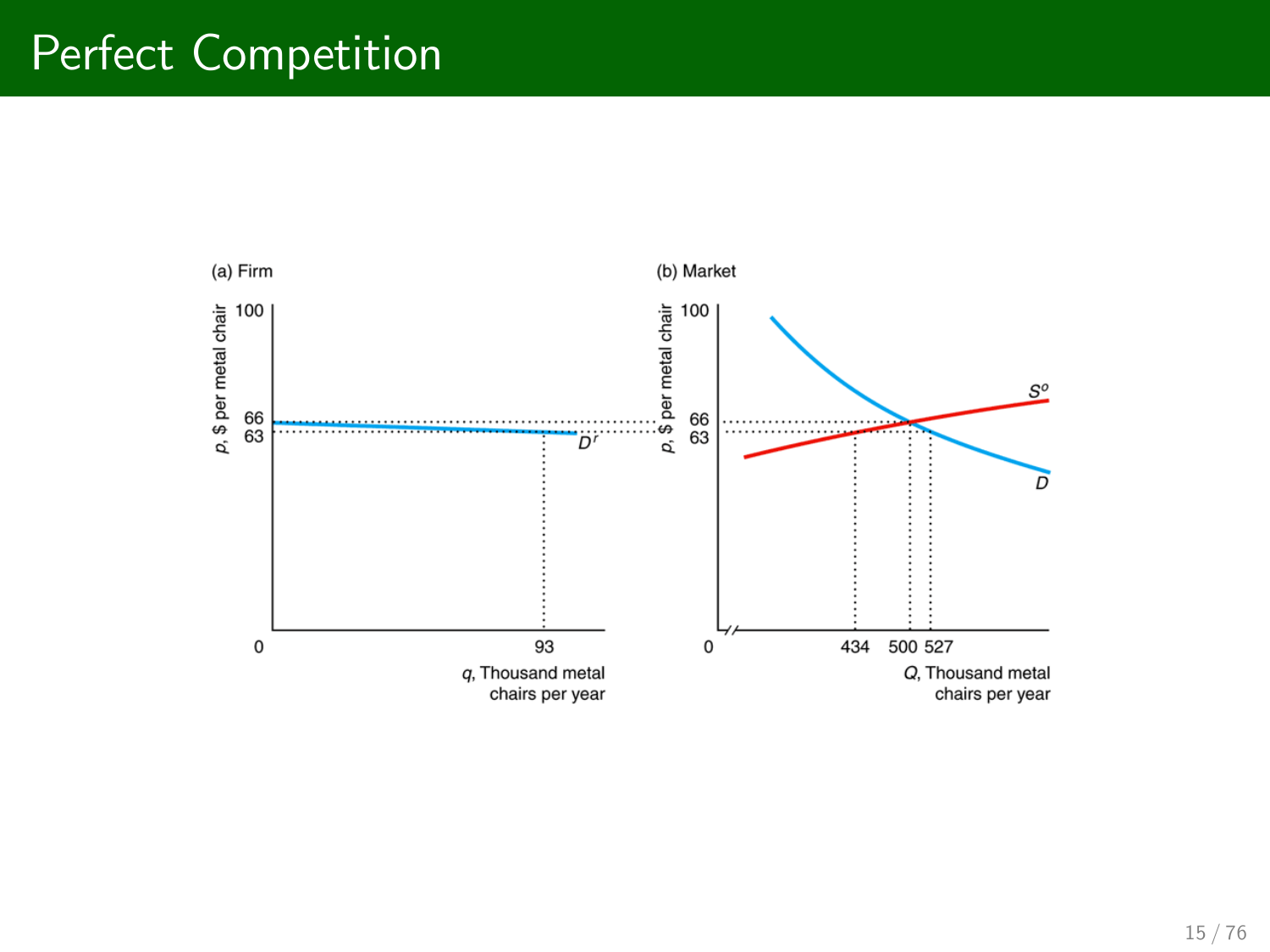- **Because the residual demand curve is much flatter than the market** demand curve, the elasticity of residual demand is much higher than market elasticity
- $\bullet$  If there are *n* identical firms, the elasticity of demand facing firm *i* is

$$
\varepsilon_i = n\varepsilon - (n-1)\eta_o
$$

 $\varepsilon_i$  is the elasticity facing firm *i*.  $\varepsilon$  is the market elasticity and  $\eta_o$  is the elasticity of supply of the other firms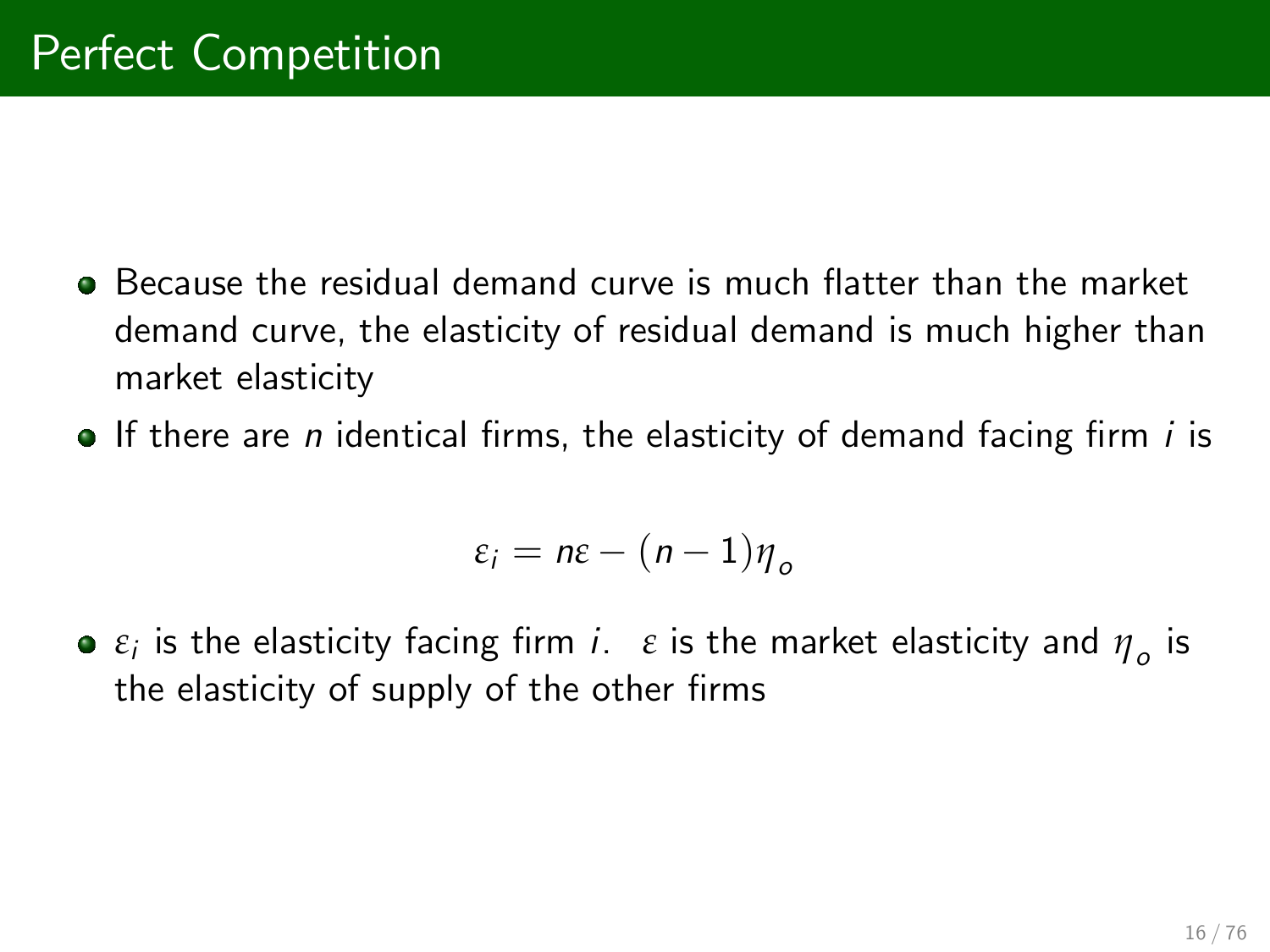# EXAMPLE

- $\bullet$  Suppose the market elasticity of demand is  $-1.5$
- There are 10 firms in the market and the elasticity of supply is 4.
- $\bullet$  What is the elasticity of demand facing firm  $i$ ?
- What is the interpretation behind this?
- What happens when we increase the number of firms in the market?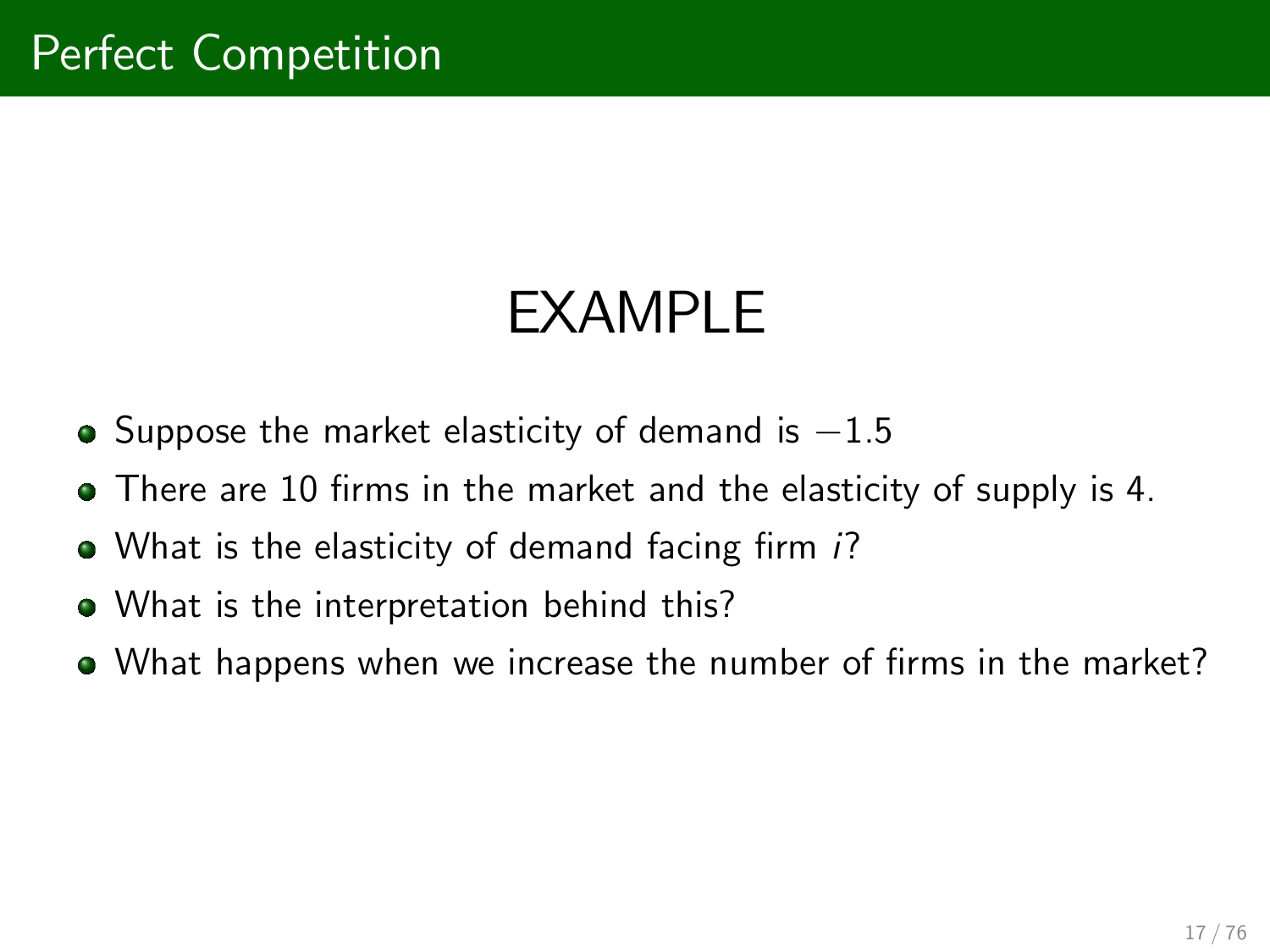- As the number of firms in the market increases, we approach a perfectly competitive market.
- As we approach a perfectly competitive market, the demand curve facing a single firm gets flatter and flatter.
- **•** The key point is that an individual firm is insignificant to what happens in the market.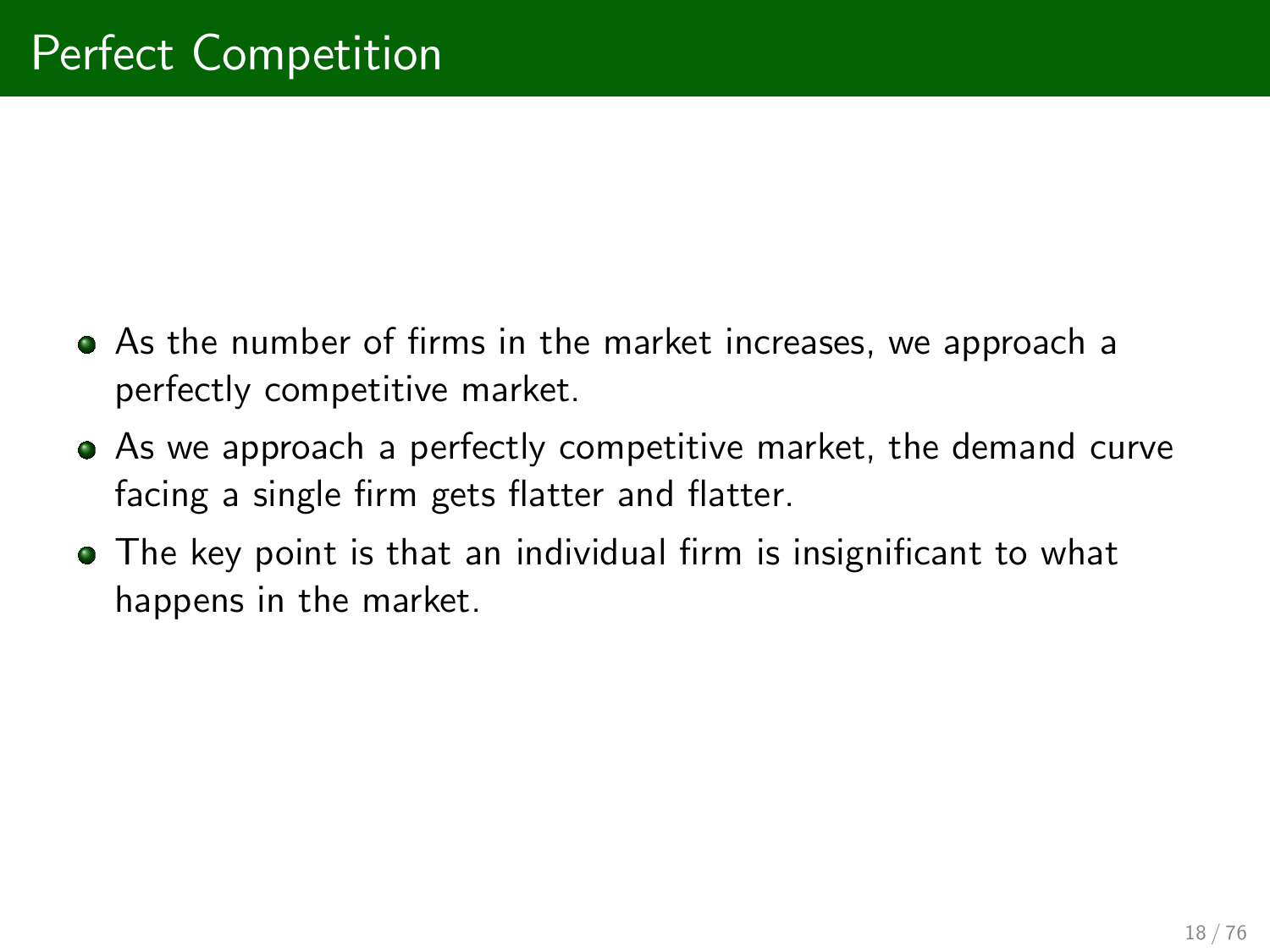- Why do we study perfect competition?
	- Many markets are reasonably described as competitive.
	- **Easy to model.**
	- Once we understand it, we can easily add imperfections to make it more realistic.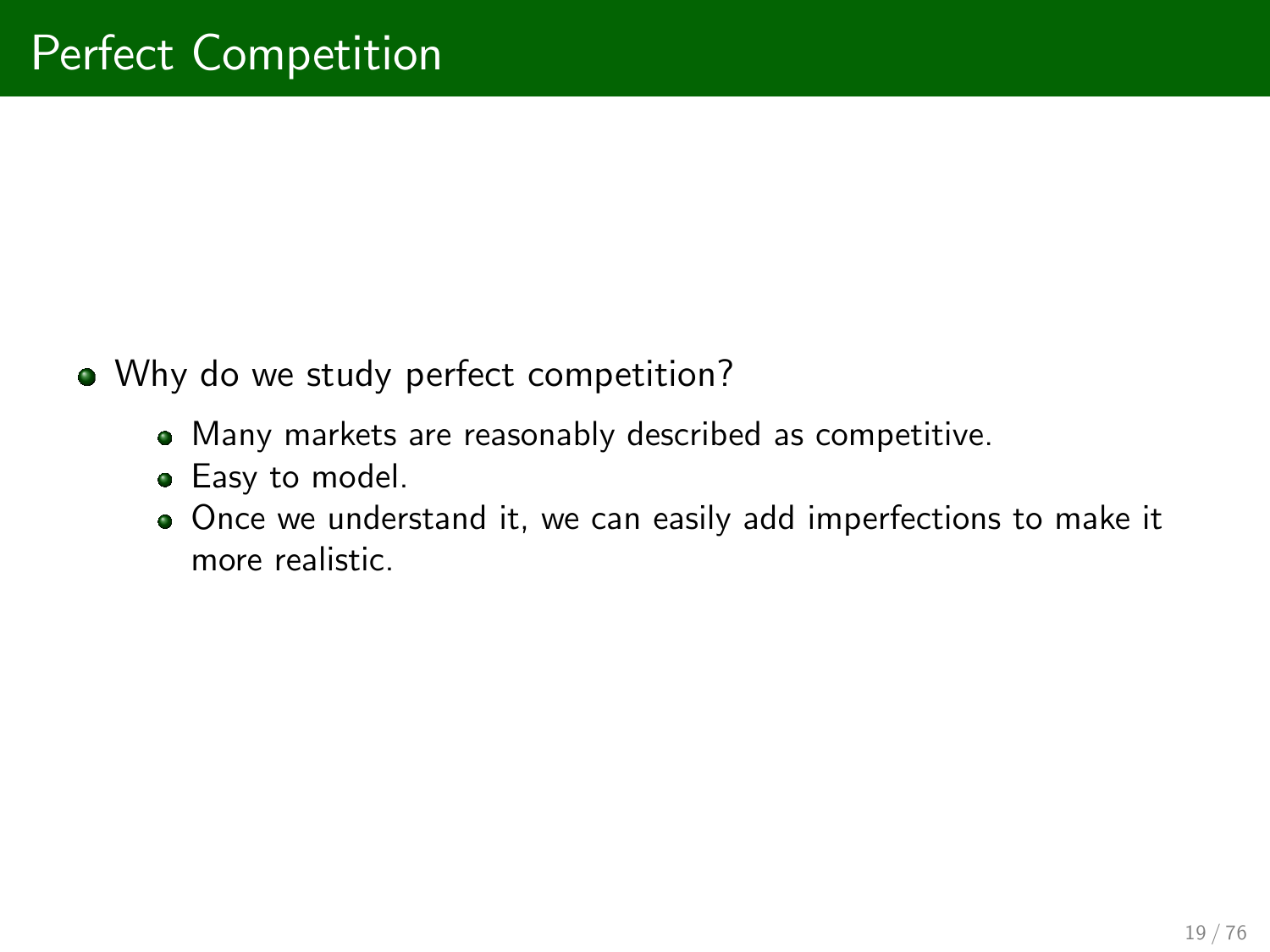- **•** To derive the market supply curve, we must know how much each firm wants to produce.
- We will first look at this in the short-run.
- The firm produces an amount such that its profits are maximized.
- Profit is just the difference between total revenue and total cost  $\pi = TR - TC$ .
- Total revenue is the number of units you sell times the price of each unit  $p * q$ .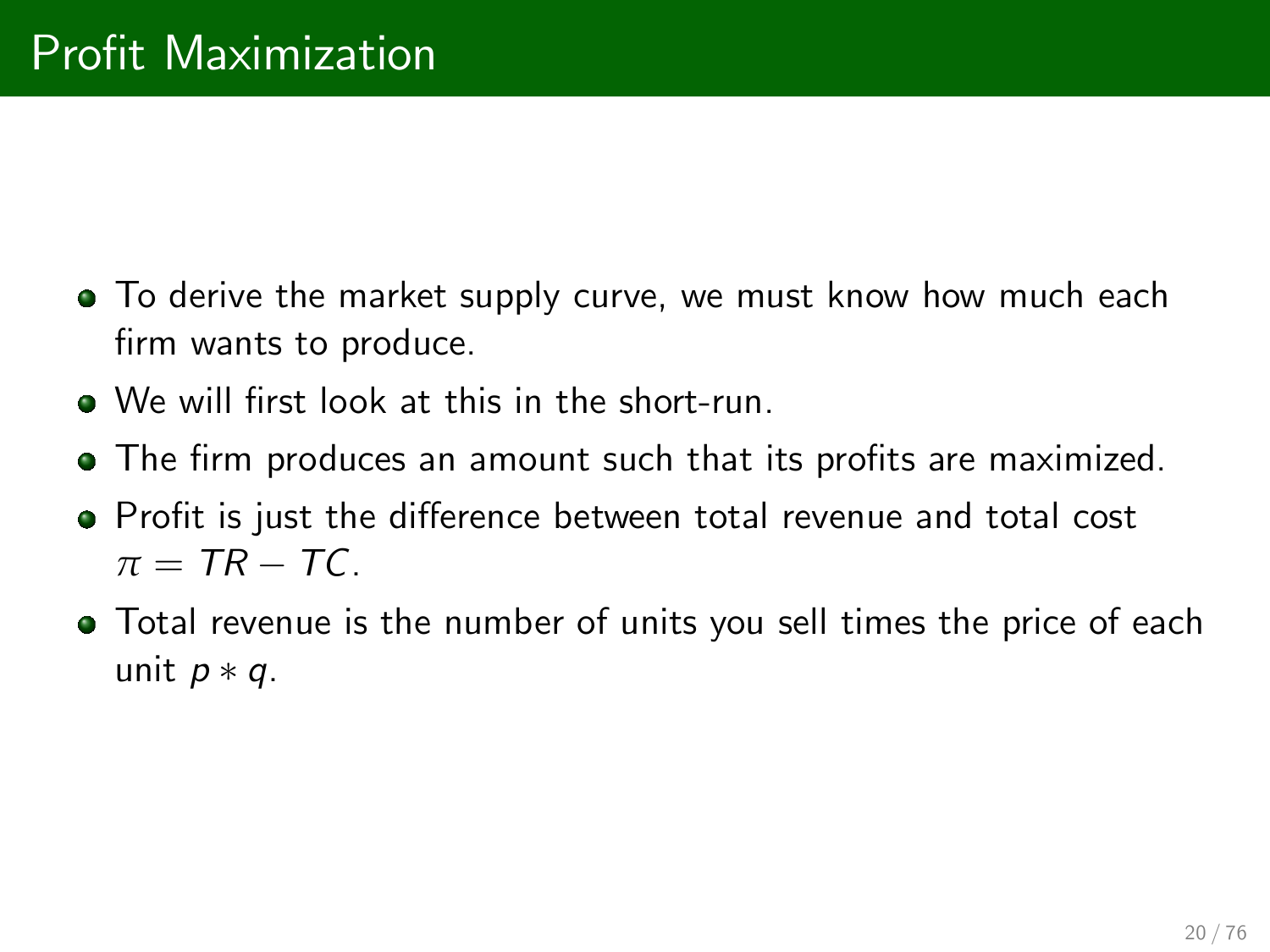- **•** Cost is a bit less straightforward.
- We always refer to economic costs.
- **Example Economic costs includes opportunity cost, accounting cost do not.**
- **It might seem like your business is making money, but working** somewhere else might be more profitable.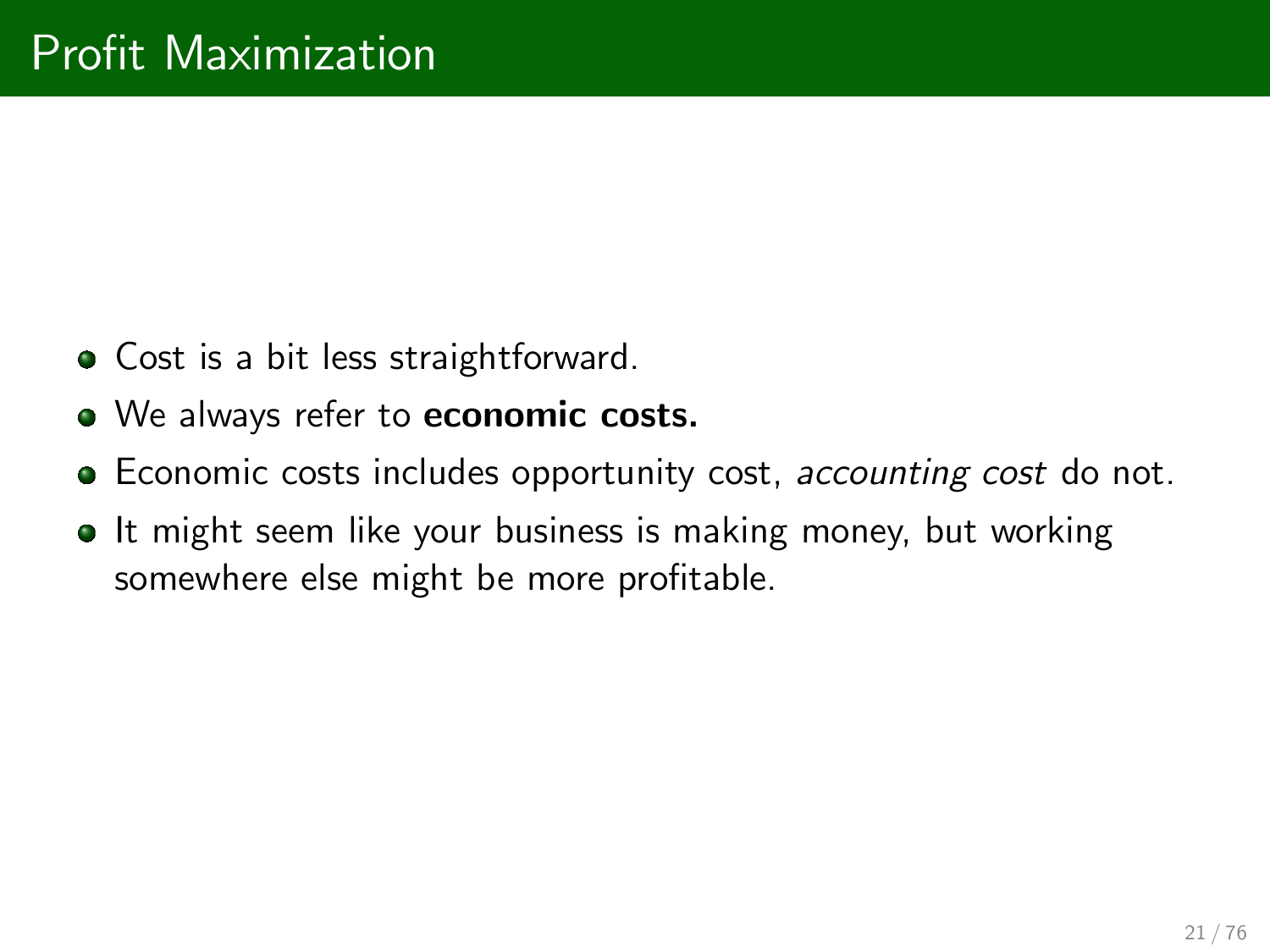- There are two steps a firm must make when finding its profit maximizing level of output.
- The first step is the output decision
- What level of output,  $q^*$ , maximizes profit?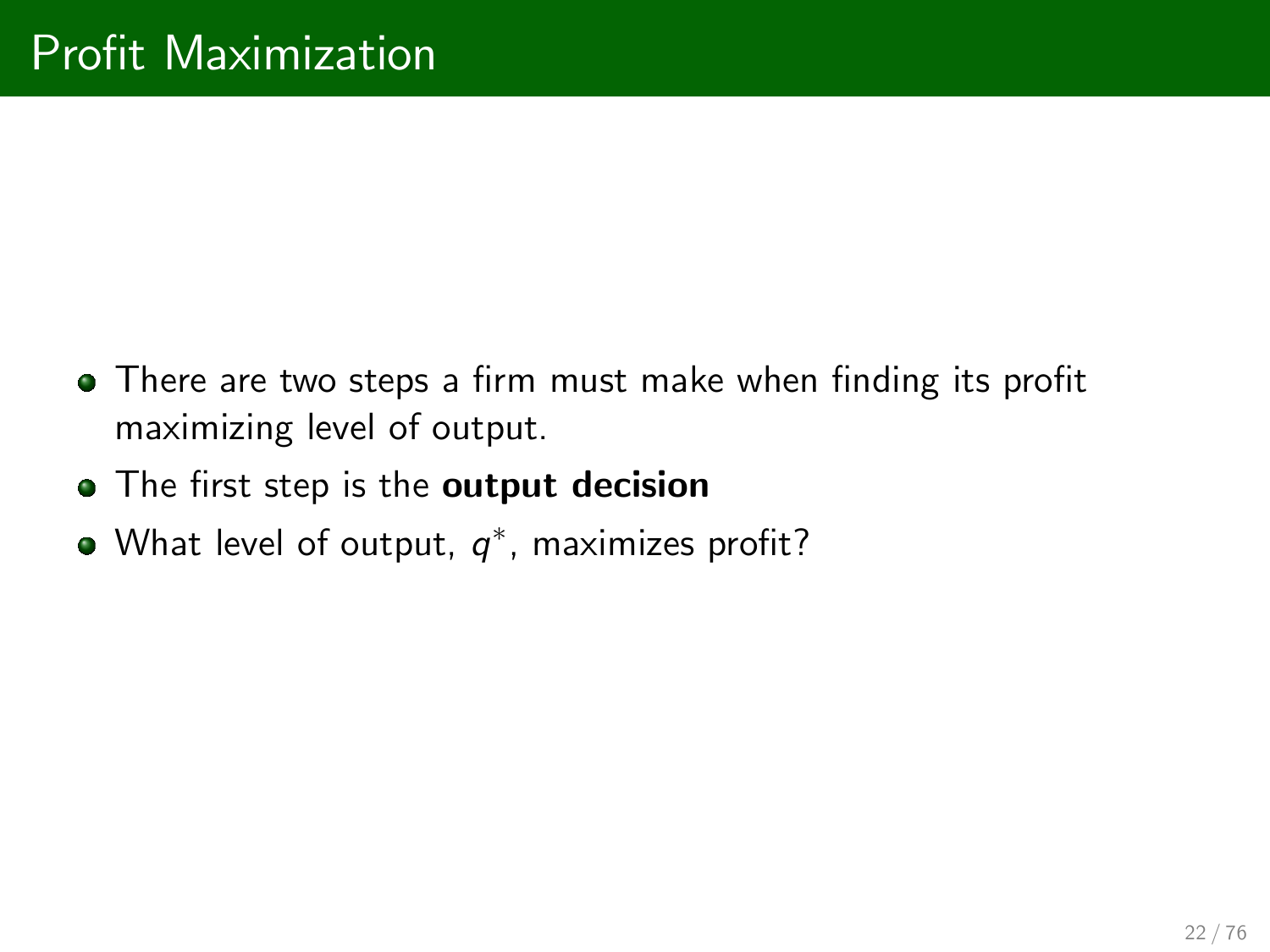- The next step is the shutdown decision
- Is it more profitable to produce  $\boldsymbol{q}^*$  or to shut down and produce nothing?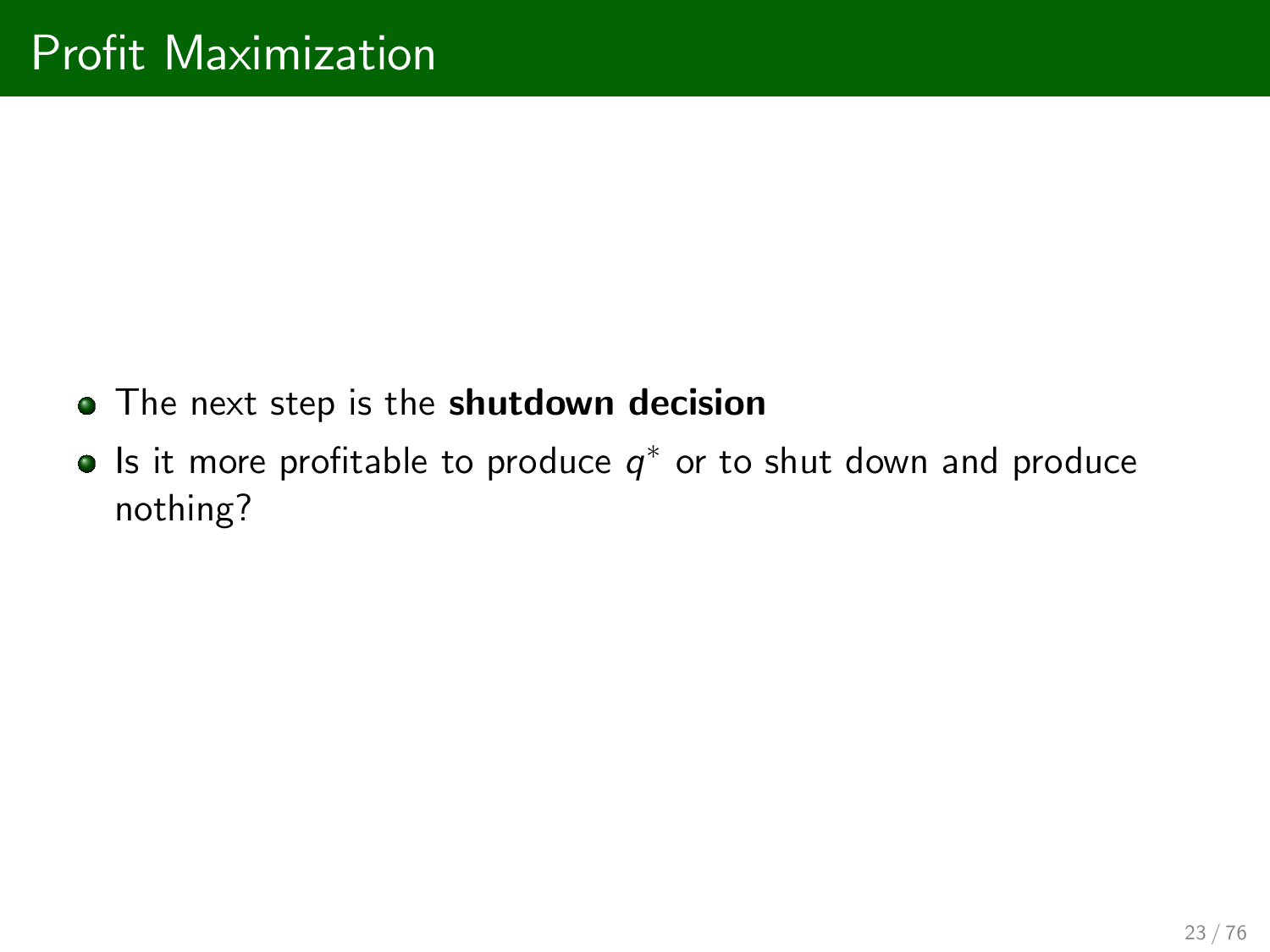- A firm can use any of the following three equivalent rules to choose how much to produce.
- **RULE 1 Maximize profit function** 
	- **Find your profit function and find the maximum.**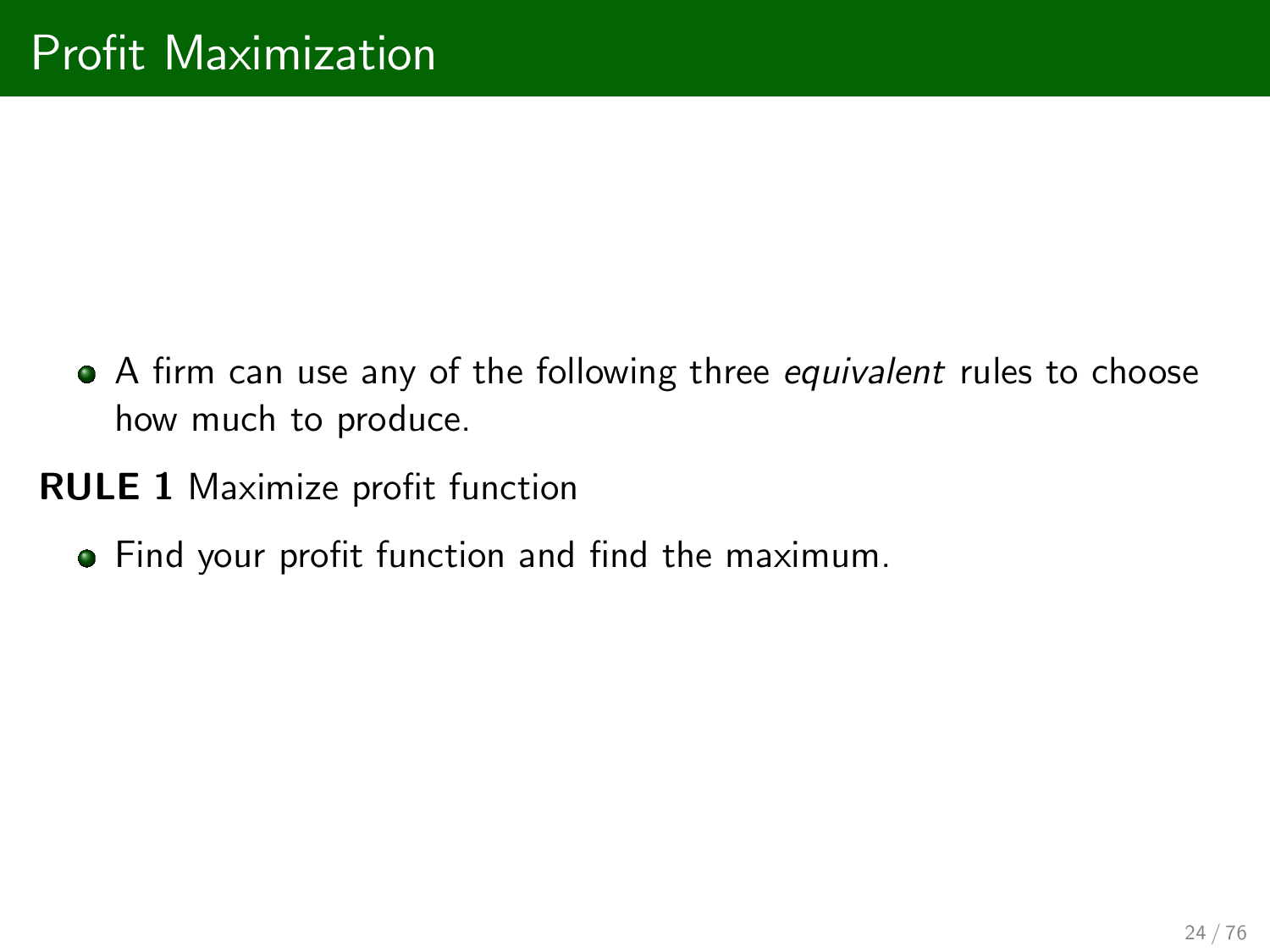### Profit Maximization

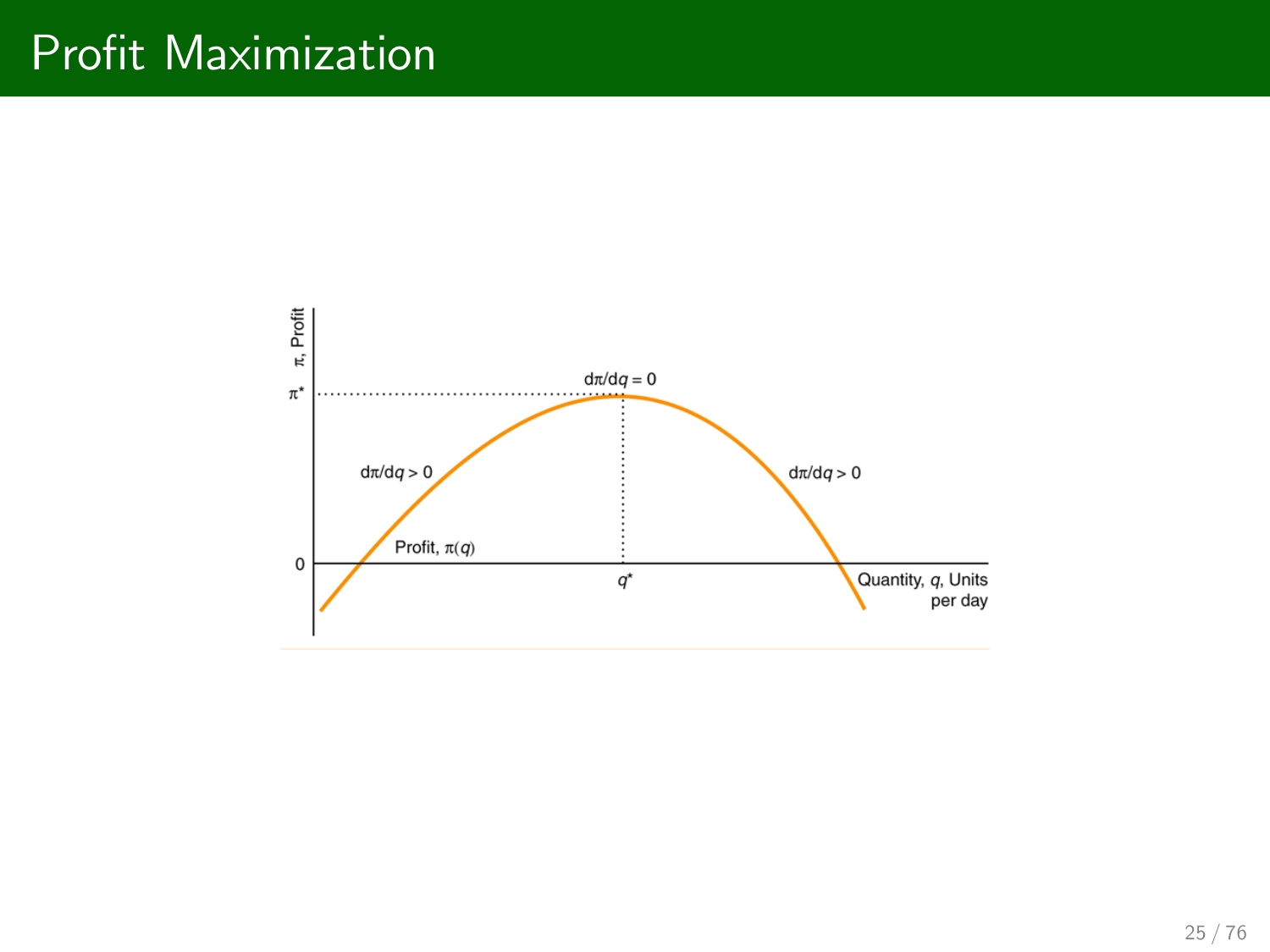#### **RULE 2** Set marginal profit to zero

- $\bullet$  Marginal profit is the extra profit you get from selling one more unit.
- When marginal profit is zero, we will lose profit by increasing or decreasing output (must check second order condition).

$$
\frac{d\pi(q)}{dq}=0
$$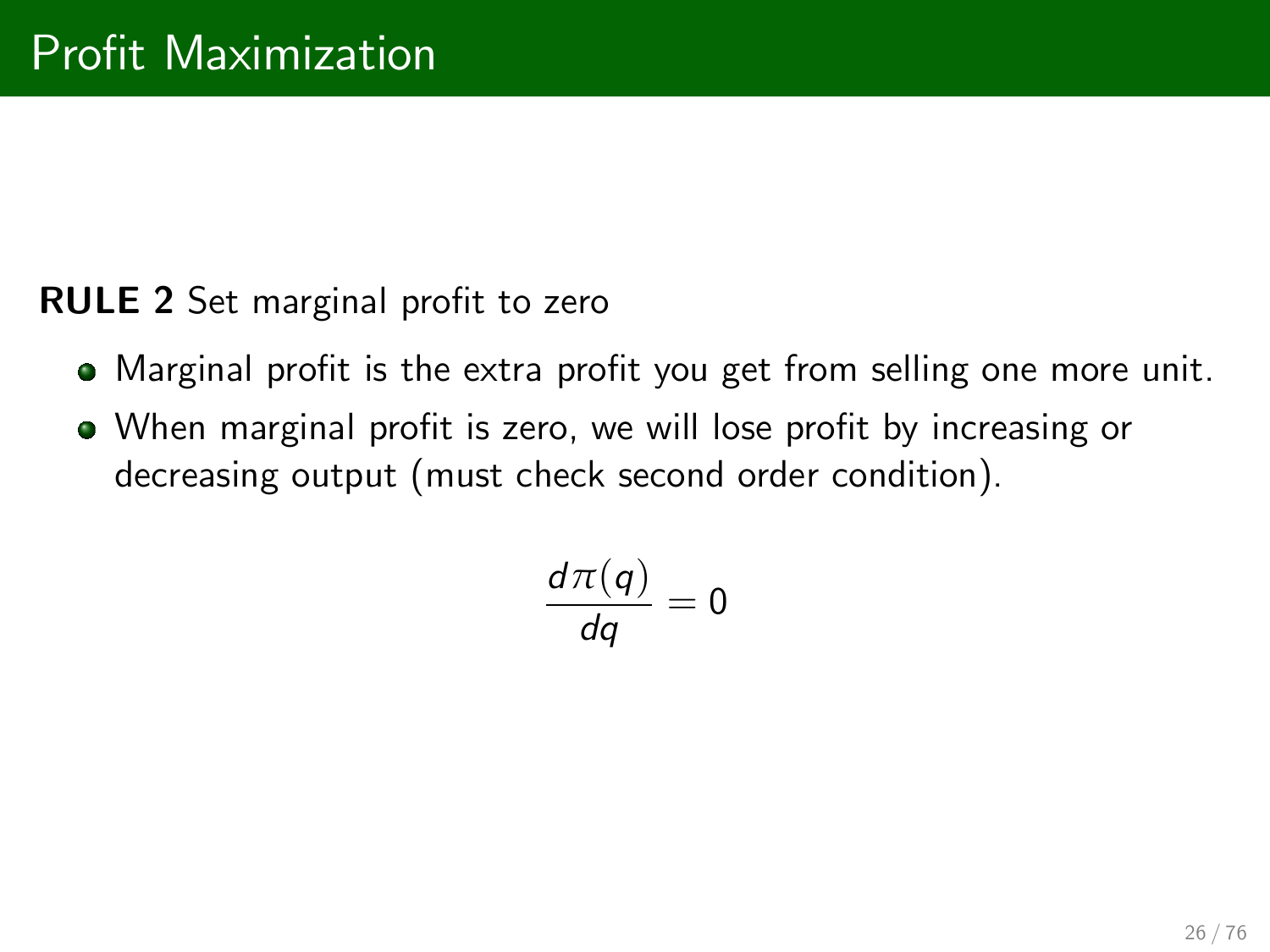RULE 3 Set marginal revenue to equal to marginal cost

- **Marginal revenue** is the additional revenue you get from increasing output.
- **Marginal cost** is the addition cost you incur from increasing output.
- At the optimum,  $MC(q) = MR(q)$ .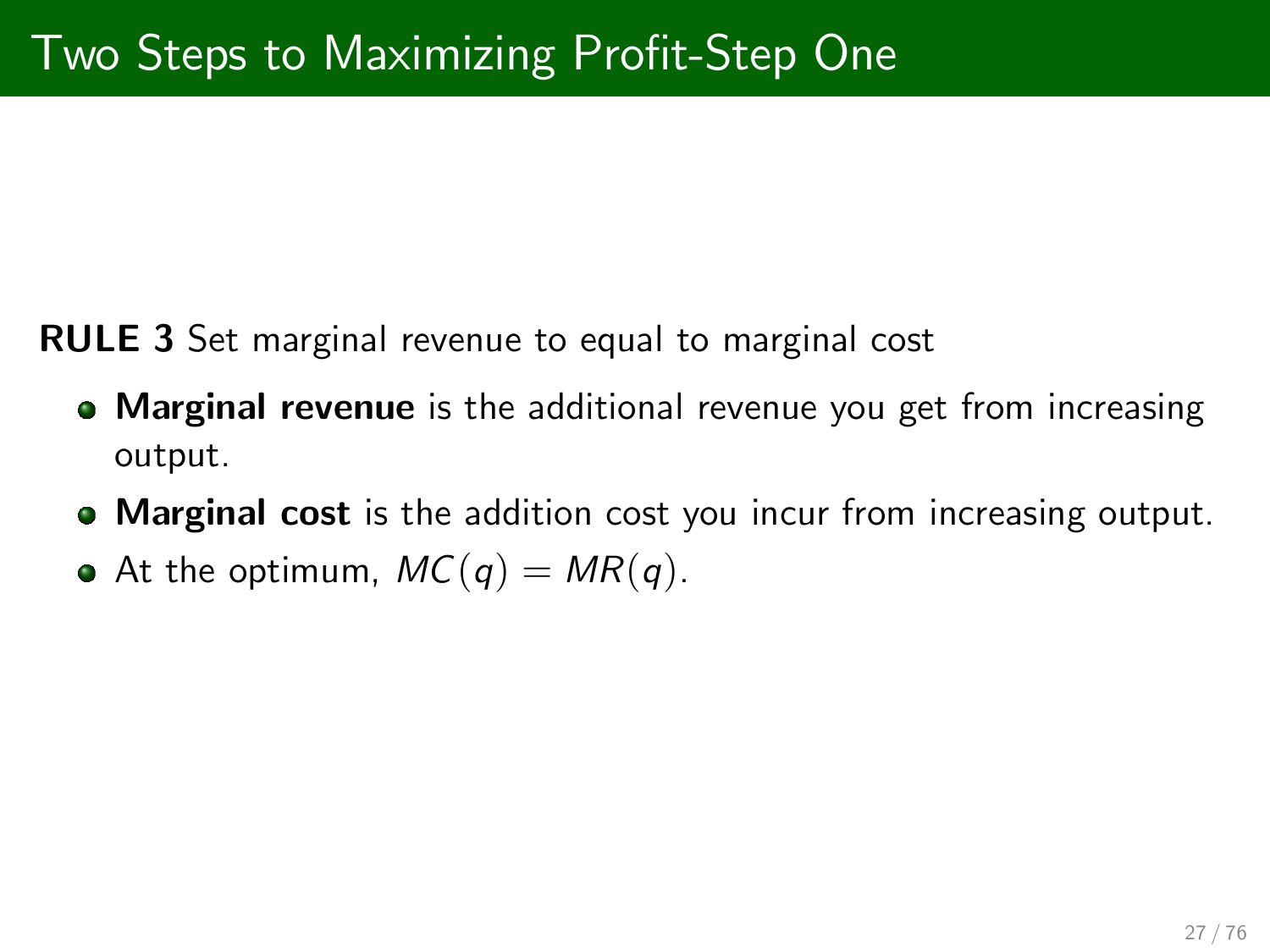• These are all exactly the same thing

$$
\begin{array}{rcl}\n\max \pi(q) & = & R(q) - C(q) \\
\frac{d\pi(q)}{dq} & = & \frac{dR(q)}{dq} - \frac{dC(q)}{dq} = 0 \\
\frac{dR(q)}{dq} & = & \frac{dC(q)}{dq}\n\end{array}
$$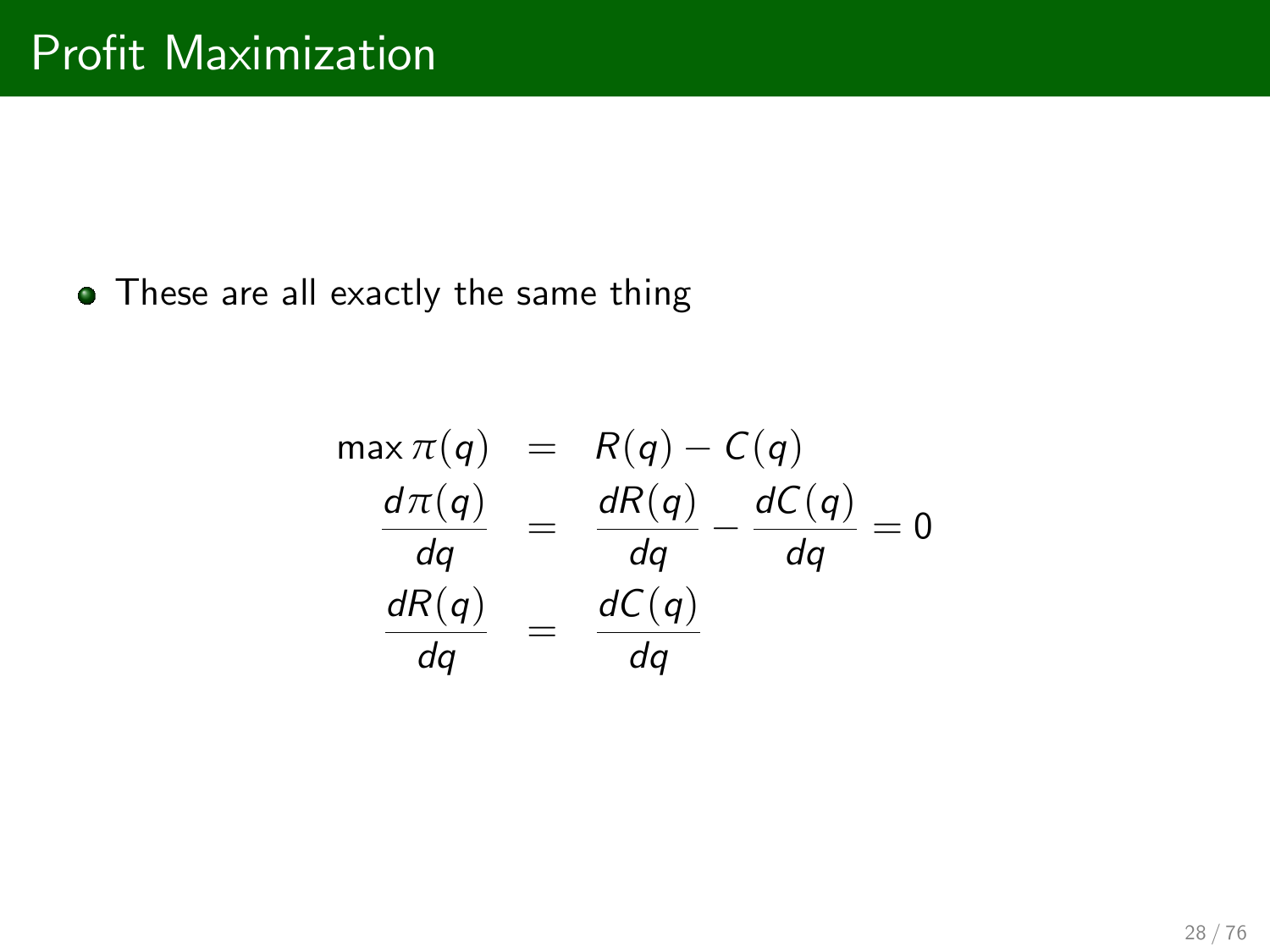## EXAMPLE

• Suppose the market price is  $p = 100$ .

Our cost function is

$$
C(q)=20q+10q^2
$$

. What is the profit maximizing level of output?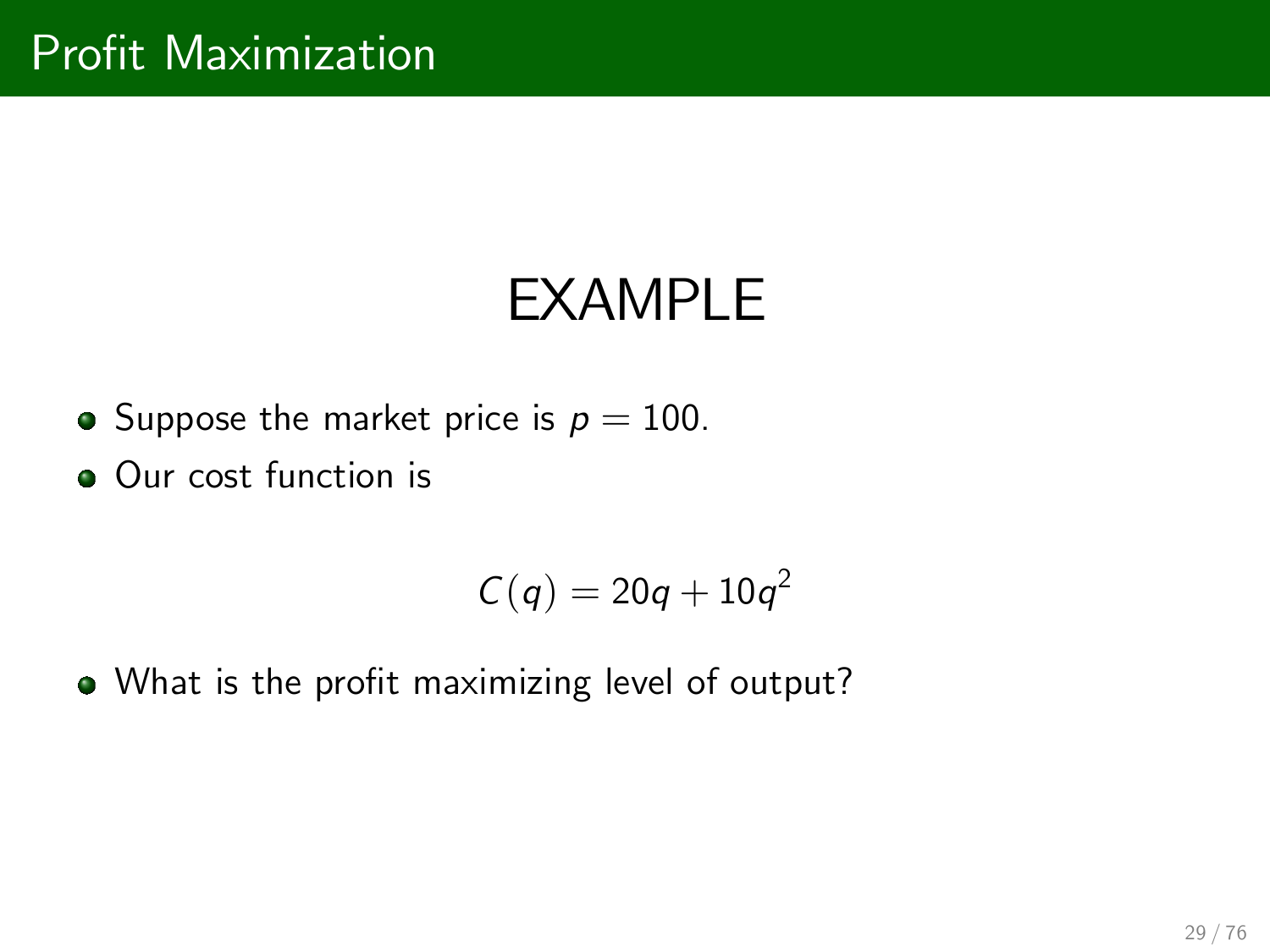- After you know what  $q^*$  is, all we have to know whether or not we should shut down.
- **•** Remember that in the **short run**, we can have  $\textit{sunk}$  fixed costs.
- If a firm shuts down in the short run, it still has to pay sunk fixed costs.
- A firm might stay in business if it is making a loss if it is covering its sunk fixed costs.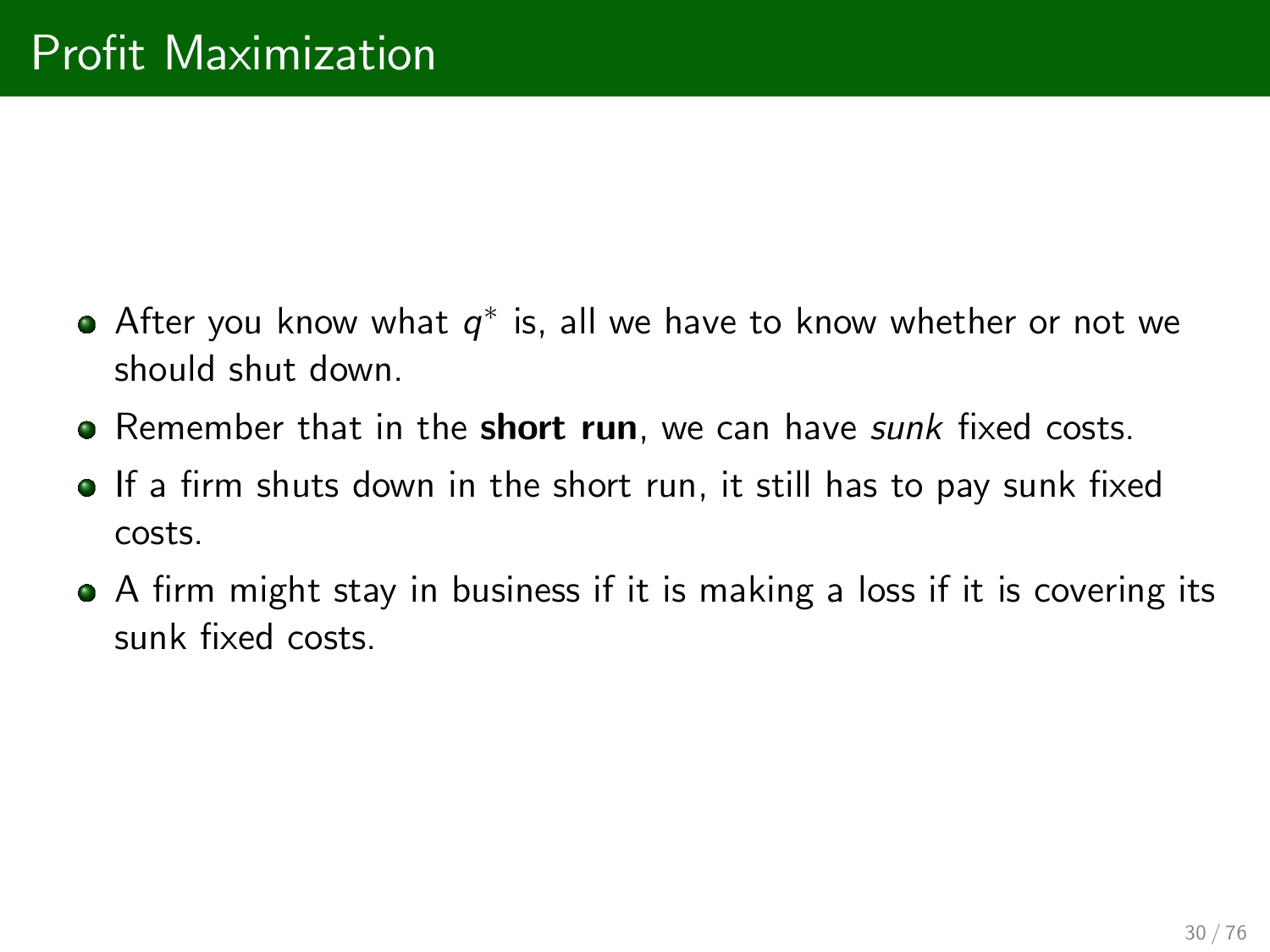- $\bullet$  The sunk cost should not play a role in the firm's shut down decision.
- $\bullet$  The firm only needs to make sure its costs are less than the avoidable costs.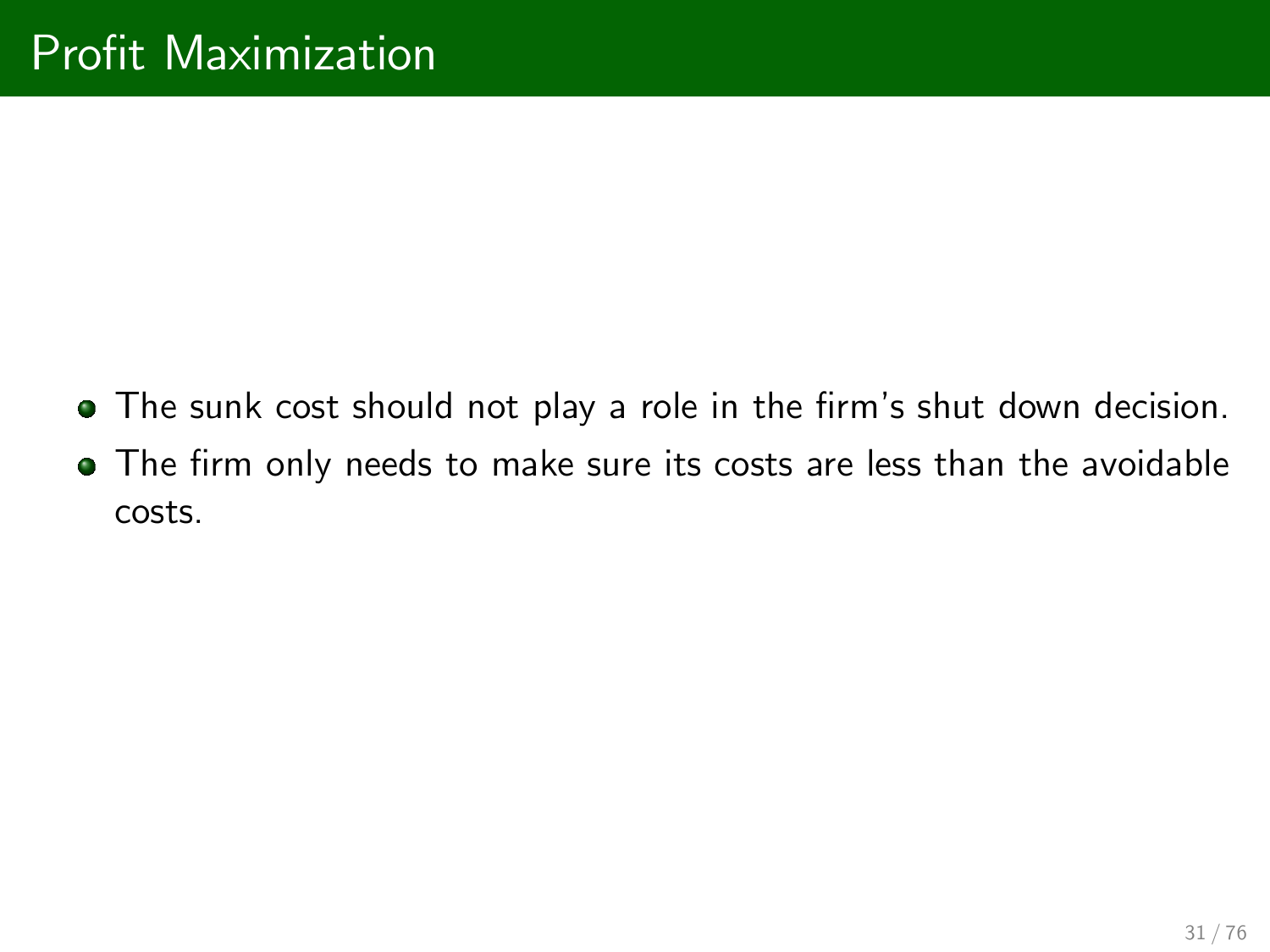

- $Total Revenue = 5000$
- Variable  $Cost = 2000$
- Sunk Fixed Cost  $= 6000$
- **•** Should the firm shut down?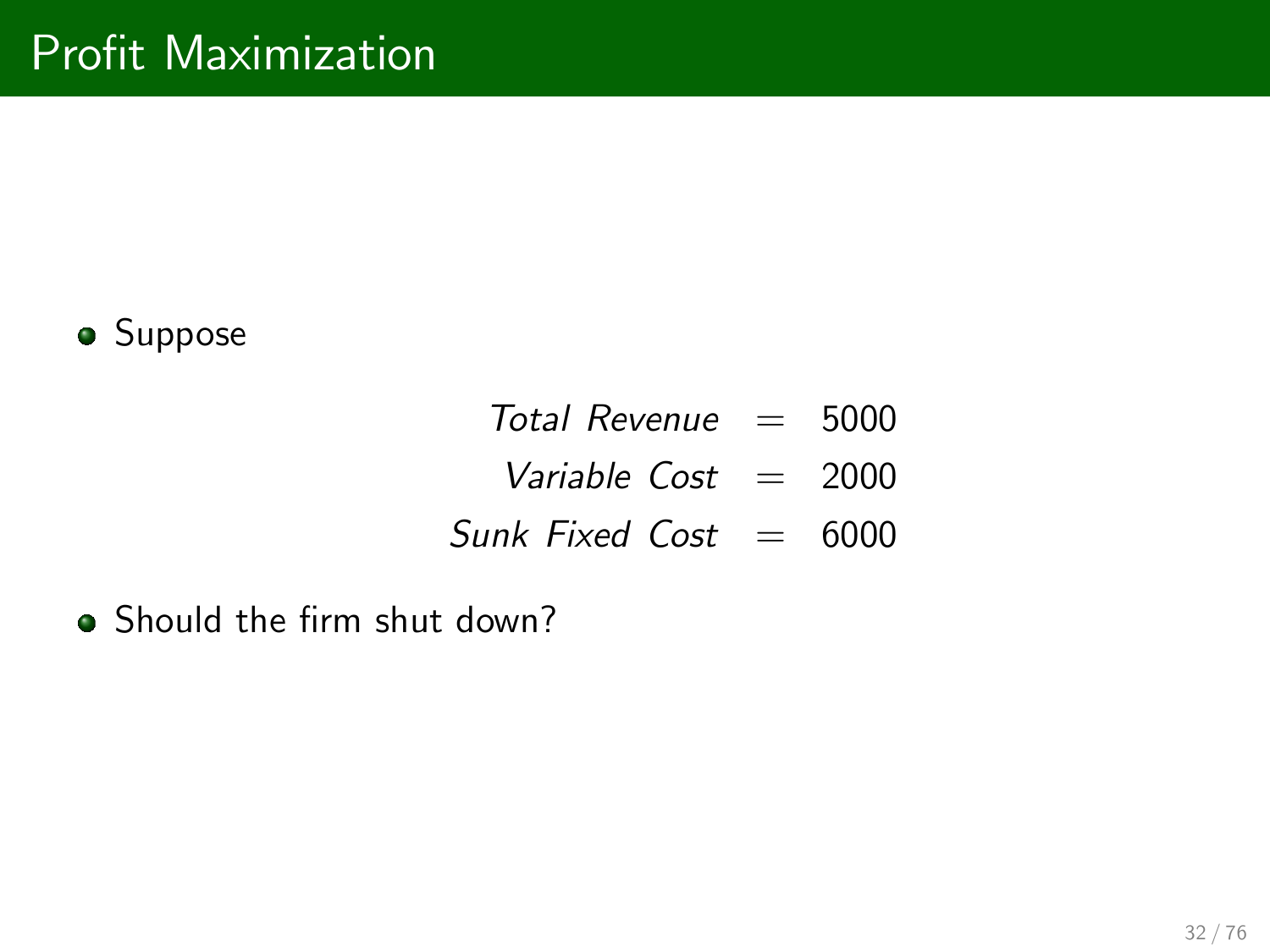• We just need to compare the profit from staying in business versus not  $(\pi^{\scriptstyle O}$  is profit from staying in business and  $\pi^{\scriptstyle SD}$  is profit from shutting down).

$$
\pi^{O} = 5000 - 2000 - 6000 = -3000
$$
  

$$
\pi^{SD} = -6000
$$

• The firm minimizes its losses by staying in business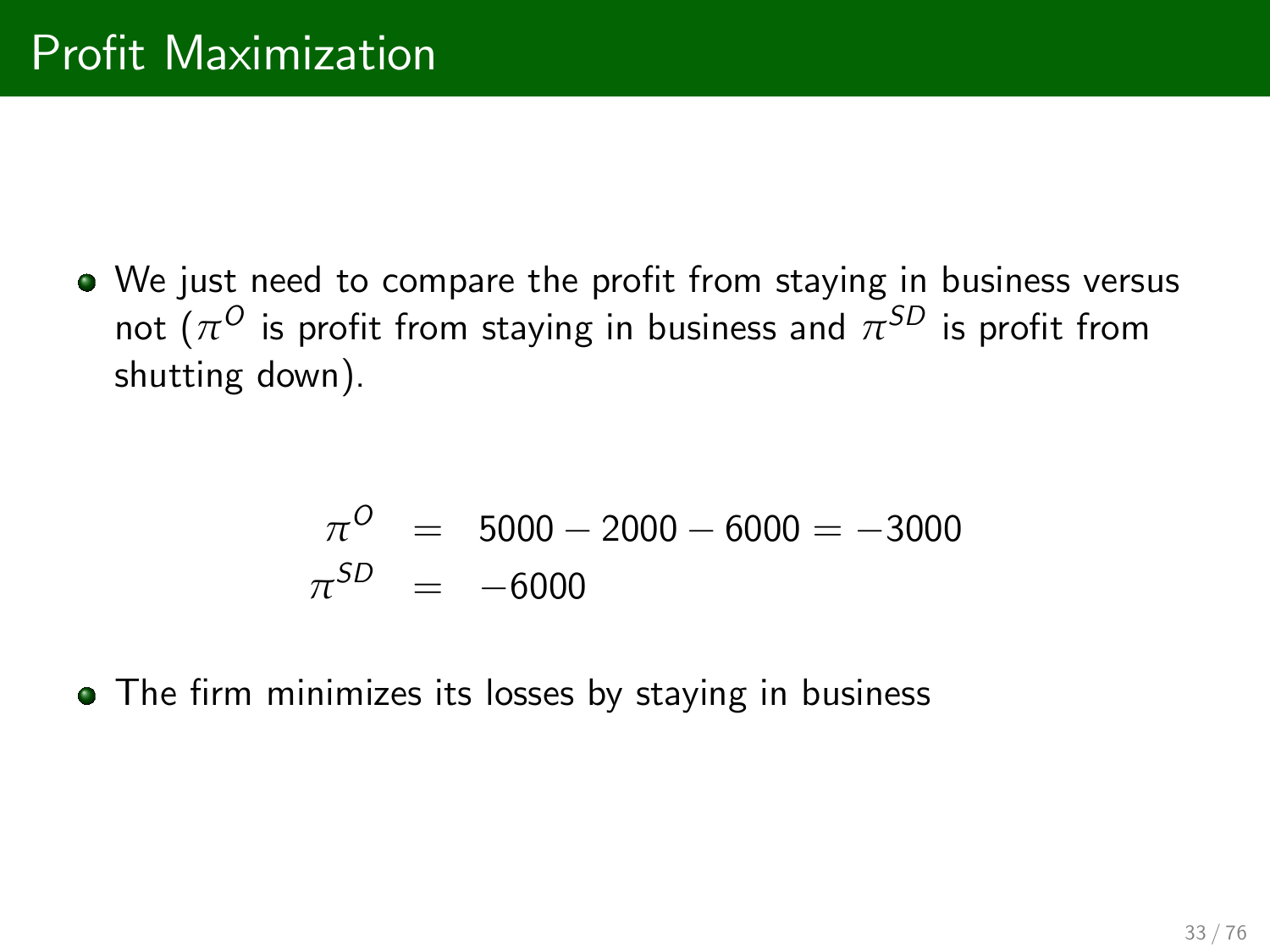- $\bullet$  Okay, we know how much an individual firm decides its production level.
- $\bullet$  We can use this information to find out what total market production and the market price is.
- First, we need to find the supply curve of each individual firm.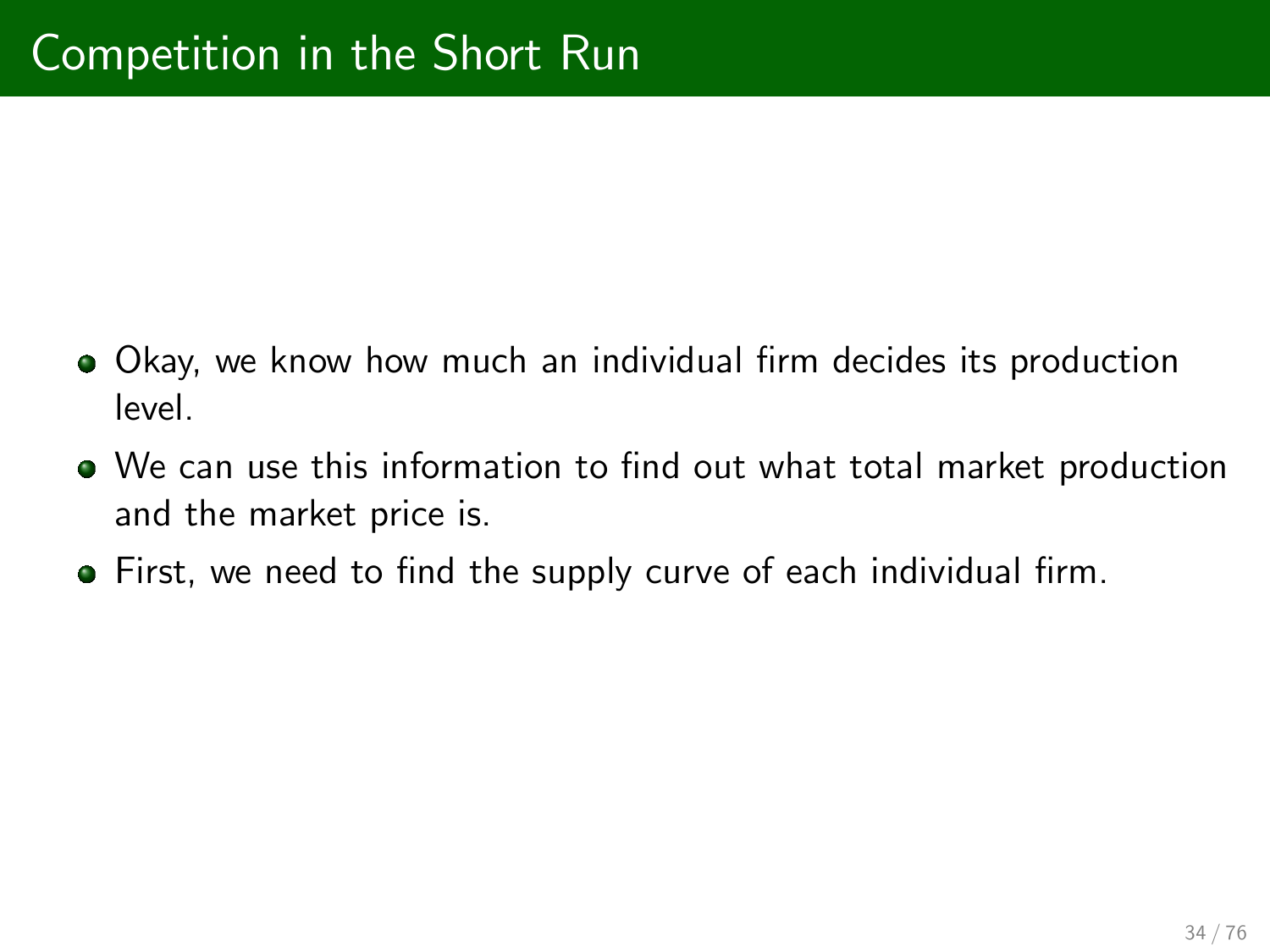- **REMEMBER**, firms in competitive markets face a *horizontal demand* curve.
- $\bullet$  No matter how much an individual firm sells, the price will not change.
- The price they get from each unit is constant  $\Rightarrow R(q) = p * q$ .
- **•** The market price is independent of how much an *individual* firm produces.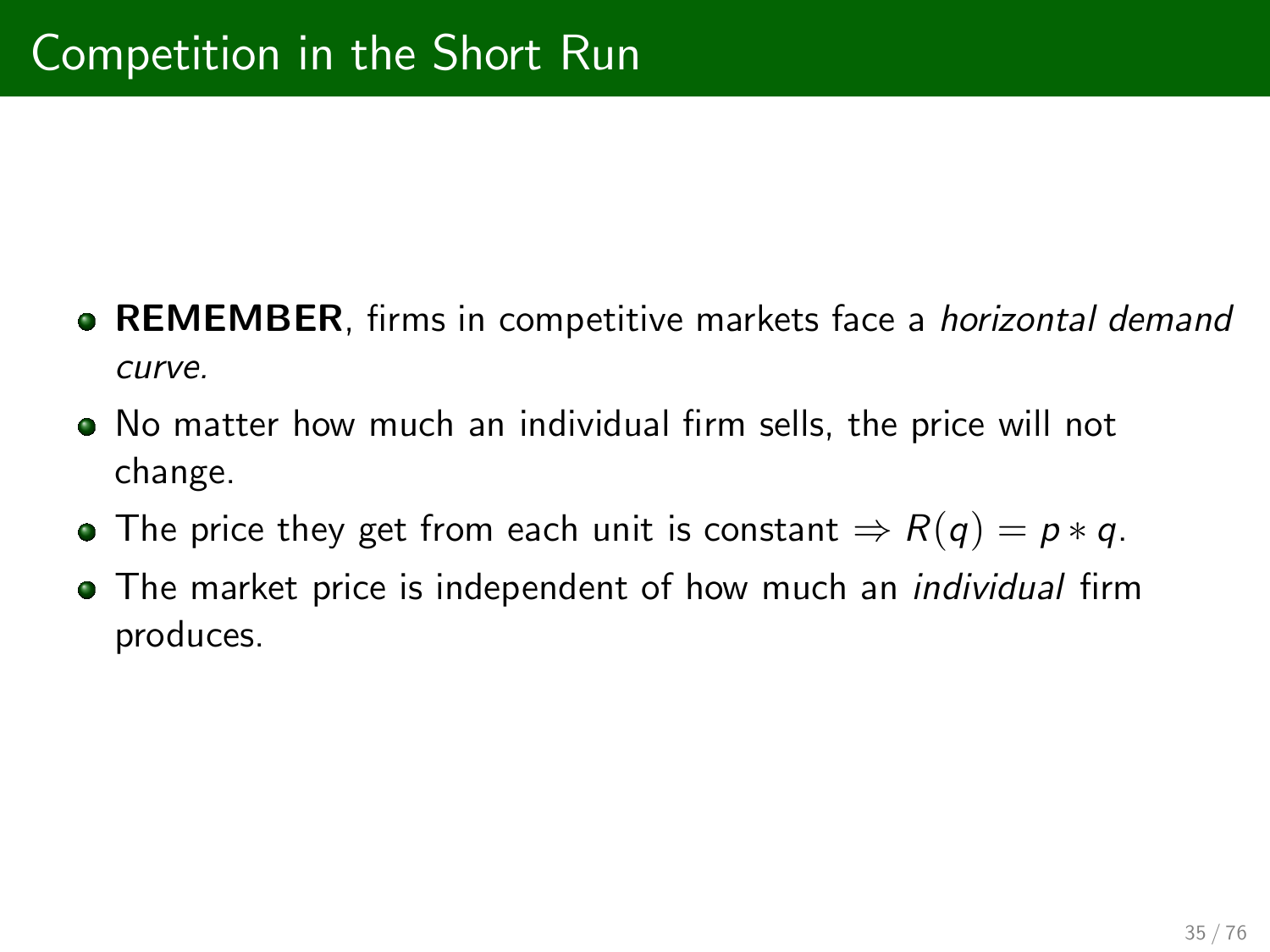- **•** Because the price is the same no matter how much one firm produces, marginal revenue is simply  $\mathit{MR}(q) = \frac{dR(q)}{dq} = p.$
- The profit maximizing level of output occurs where  $MR(q) = MC(q)$
- Therefore the profit maximizing level of output occurs where

$$
MC(q)=p
$$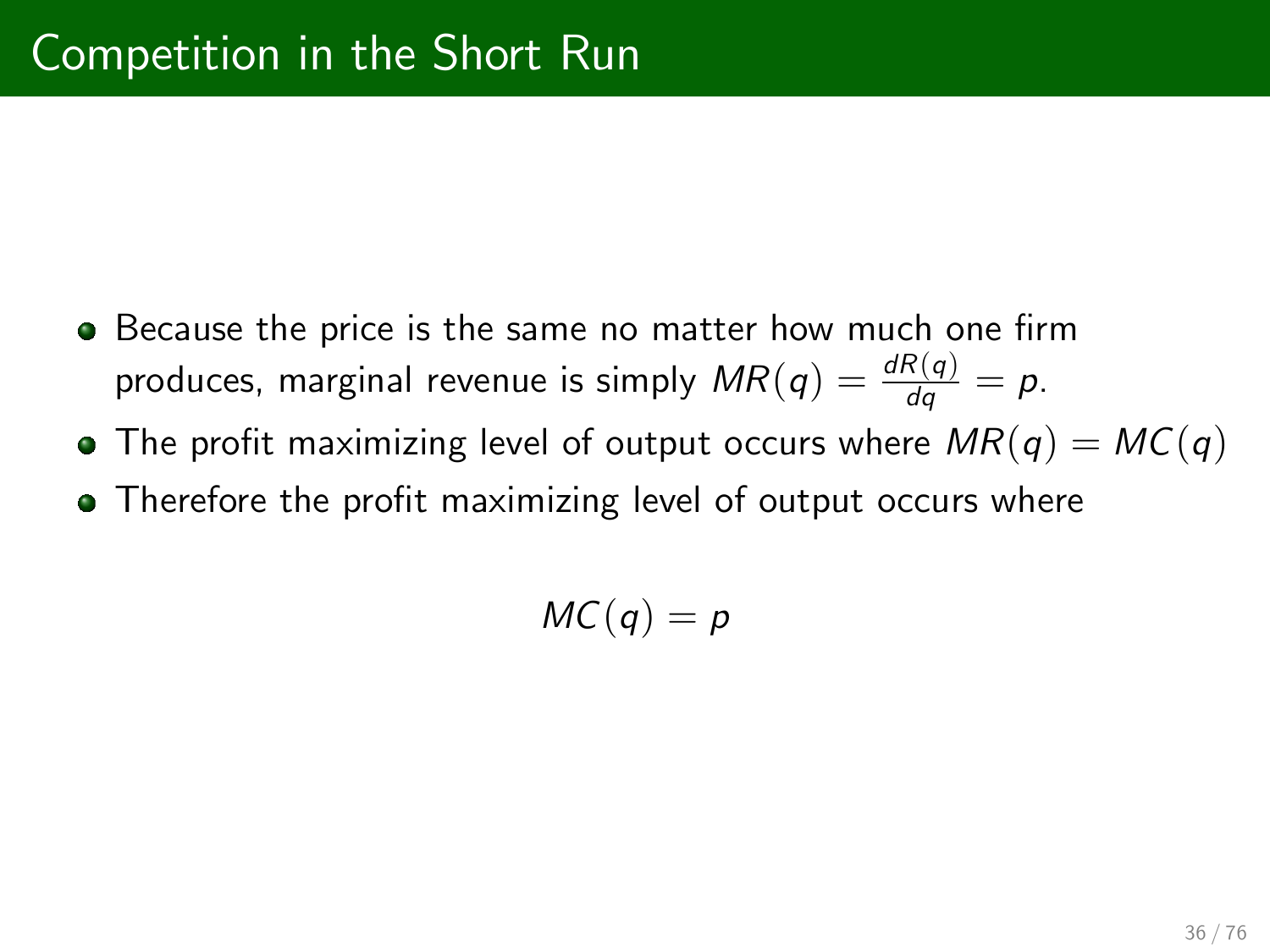- The firm's supply curve is the marginal cost curve above the shut-down price.
- **•** That is, the firm sees the market price and decides how much to produce according to its marginal cost curve.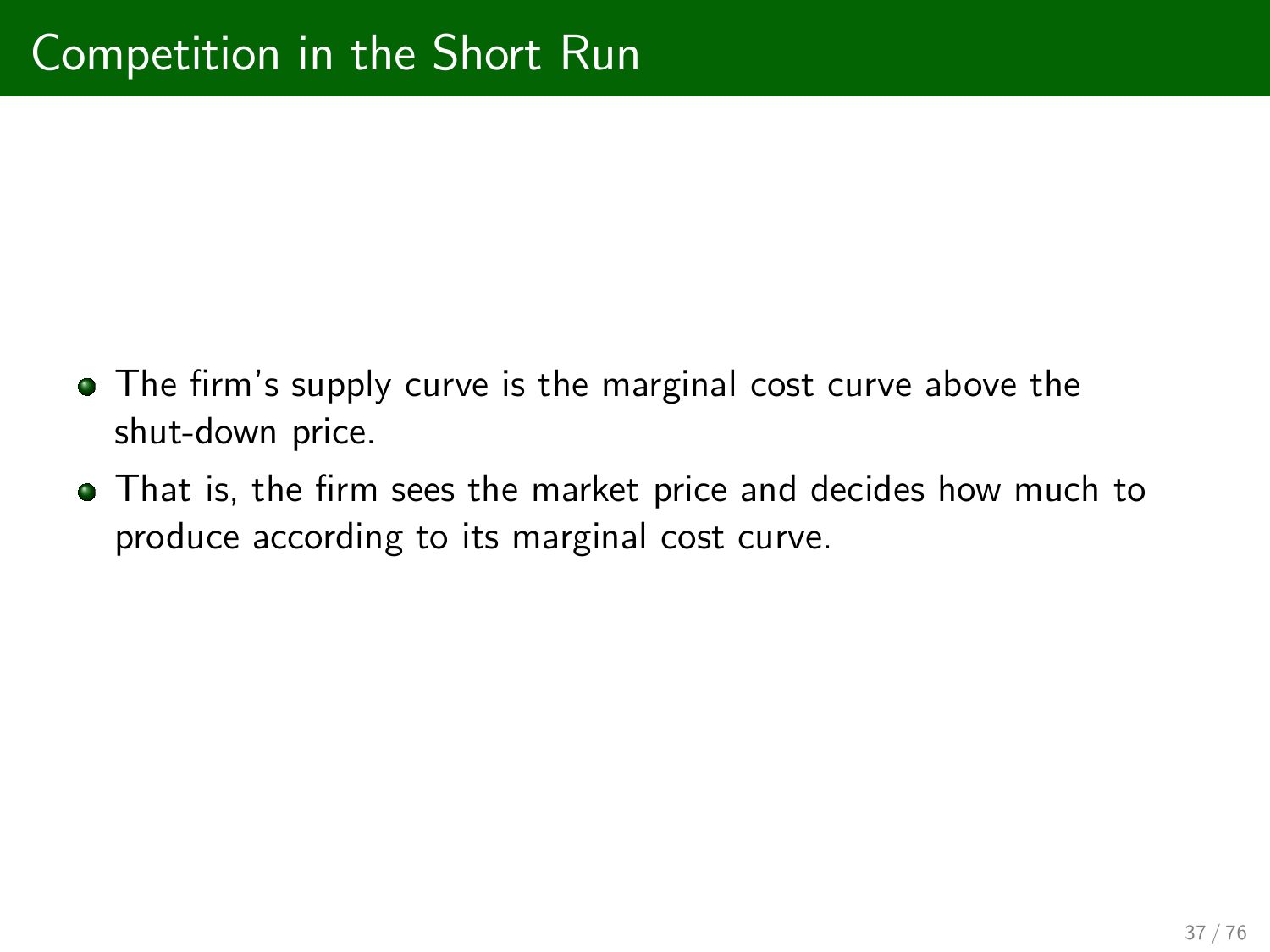- Suppose the shutdown price for a firm is  $p = 0$ .
- What is the firms supply curve if the cost function is

$$
C(q)=2q^2+q+12
$$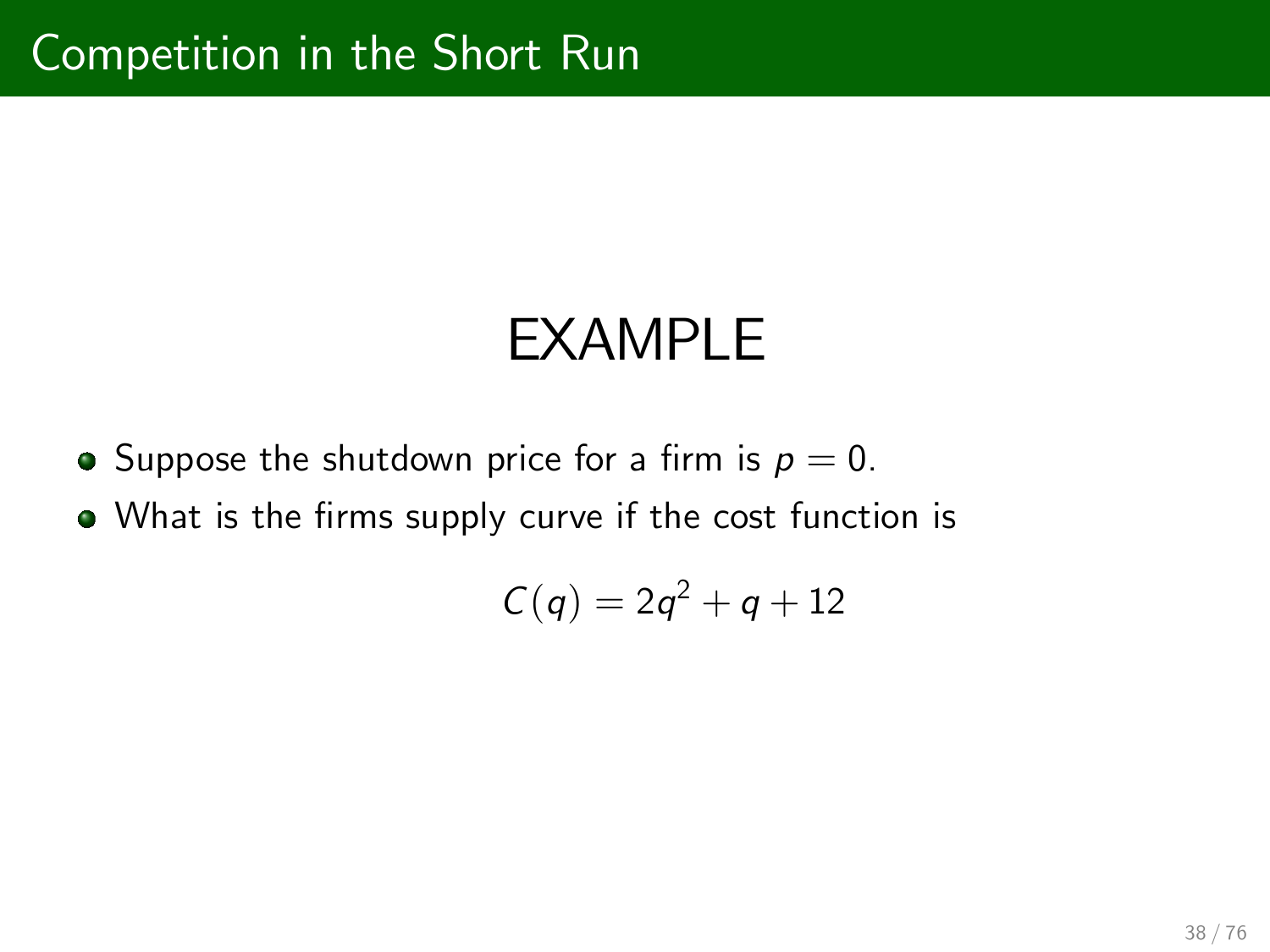- How do we find the shut-down price?
- At  $\boldsymbol{q}^*$ , we can find the firm's average profit as follows

$$
\frac{\pi}{q} = \frac{R}{q} - \frac{C}{q} = \frac{pq}{q} - \frac{C}{q} = p - AC
$$

• For example, If the price is \$10 and the average cost of producing each unit is  $$3$ , your average profit is  $$7$ .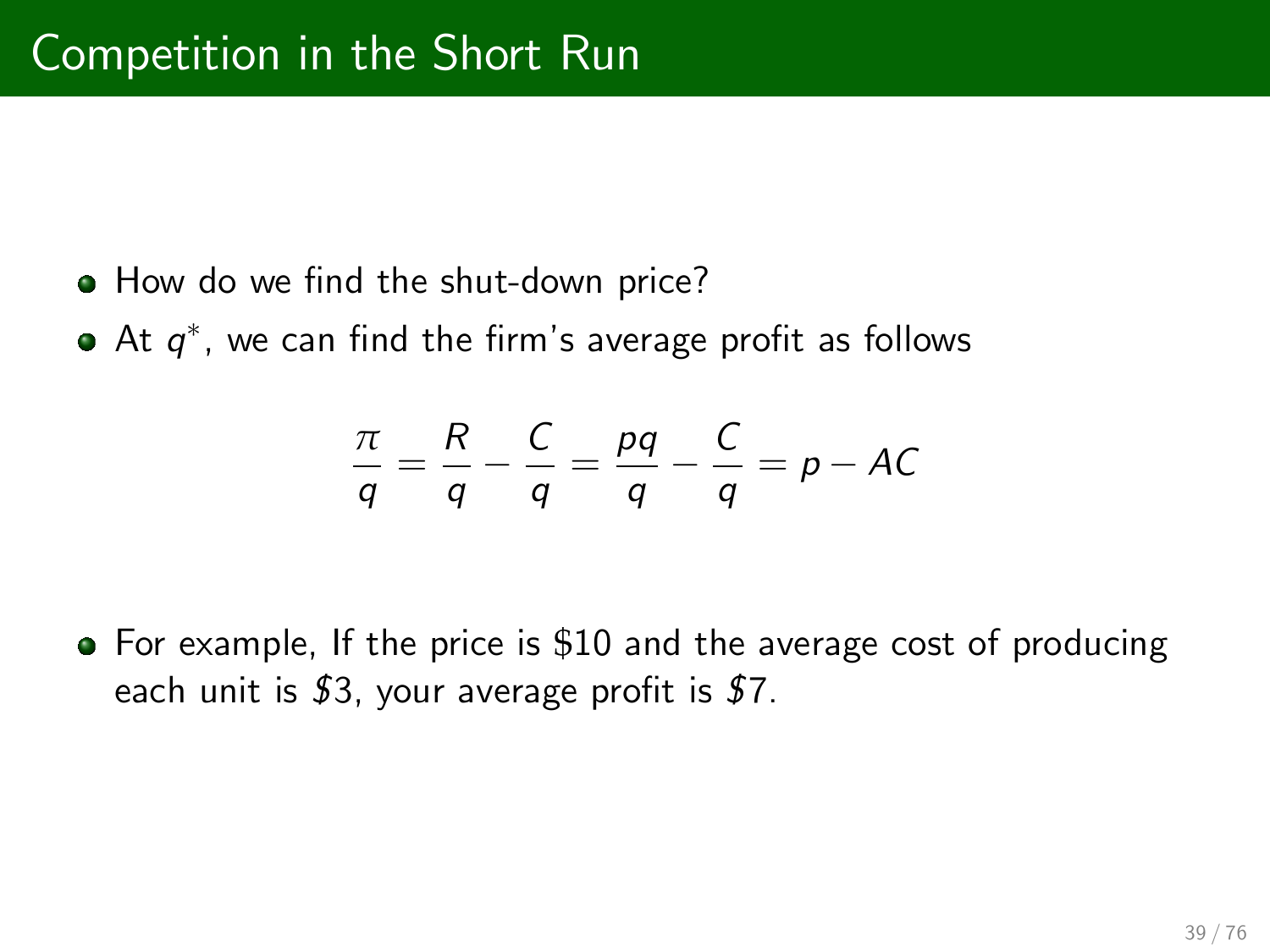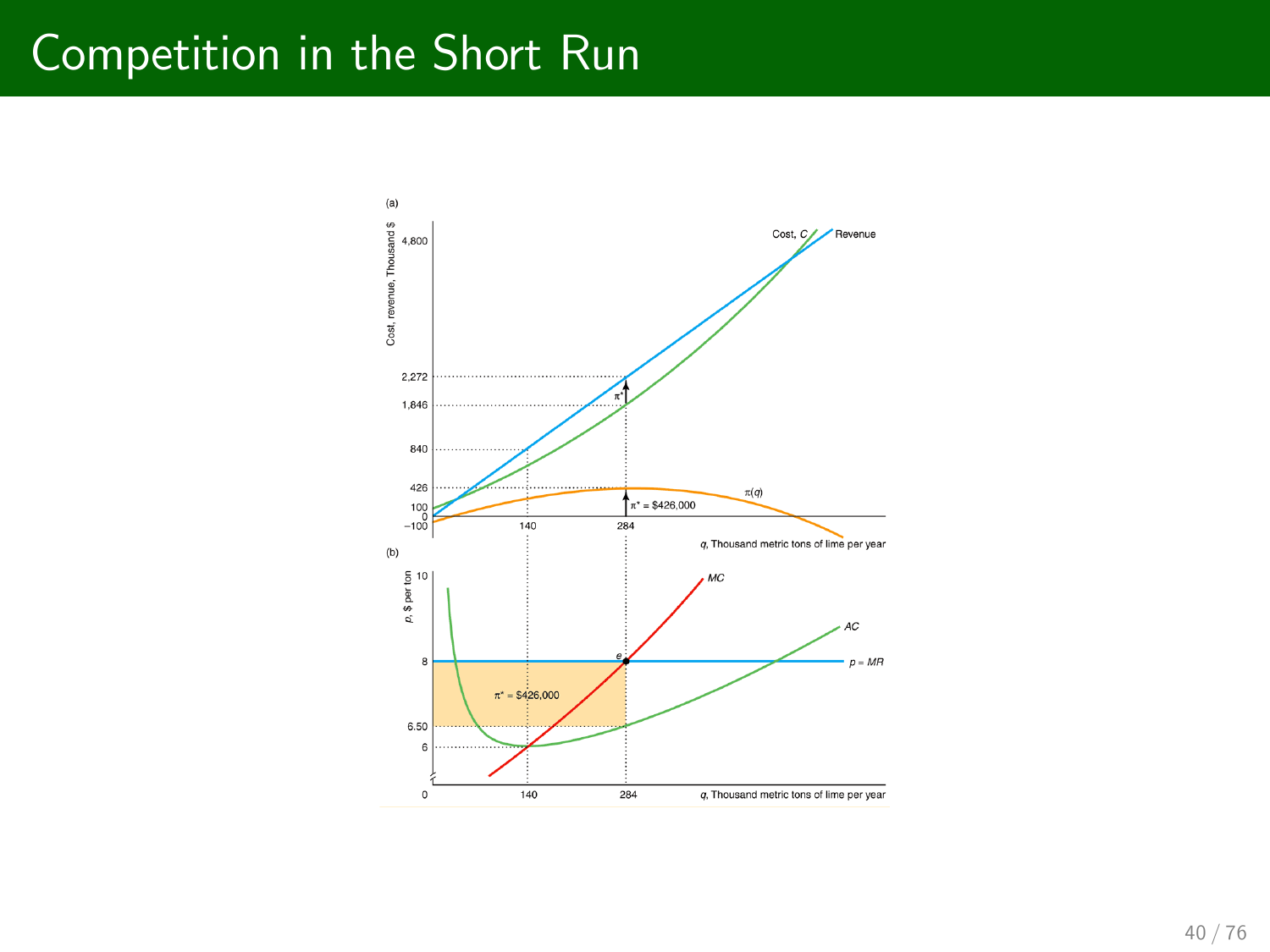- Remember firms in the short run only care about covering their variable costs.
- The firm can only gain from shutting down if its revenue is less than its short-run variable cost  $pq < VC(q)$
- $\bullet$  Divide both sides by q to show the firm shuts down if the market price is less than the minimum of its short-run average variable cost curve

$$
p < \frac{\mathcal{VC}(q)}{q} = \mathsf{AVC}
$$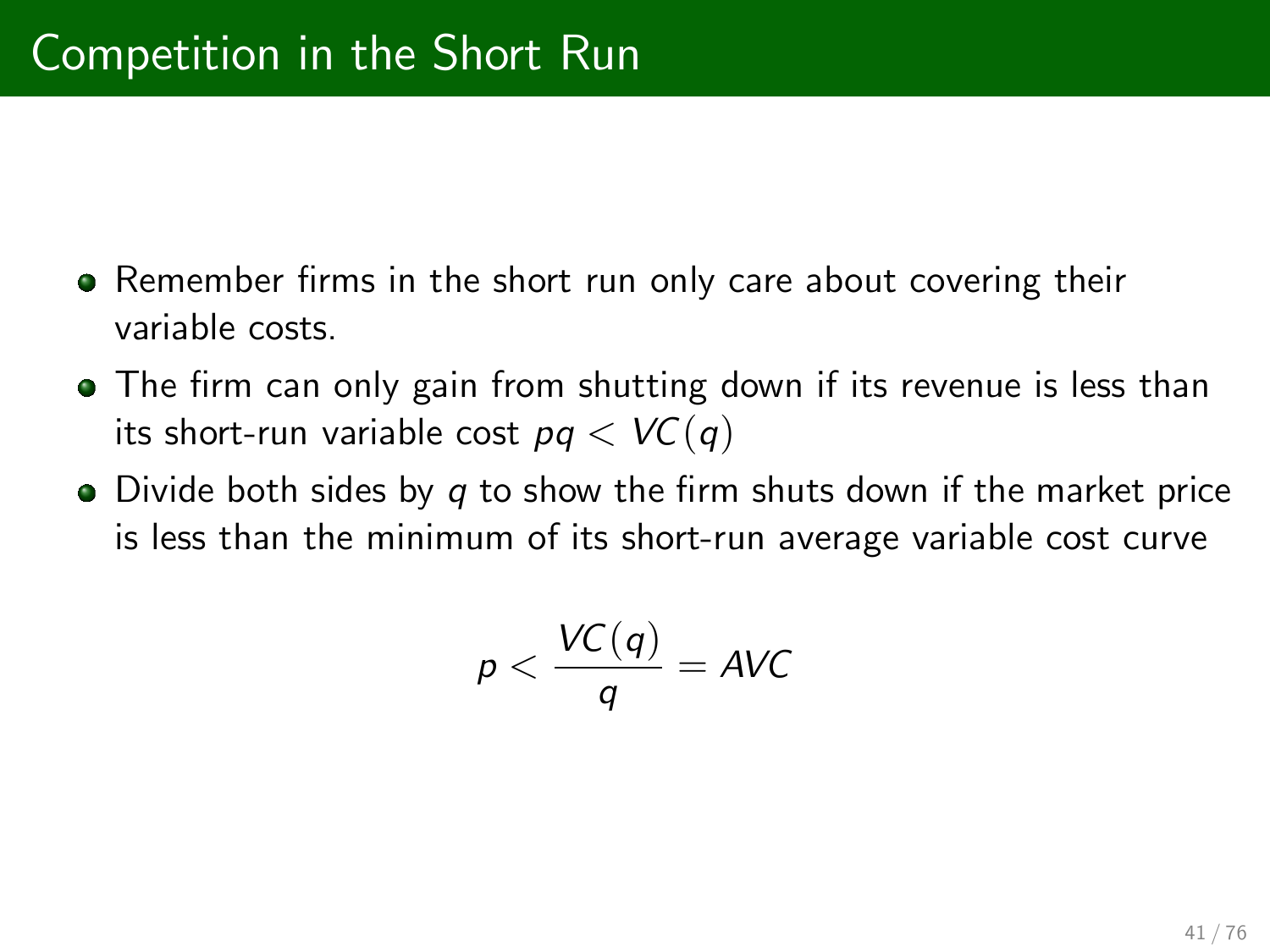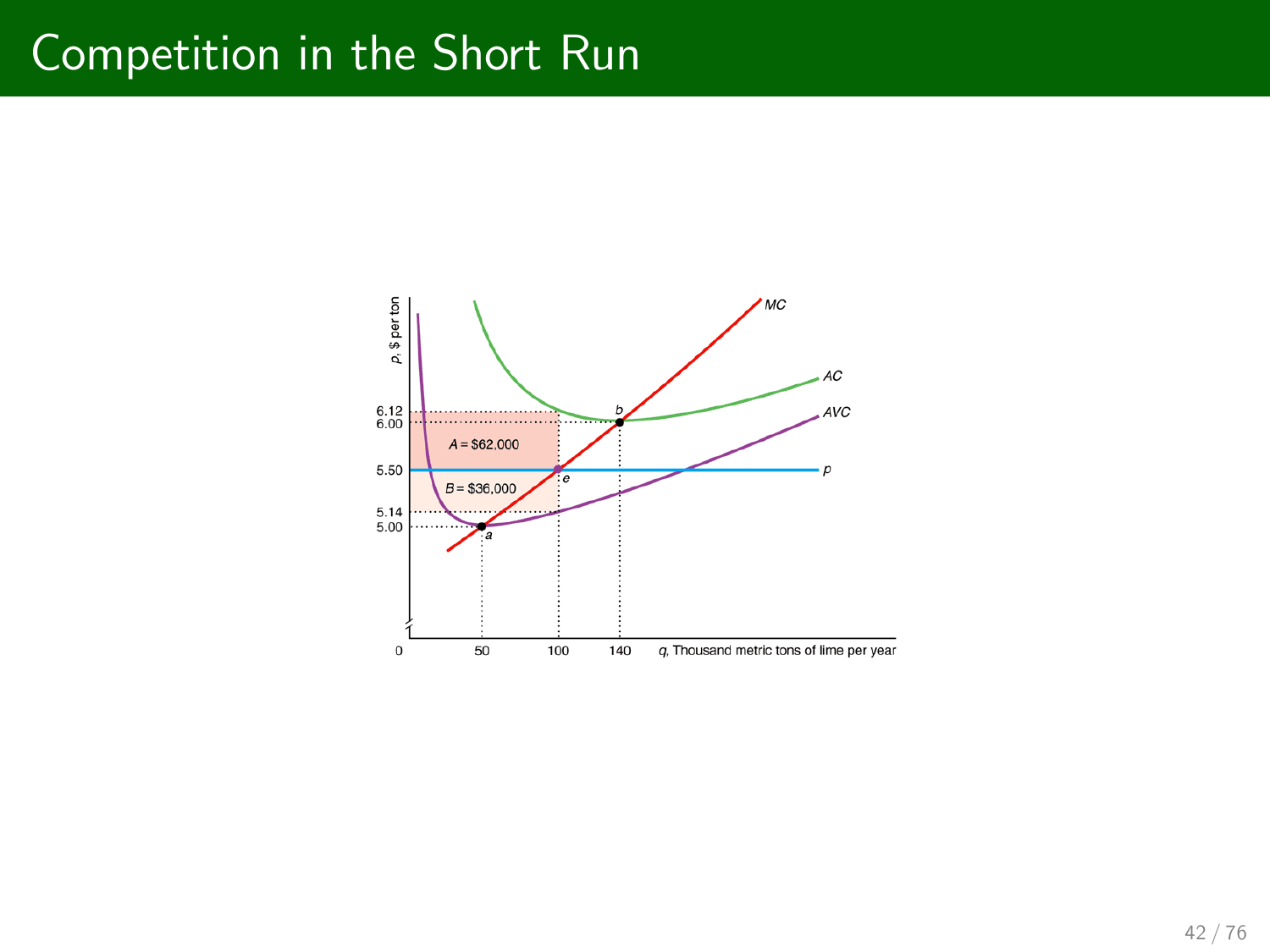- $\bullet$  We know that firms will shut down if price is  $p < AVC$
- We also know that to maximize profit the firm will produce where  $p = MC(q)$
- $\bullet$  The firm will shutdown when  $MC < AVC$
- This occurs at the minimum of the average variable cost curve
- $\bullet \Rightarrow$  The firm's shut down price in the short-run is the minimum of the average variable cost curve.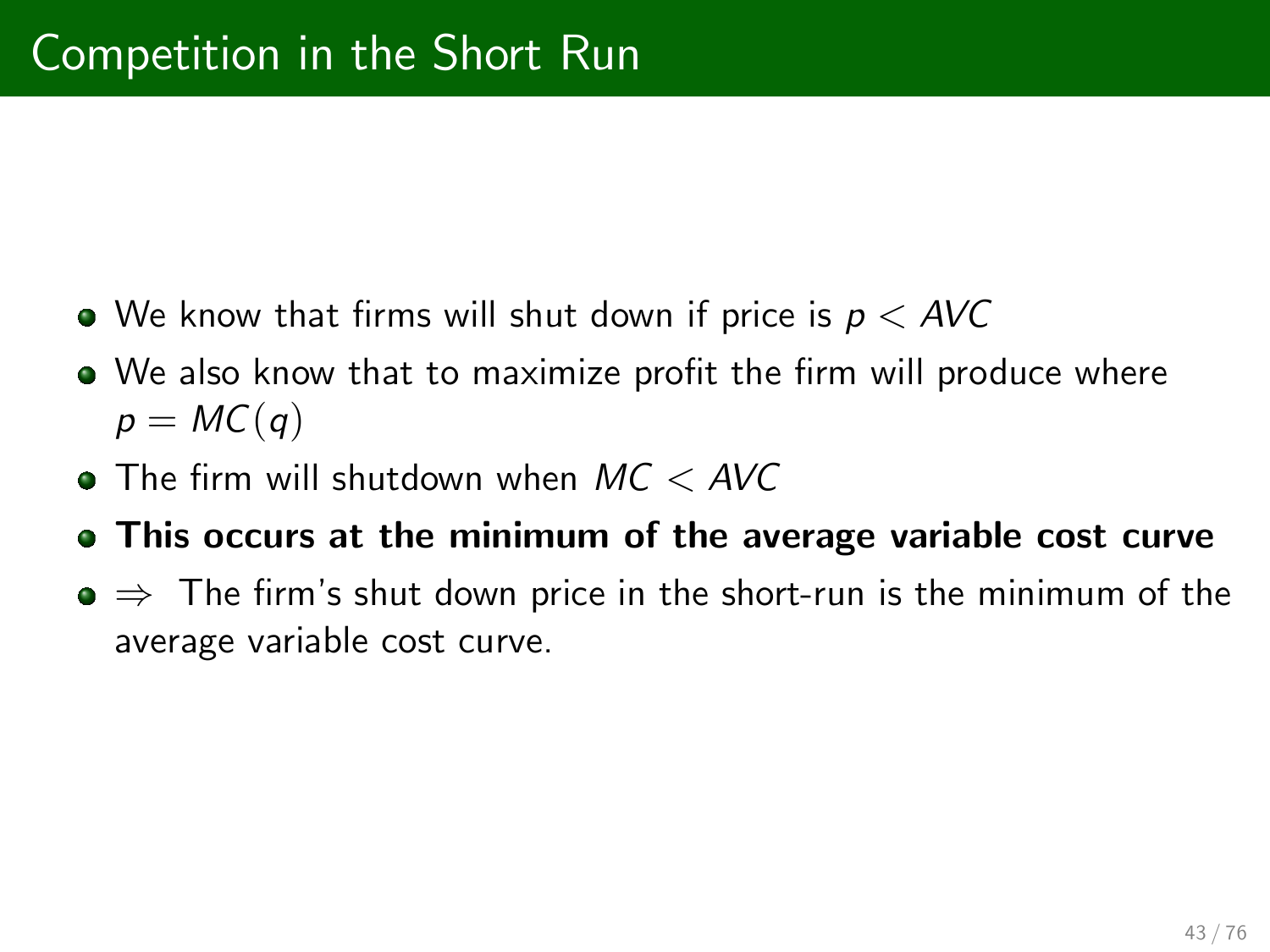- There are two ways we can find the shut-down price in the short-run.
- $\bullet$  Minimize the AVC function and find the corresponding price.
- **2** Find the price where  $AVC = MC$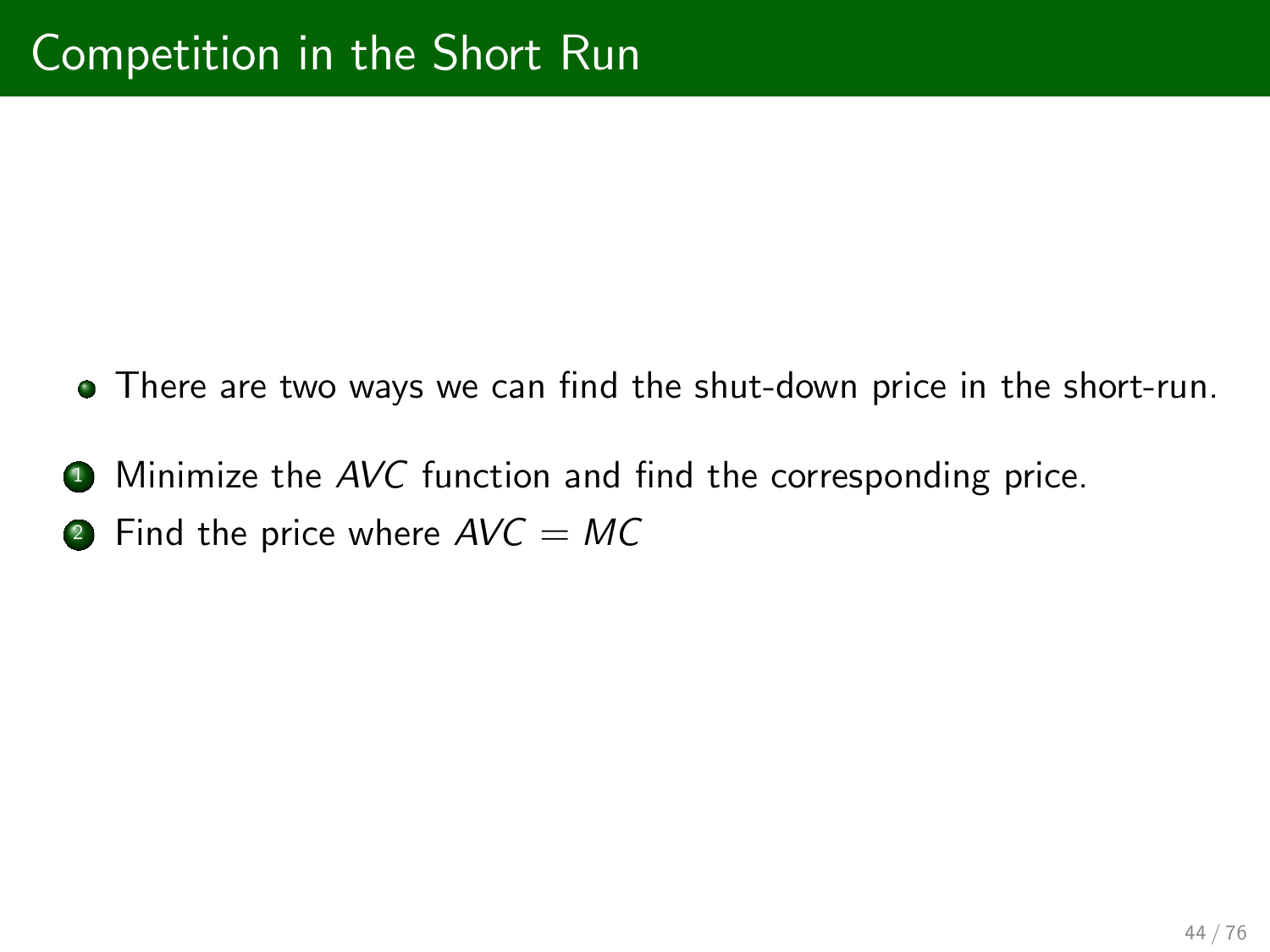The supply curve is just the marginal cost curve above the minimum of the average cost curve

$$
S(p) = \left\{ \begin{array}{c} MC(q) \text{ if } p \geq p_{shutdown} \\ 0 \text{ if } p < p_{shutdown} \end{array} \right.
$$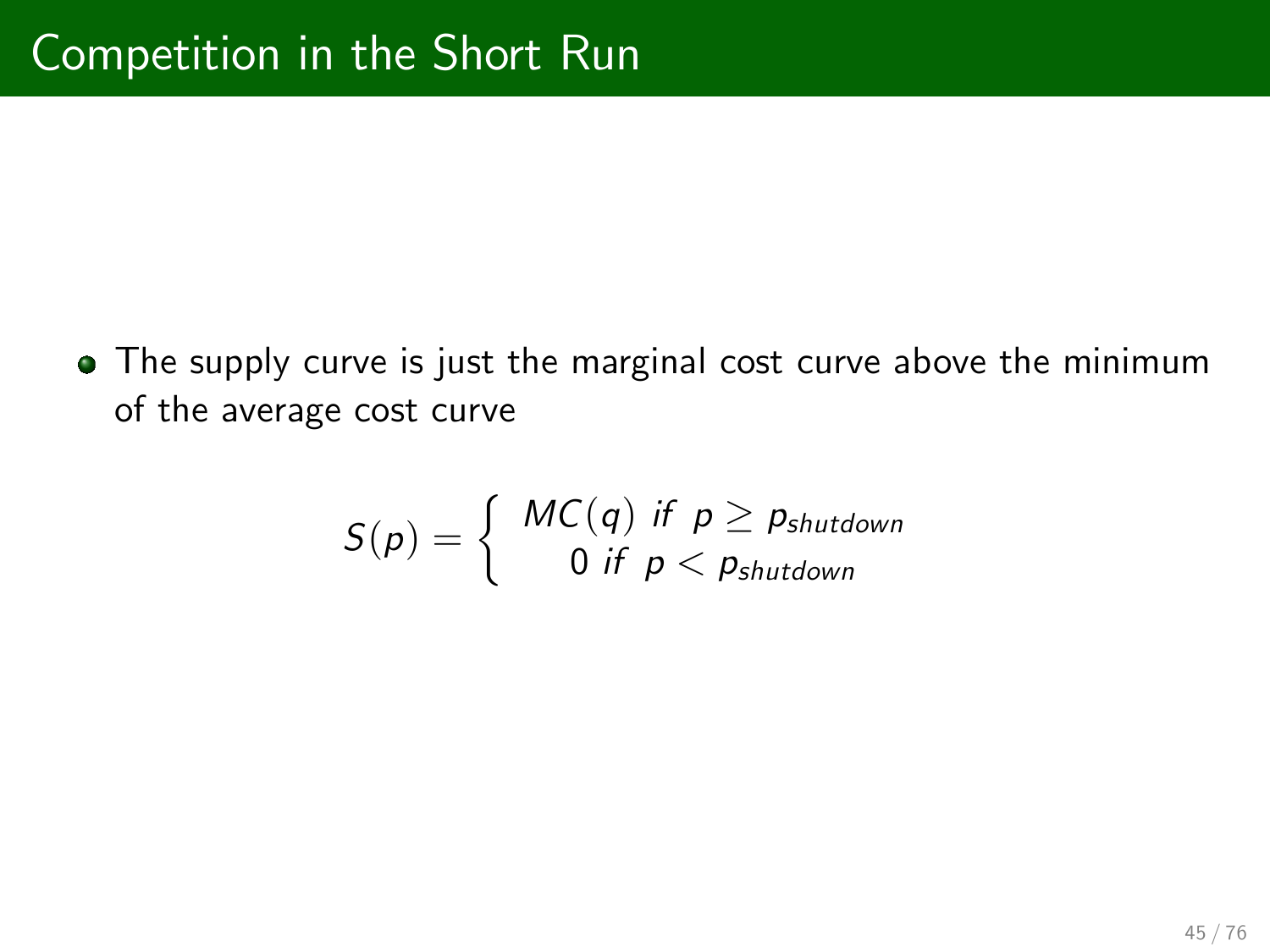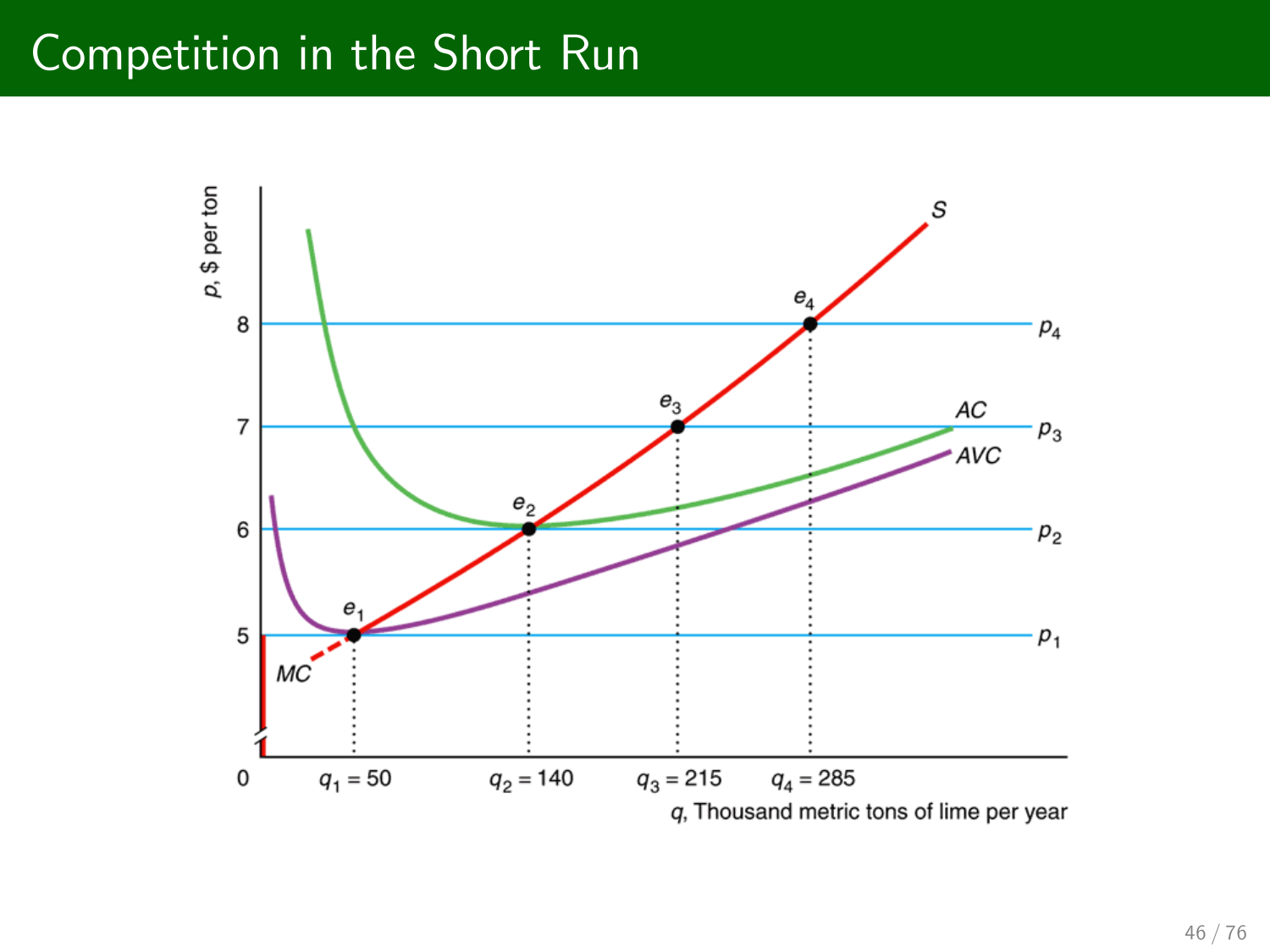• Suppose the firm's cost curve is

$$
C(q) = 100 + 10q - q^2 + \frac{1}{3}q^3
$$

- **•** What is the firm's marginal cost and average variable cost.
- What is the firm's supply curve?
- What is the shut down price?
- Will the firm produce if  $p = 10$ ? if  $p = 5$ ?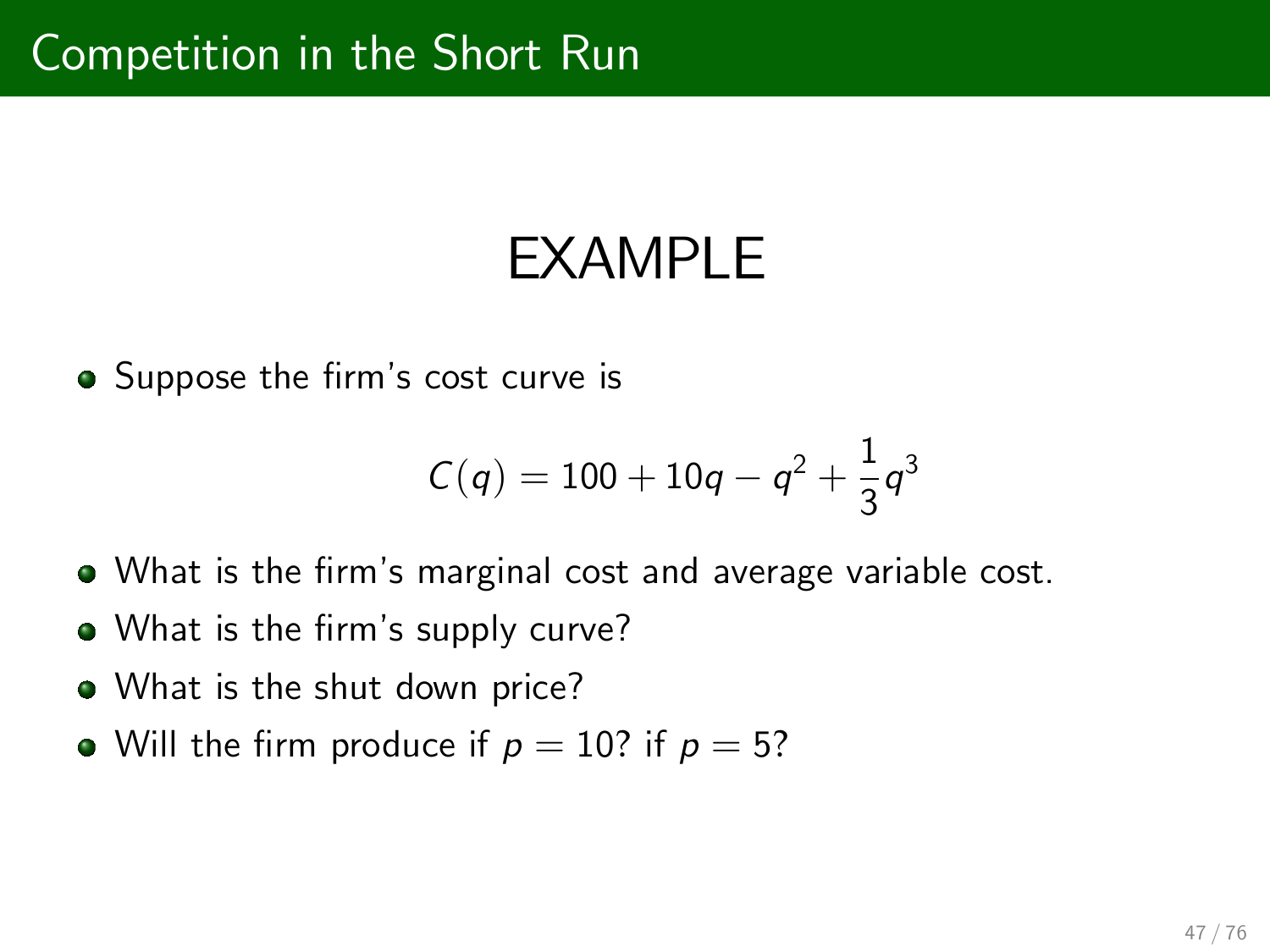- We saw how to get one firm's supply curve
- The market supply curve is the horizontal sum of all the firm's in the markets supply curve
- $\bullet$  In the short run, the number of firms is fixed at n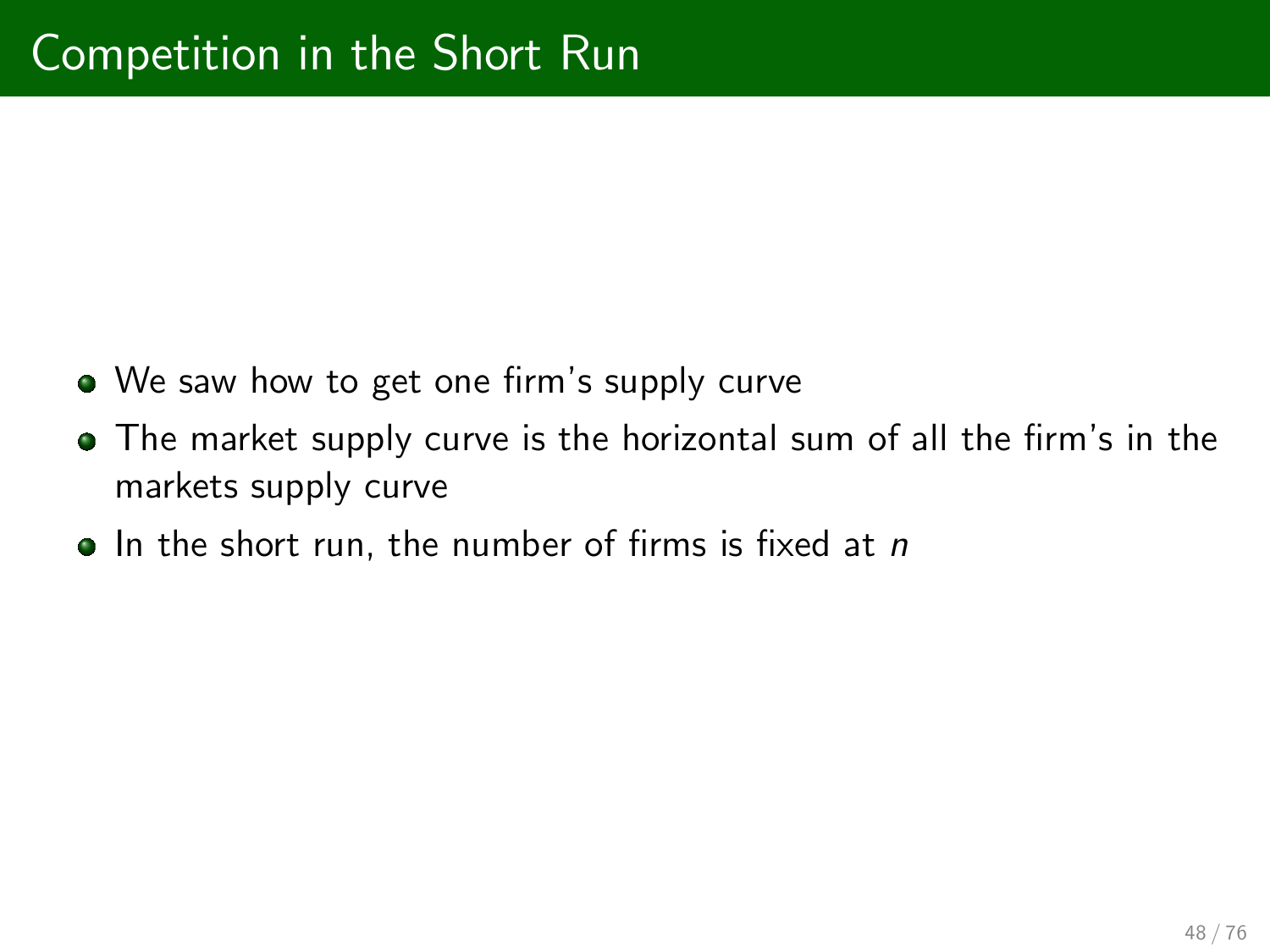**•** Suppose an individual firm has a supply curve

 $q = 10 + P$ 

**If there are 10 identical firms, just multiply q by 10 to get the market** supply curve

$$
Q=100+10P
$$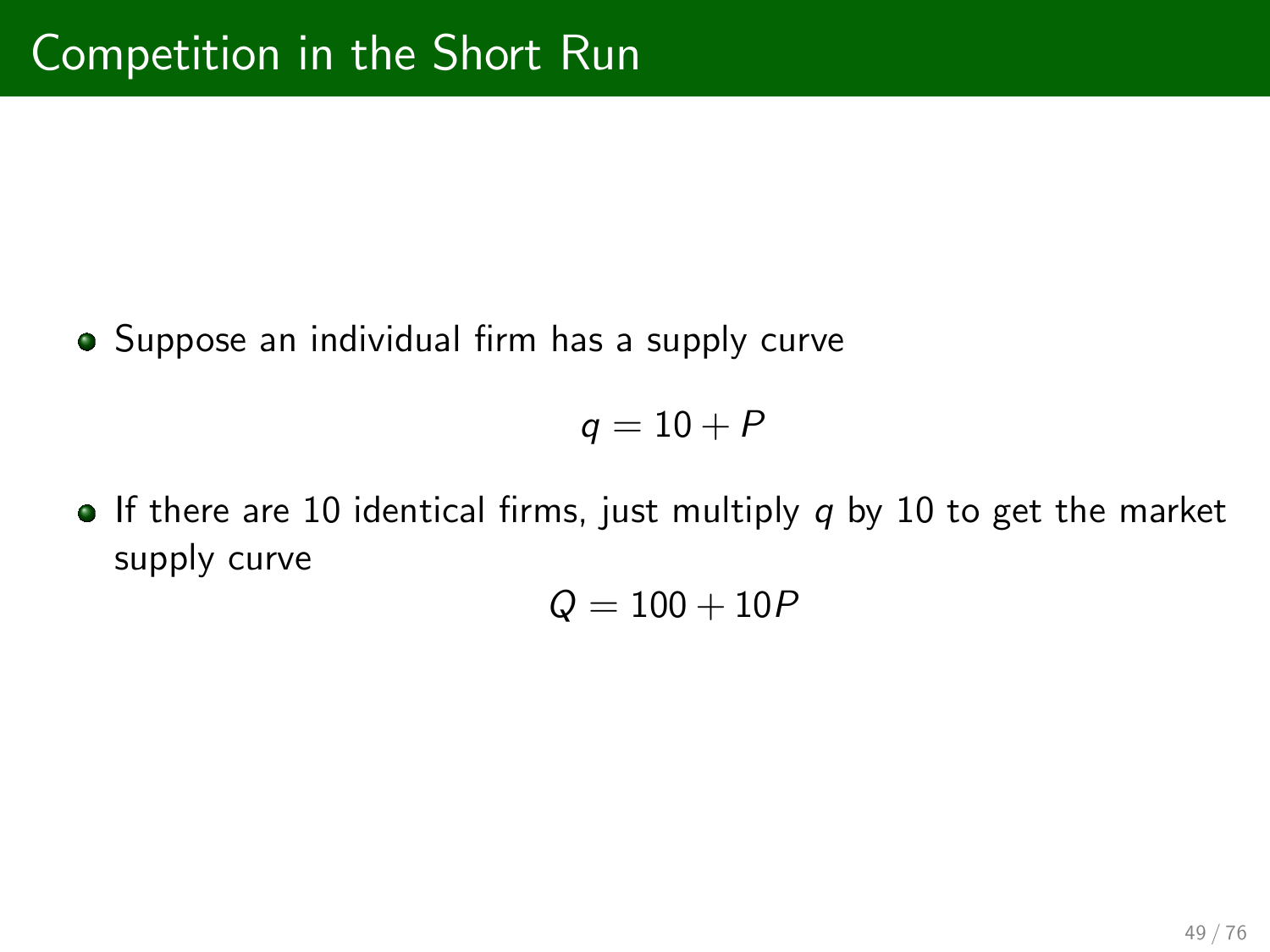• The more firms we have, the flatter is the market supply curve

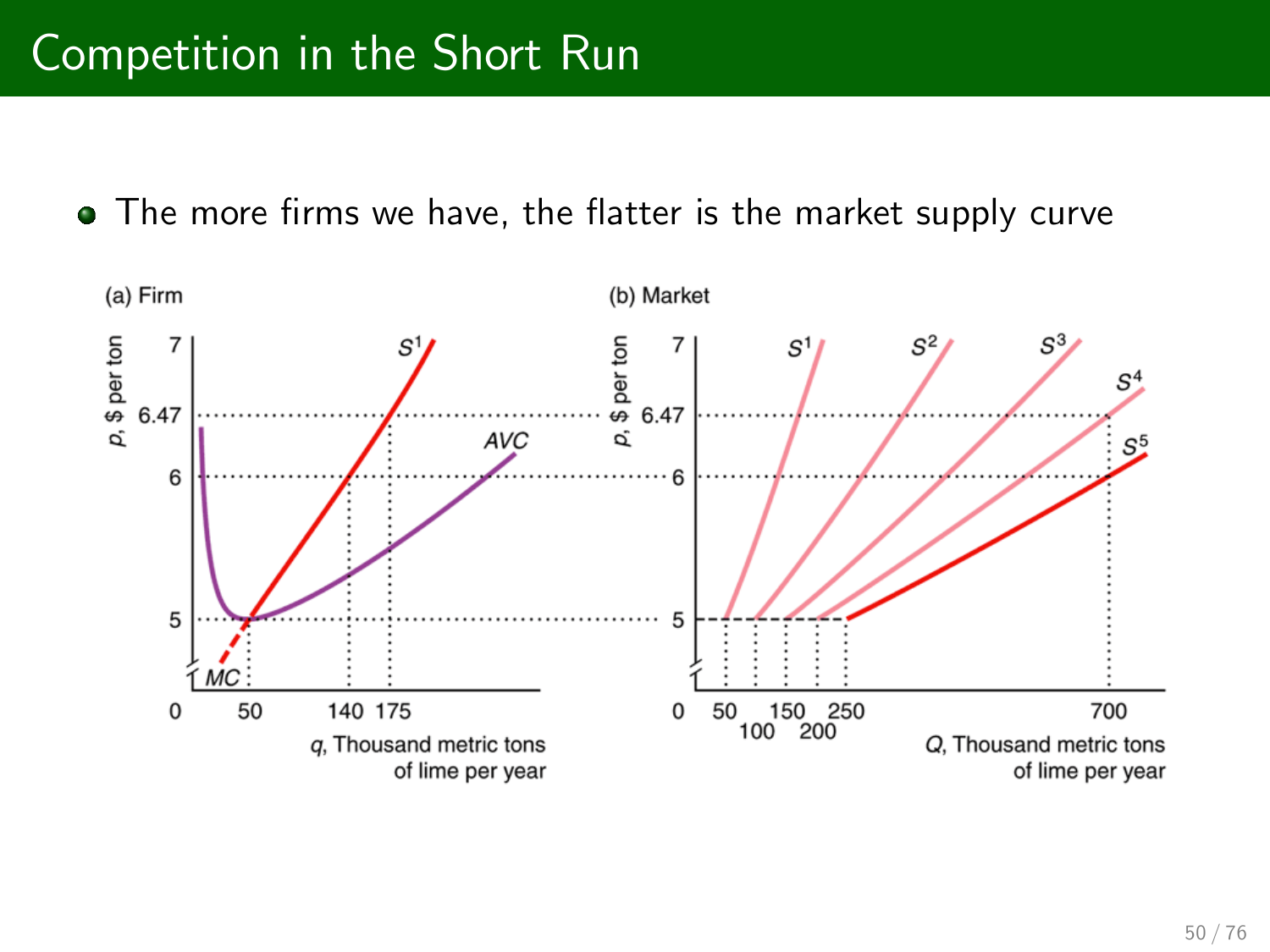- If firms differ, the marginal cost curves will not be identical.
- The shut down prices of firms will not be the same either.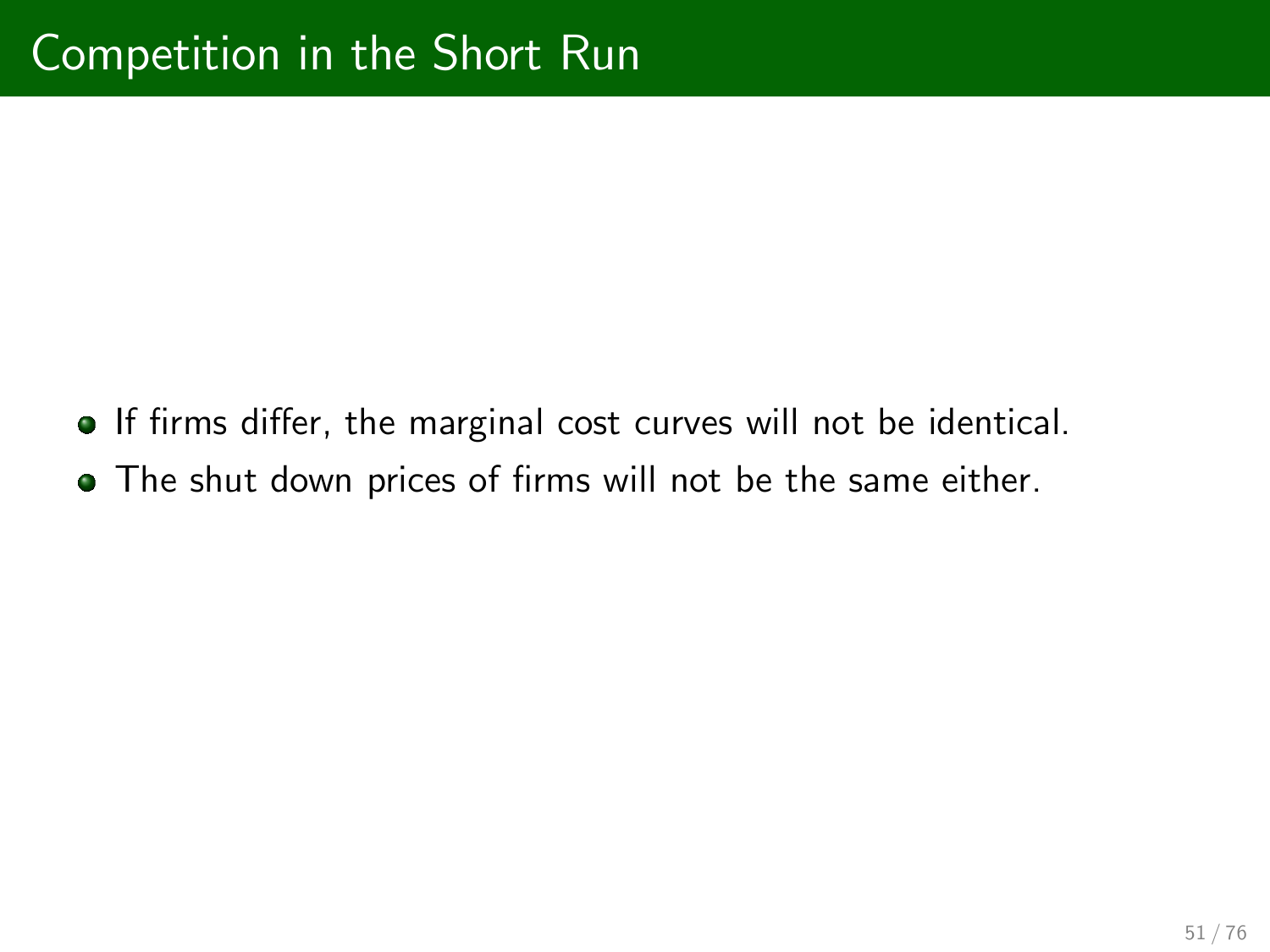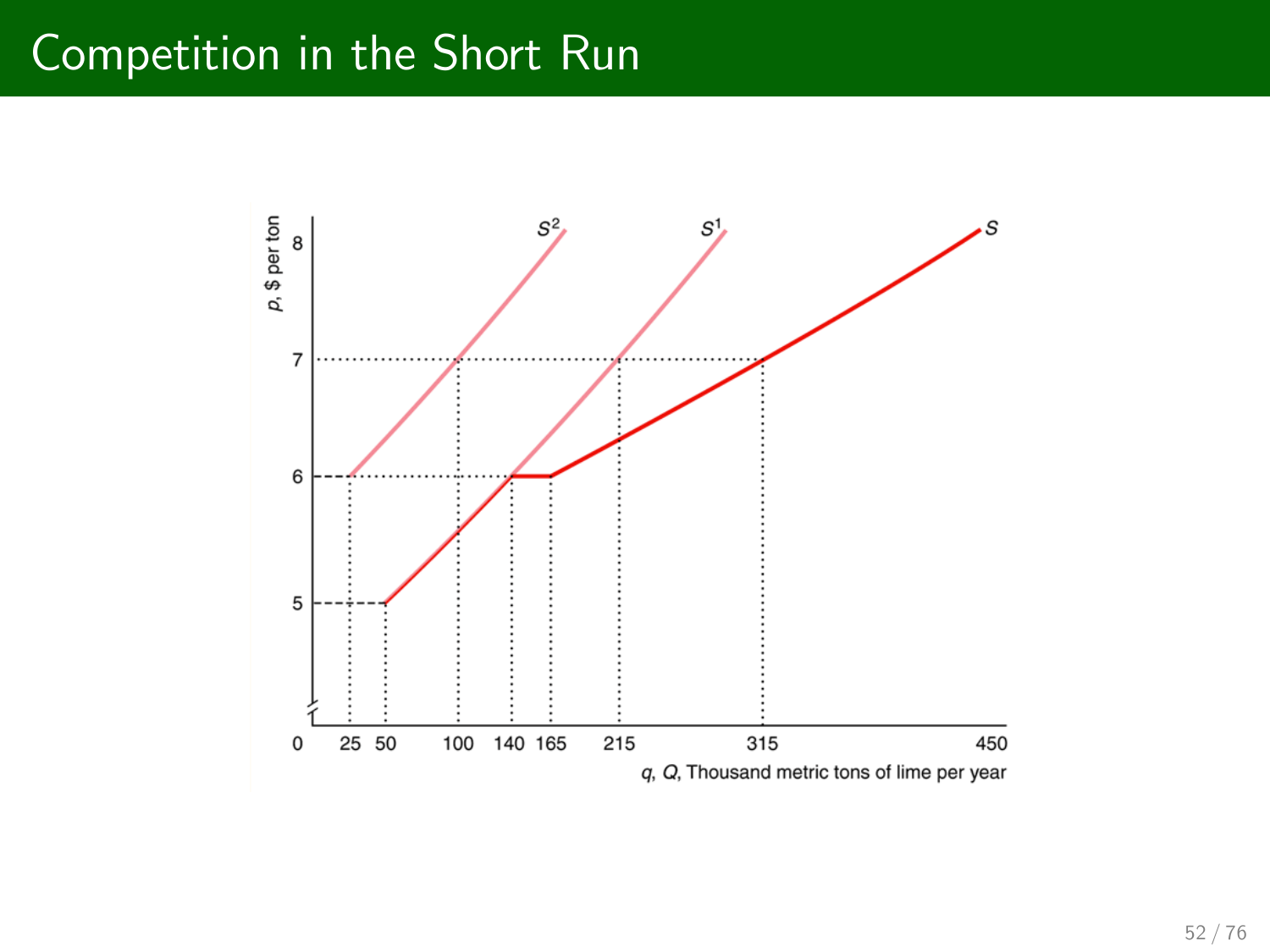By combining the short-run market supply curve and the market demand curve, we can find the short-run equilibrium

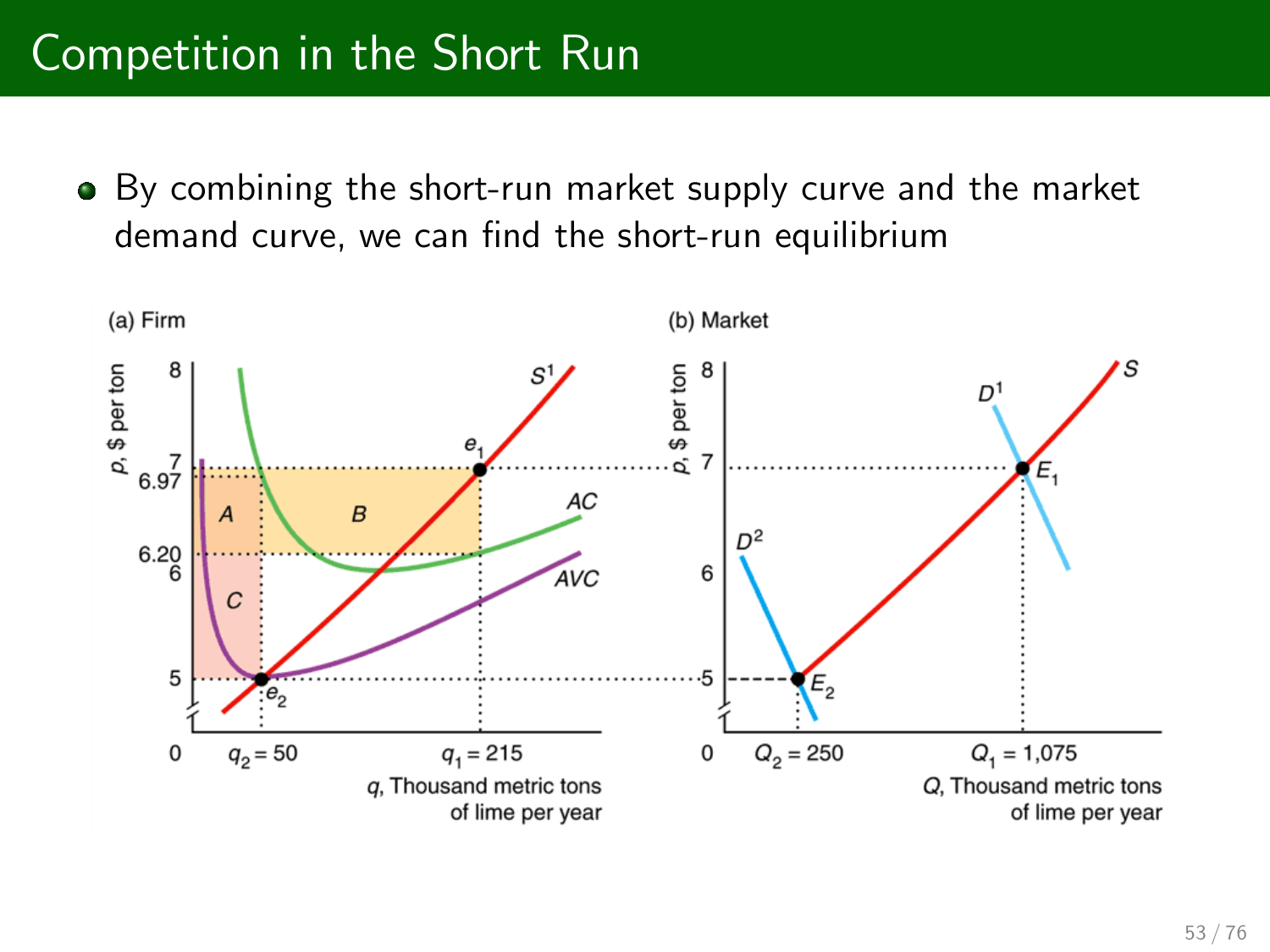- **In summary...**
- Each firm will produce the level of output where  $MC = p$ .
- We add up the individual firm supply curves to get the market supply curve.
- The market price is determined by the intersection of the market supply curve and the market demand curve.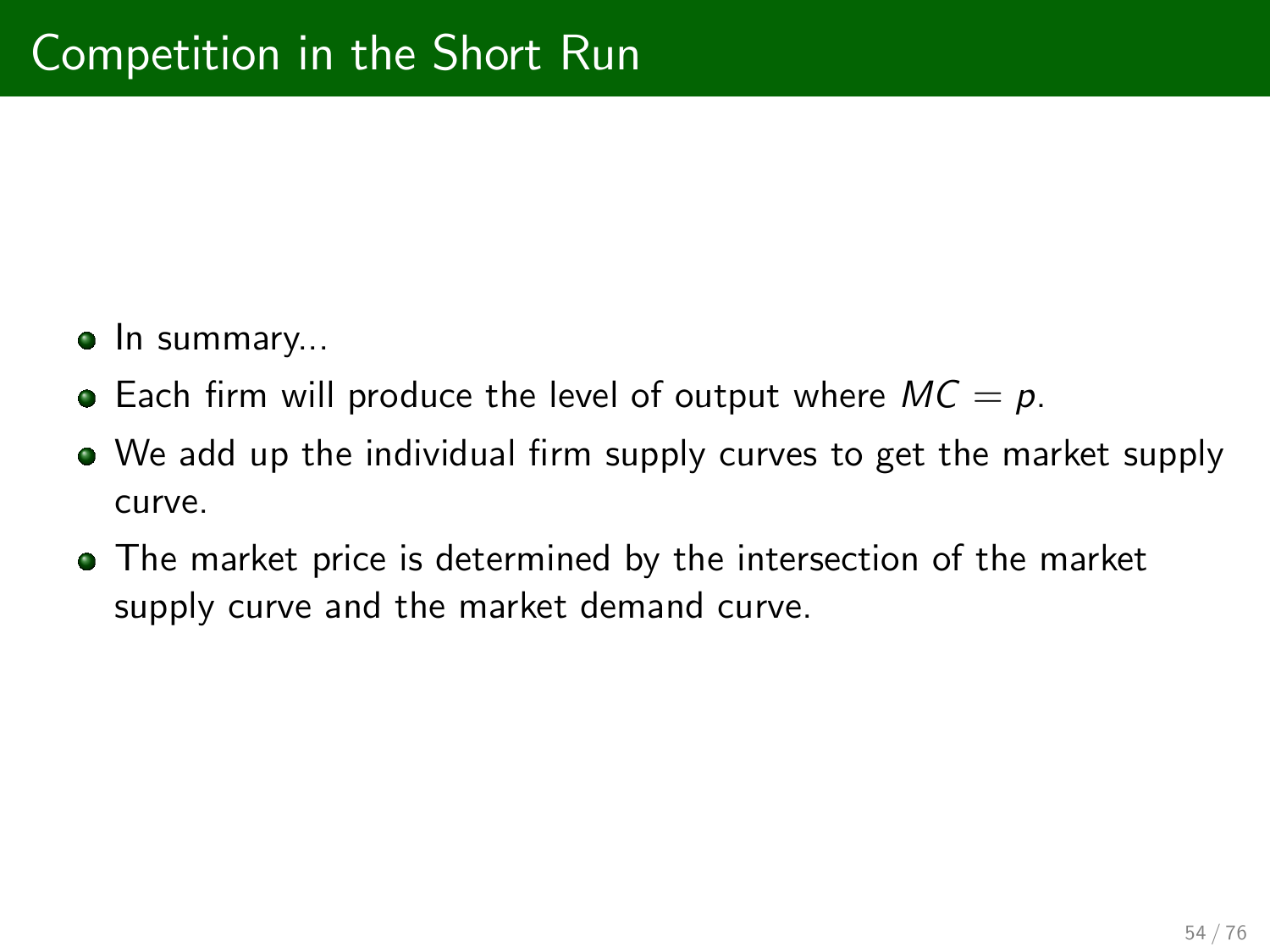**Each firm has a cost function of** 

$$
C(q)=10q^2+q+100
$$

**The market demand curve is** 

$$
D(P)=145-10P
$$

• When there are 100 firms, what is the equilibrium price?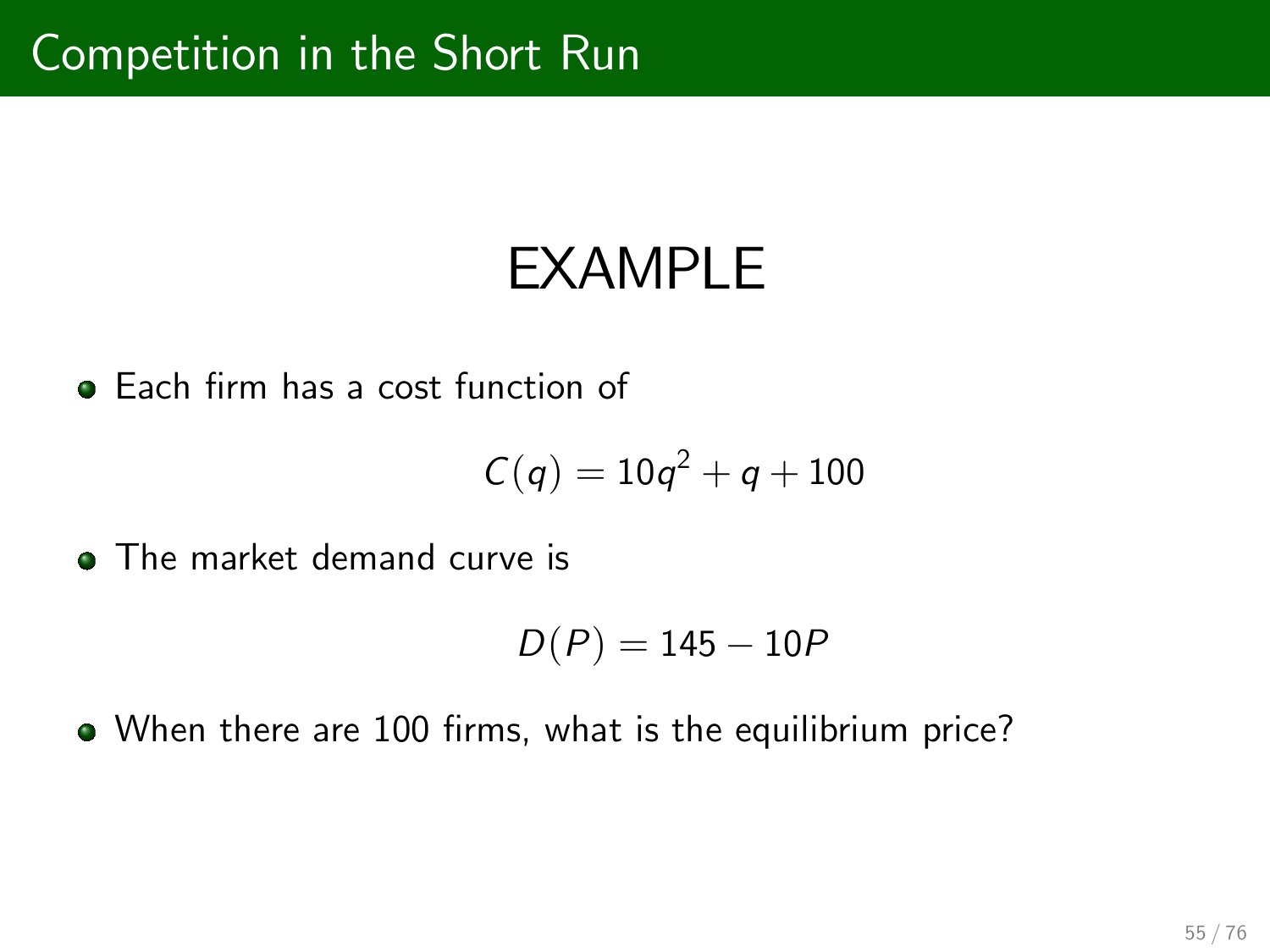- There are two key differences in between the short and long run
- **1** There are no sunk fixed costs
- **2** The number of firms in the market is not fixed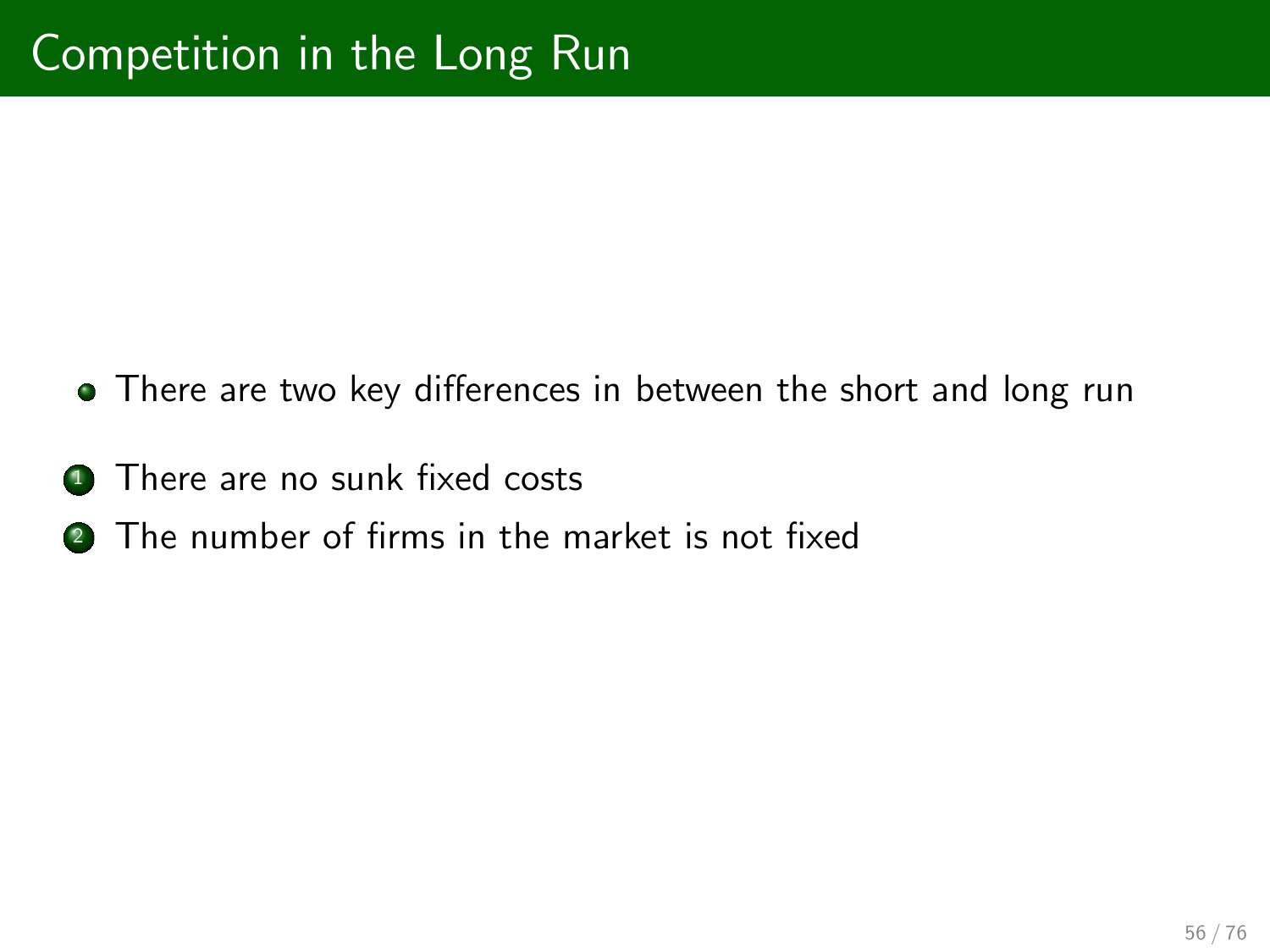- How much will each firm produce in the long-run?
- Once again, firms select the level of output which maximizes their profit.
- The profit maximizing level of output occurs where  $p = MC$ .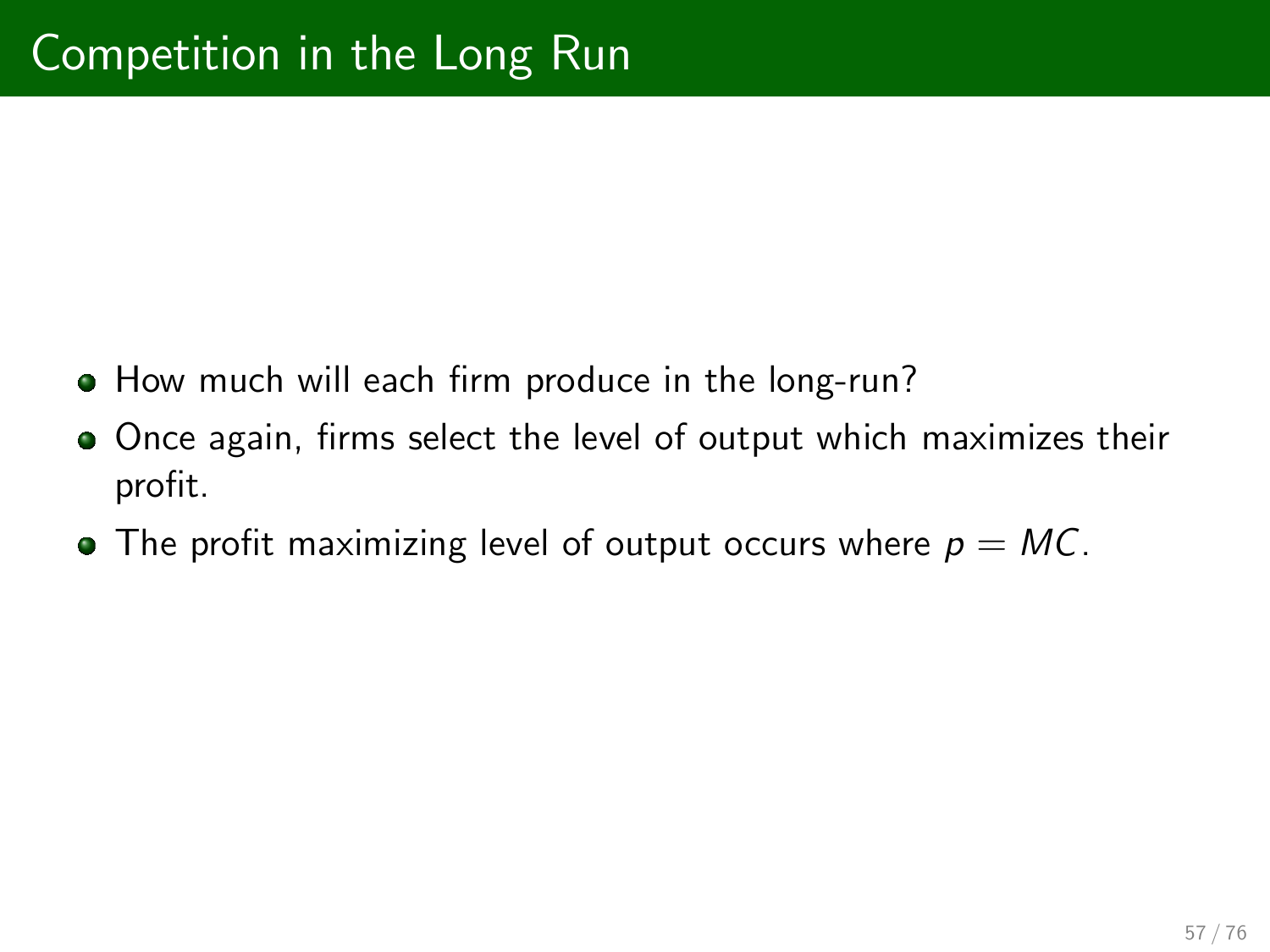- After determining the profit maximizing level of output  $\bm{{q}}^*$ , the firm must decide whether or not to shutdown.
- In the long run, all costs are variable.
- **•** Unlike in the short-run, the firm will shut down if it incurs any losses at all.
- $\bullet$  The firm will shut down when  $p < AC$ .
- The shut-down price occurs at the minimum of the average cost curve.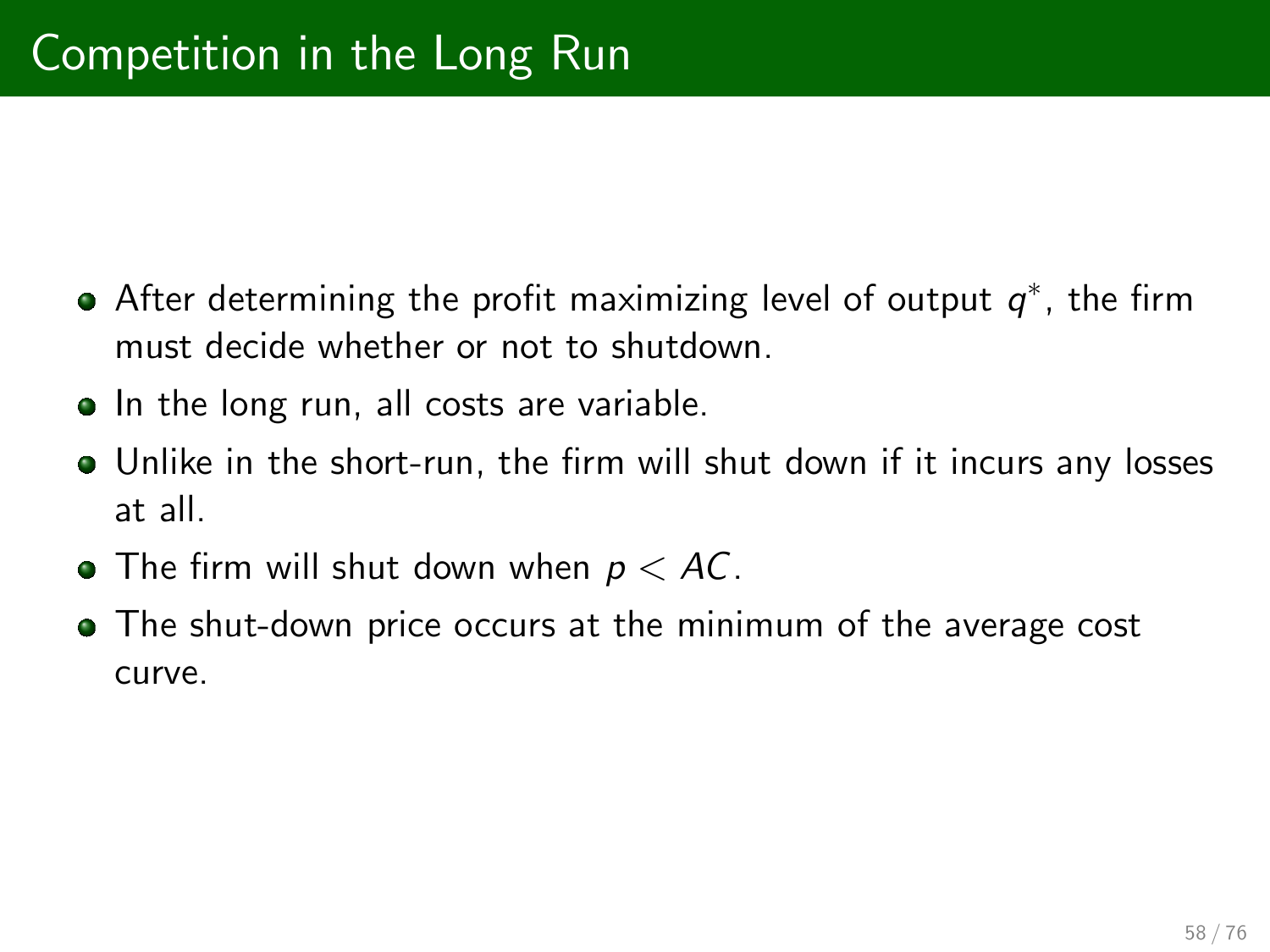- There are two ways we can find the shut-down price in the long-run.
- $\bullet$  Minimize the AC function and find the corresponding price.
- **2** Find the price where  $AC = MC$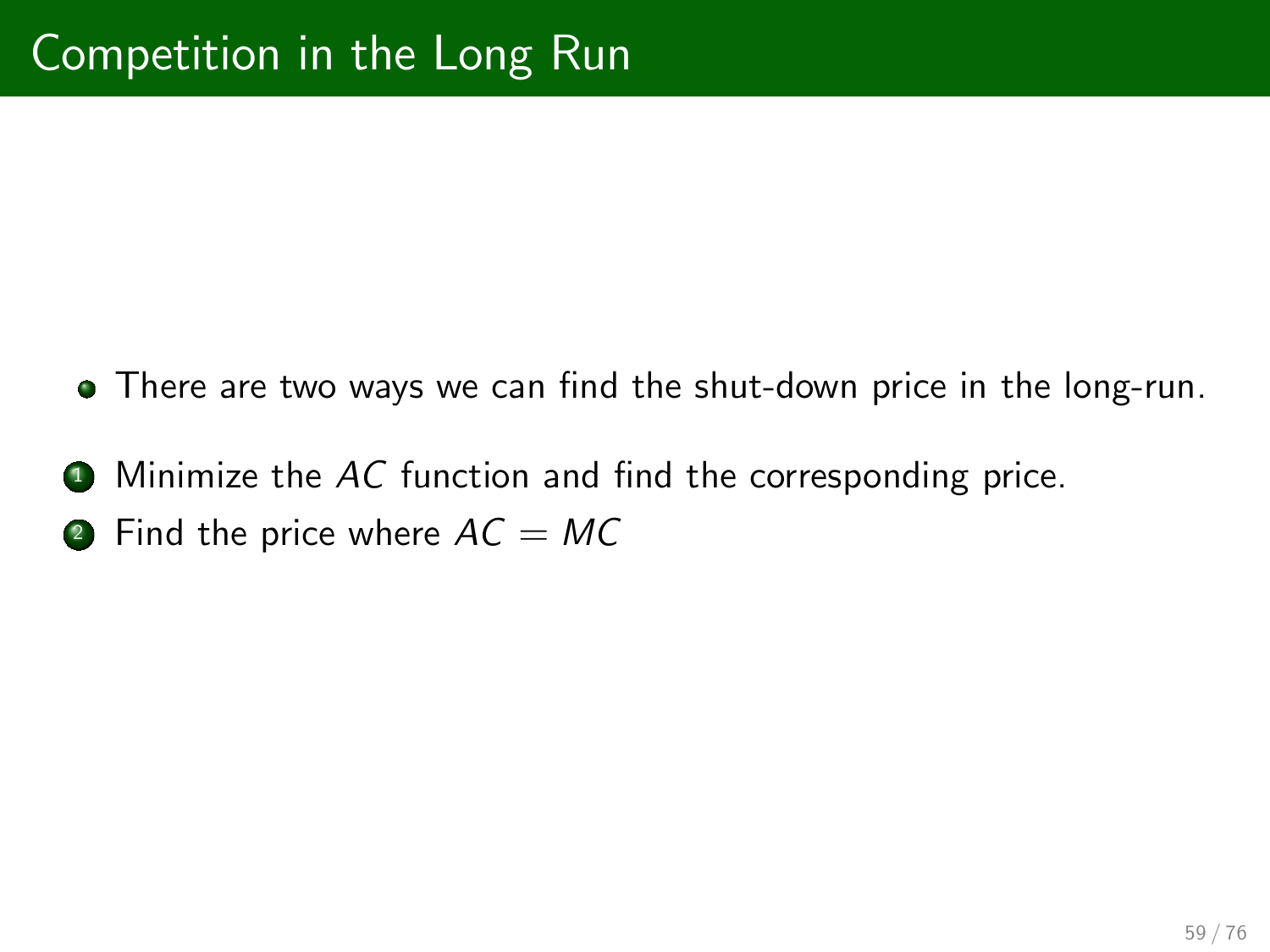• Therefore, the supply curve of an individual firm in the long-run is the marginal cost curve above the minimum of the average curve.

$$
S(p) = \left\{ \begin{array}{c} MC(q) \text{ if } p \geq p_{shutdown} \\ 0 \text{ if } p < p_{shutdown} \end{array} \right.
$$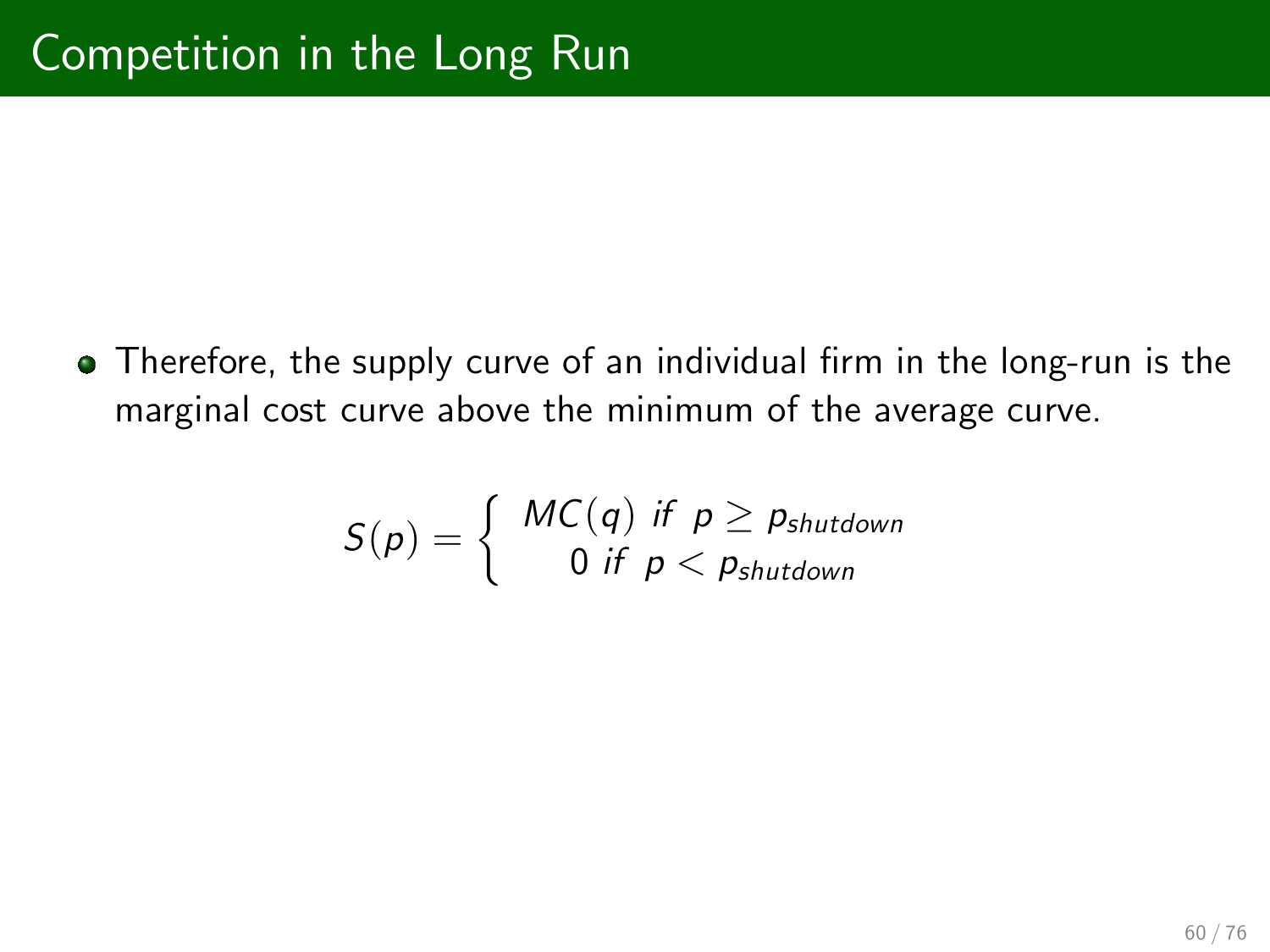• What is the supply curve for a firm in the long-run with the cost function:

$$
C(q)=40q-q^2+.01q^3
$$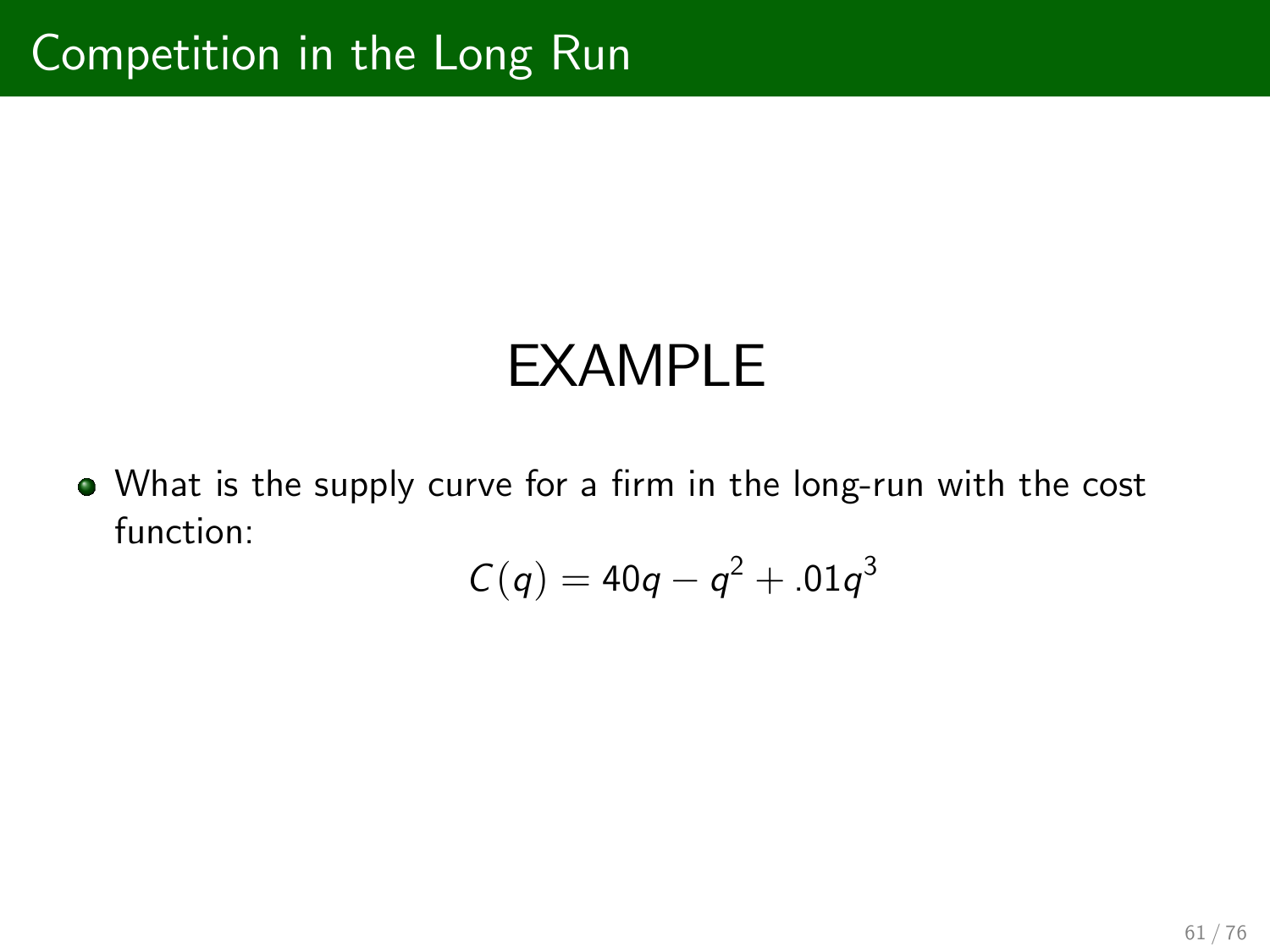- The market supply curve is once again the horizontal sum of all firms' supply curves.
- In the short-run, the number of firms is fixed, but firms can enter or leave the market in the long run.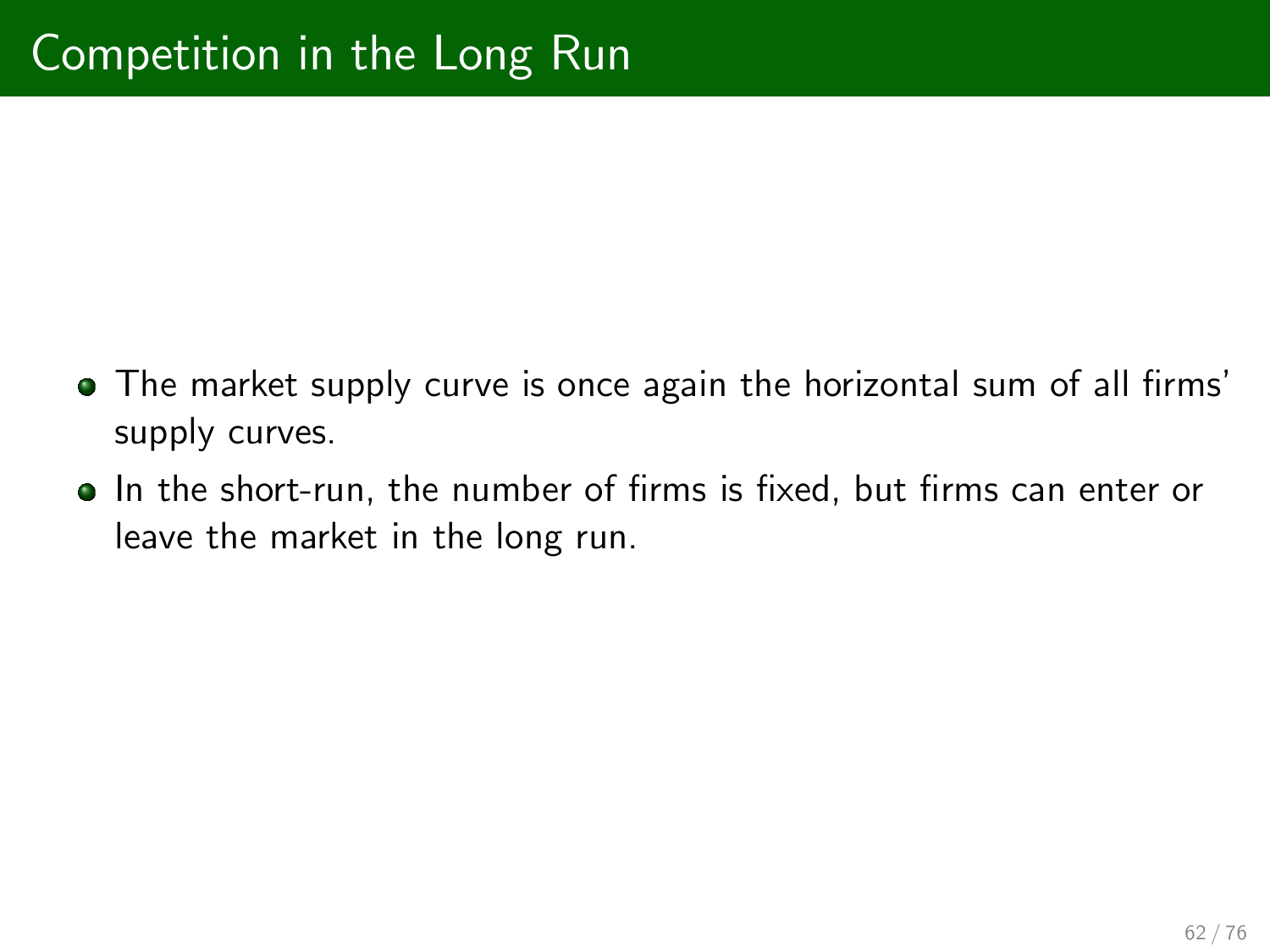- $\bullet$  If there are profits to be made, firms will enter the market as there are no barriers in perfect competition.
- This will cause the market supply curve to shift and the market price to fall.
- **If there is negative profit, firms will exit.**
- **•** The number of firms is determined by  $\pi = 0$ .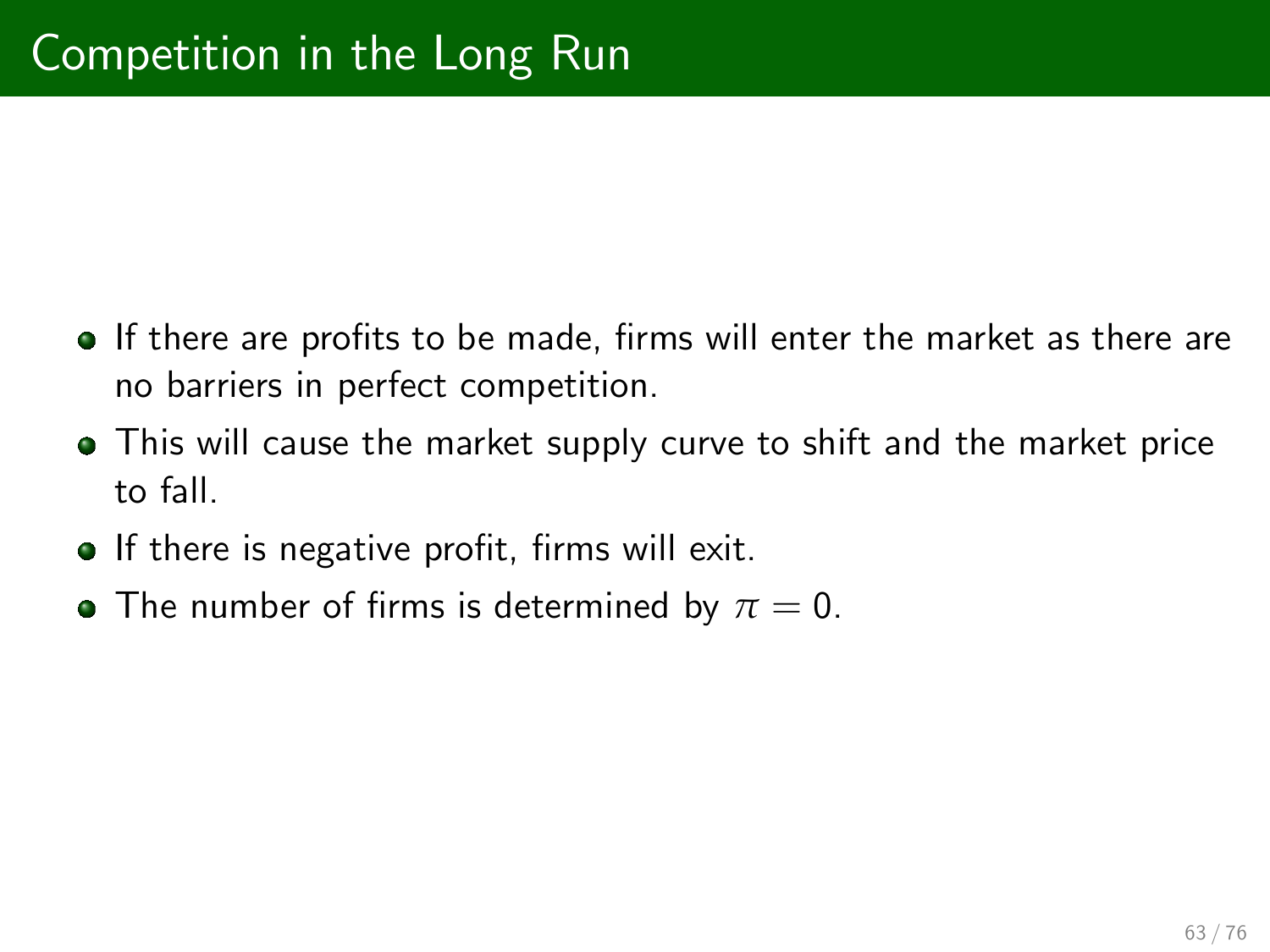- Firms make zero profit when  $\bm{\mathsf{p}}=\bm{\mathsf{p}}^{\text{SD}}$  where  $\bm{\mathsf{p}}^{\text{SD}}$  is the shutdown price.
- The shutdown price occurs at the minimum of the average cost curve.
- **•** Therefore, the market price will always occur at the minimum of the average cost curve.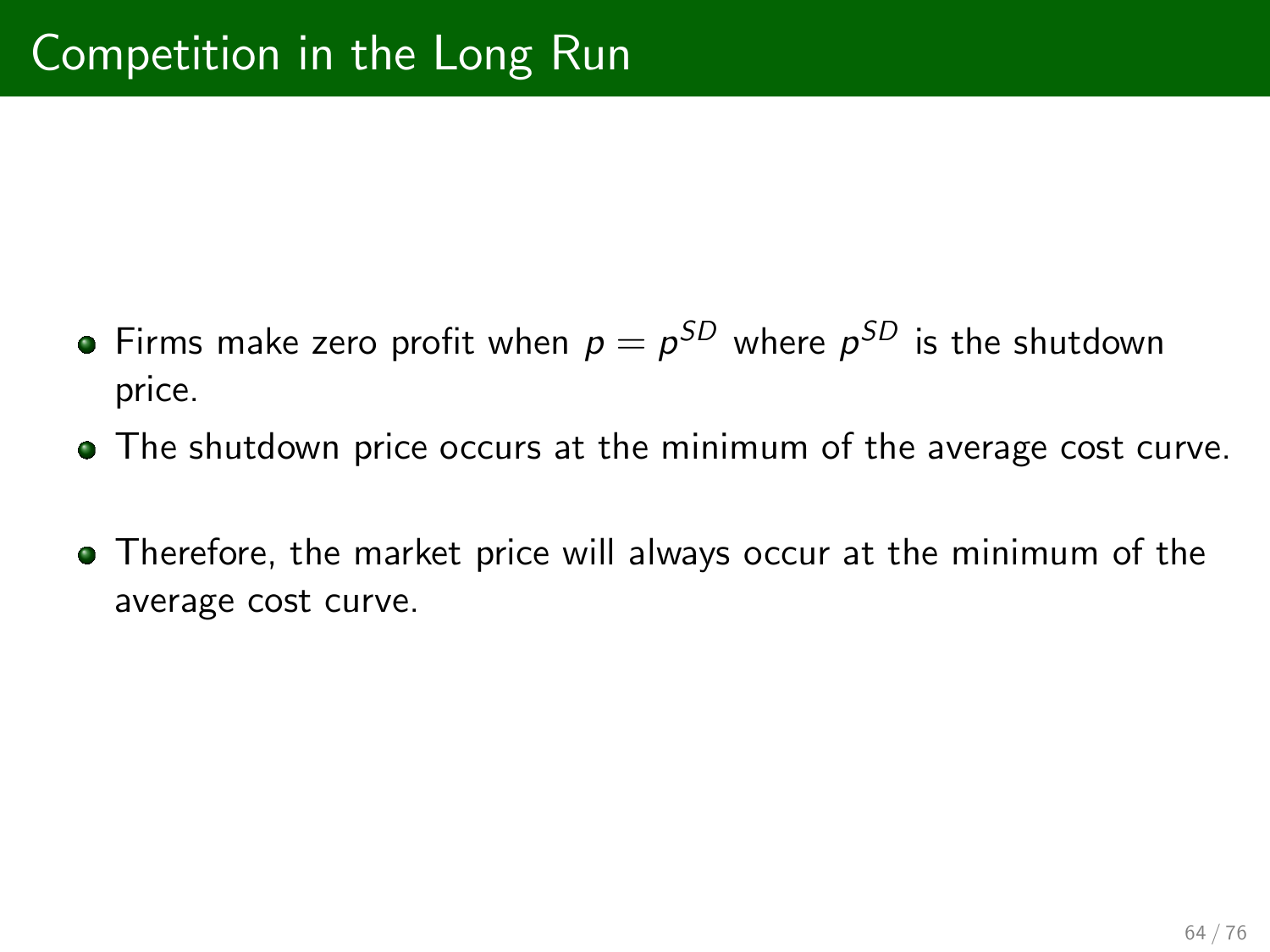- Draw the market supply and demand curves in one graph next to a graph showing an individual firms's average/marginal cost curves.
- **•** Identify two market prices,  $p_1$  and  $p_2$ . At price  $p_1$ , firms will enter the market and at price  $p_2$ , firms will exit the market.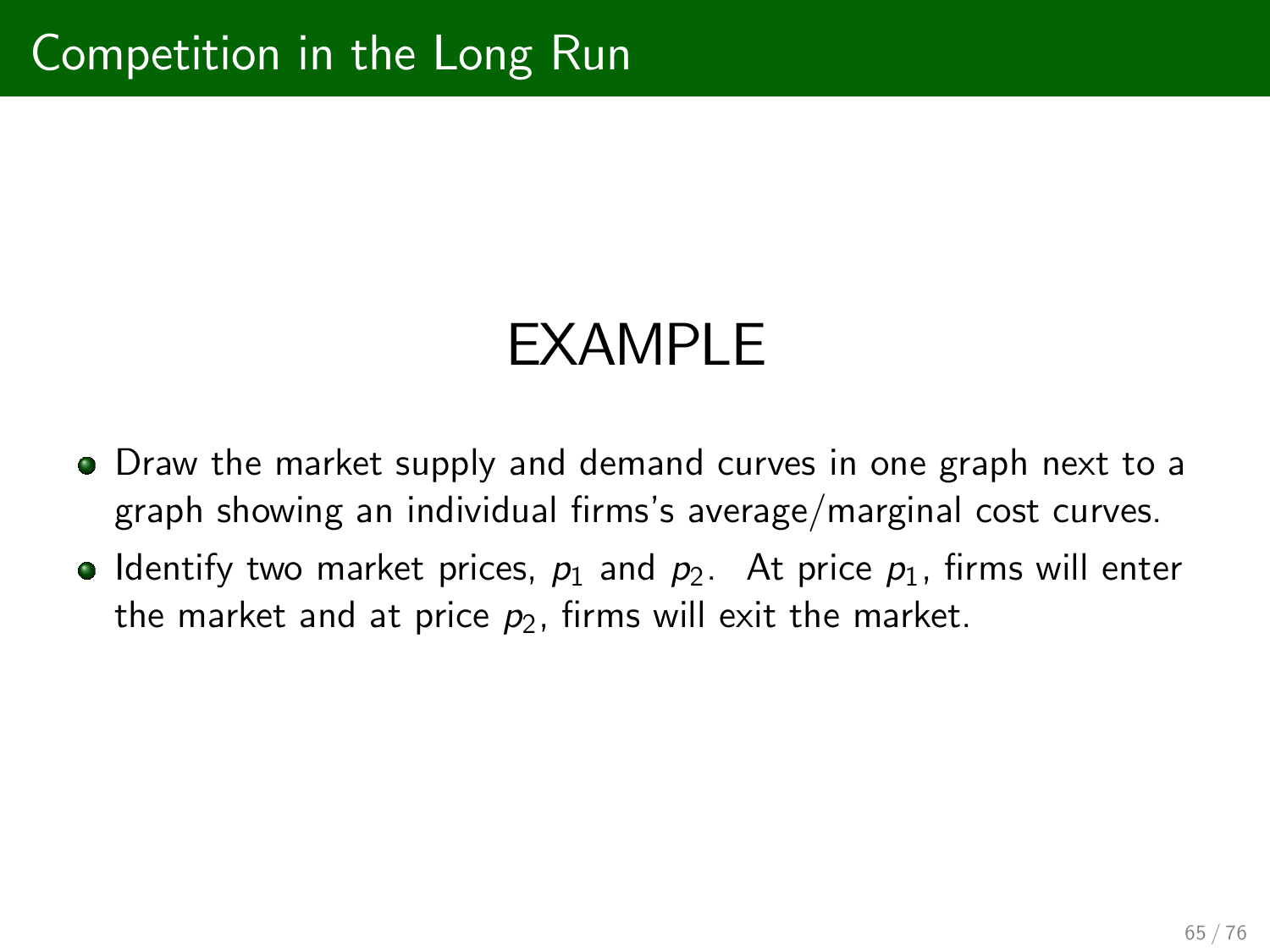· Suppose all firms have an identical cost curve

$$
C(q)=40q-q^2+.01q^3
$$

**• Market demand is** 

$$
D(P) = 25,000 - 1000P
$$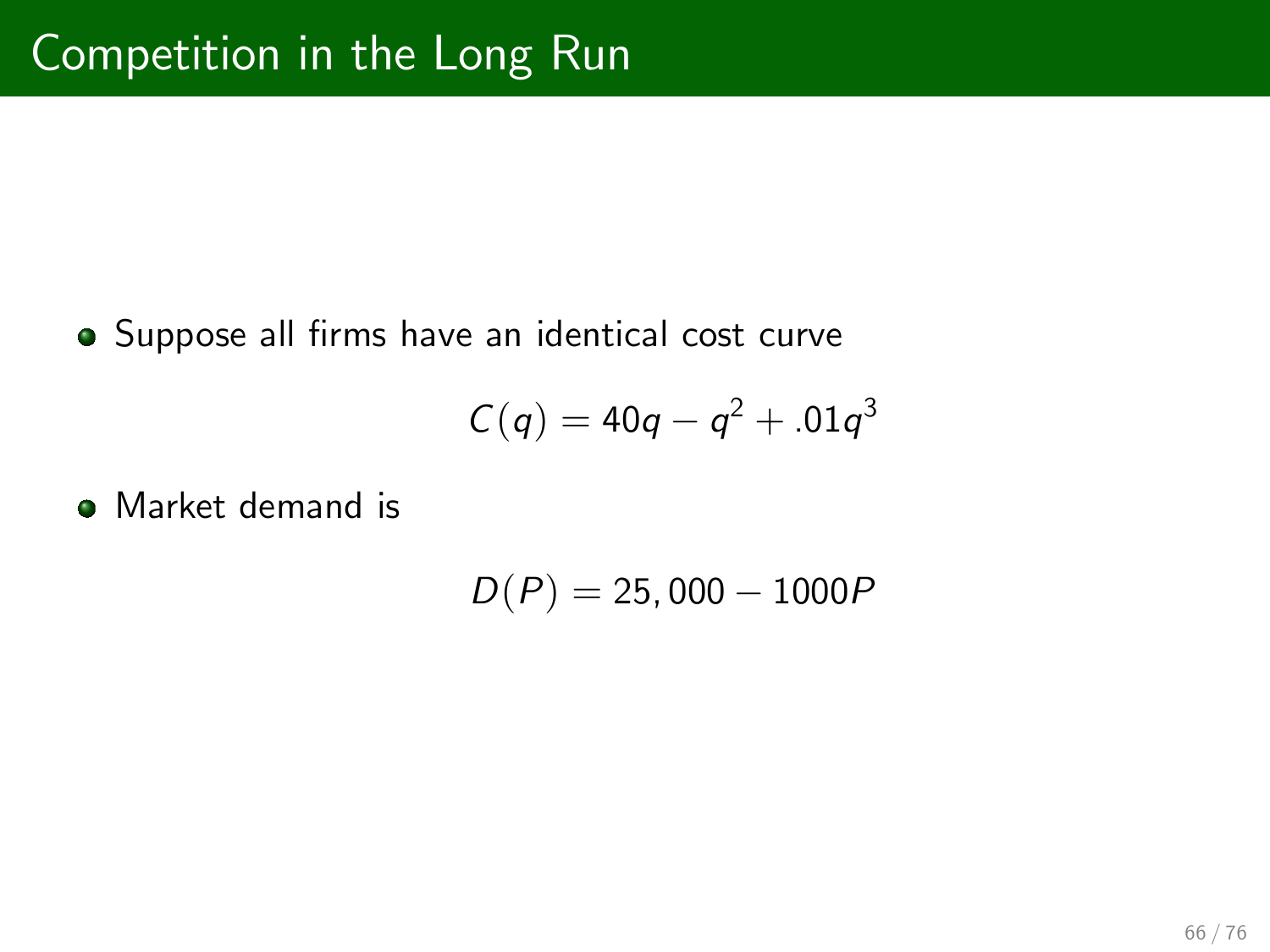- We have three equilibrium conditions in the long run.  $\ P^*$  is the market price and  $n^*$  is the number of firms.
- **1** Profit Maximization

$$
P^* = MC \rightarrow P^* = 40 - 2q + .03q^2
$$

<sup>2</sup> Zero ProÖt 

$$
P^* = AC \rightarrow P^* = 40 - q + .01q^2
$$

**3** Supply equals demand

$$
nq = 25,000 - 1000P
$$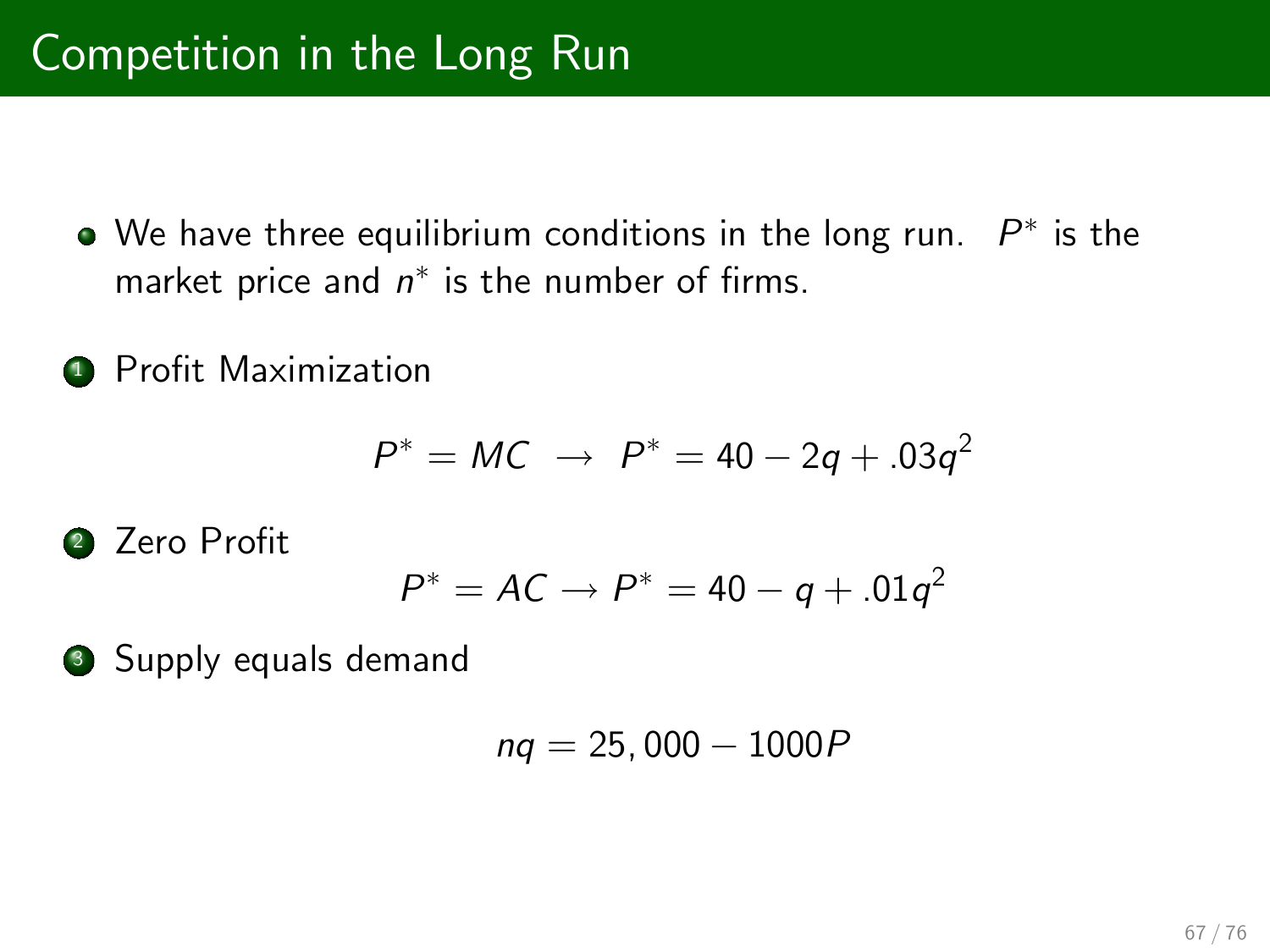• Combine equation 1 and equation 2 to find how much each firm will produce.

$$
40 - 2q + .03q^{2} = 40 - q + .01q^{2}
$$
  
 
$$
q = 50
$$

- Plug 50 into the average cost curve to find the market price will be \$15.
- Plug 15 into the demand curve to see that 10,000 units will be produced.
- There will be 10,000 / 50  $=$  200 firms in the market.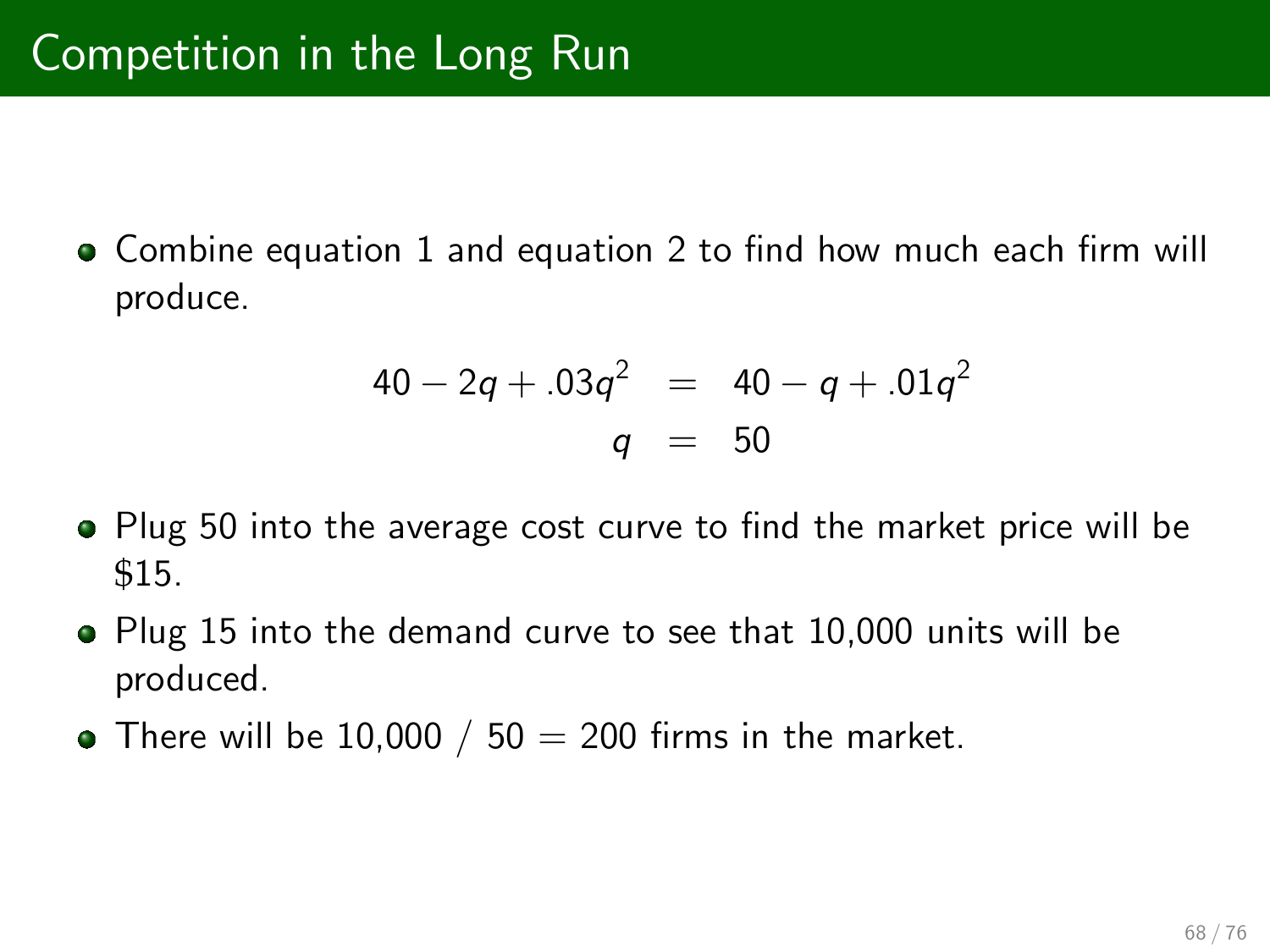- The long run market supply curve is flat at the minimum long run average cost curve iff
	- input prices are constant.
	- **o** firms have identical costs.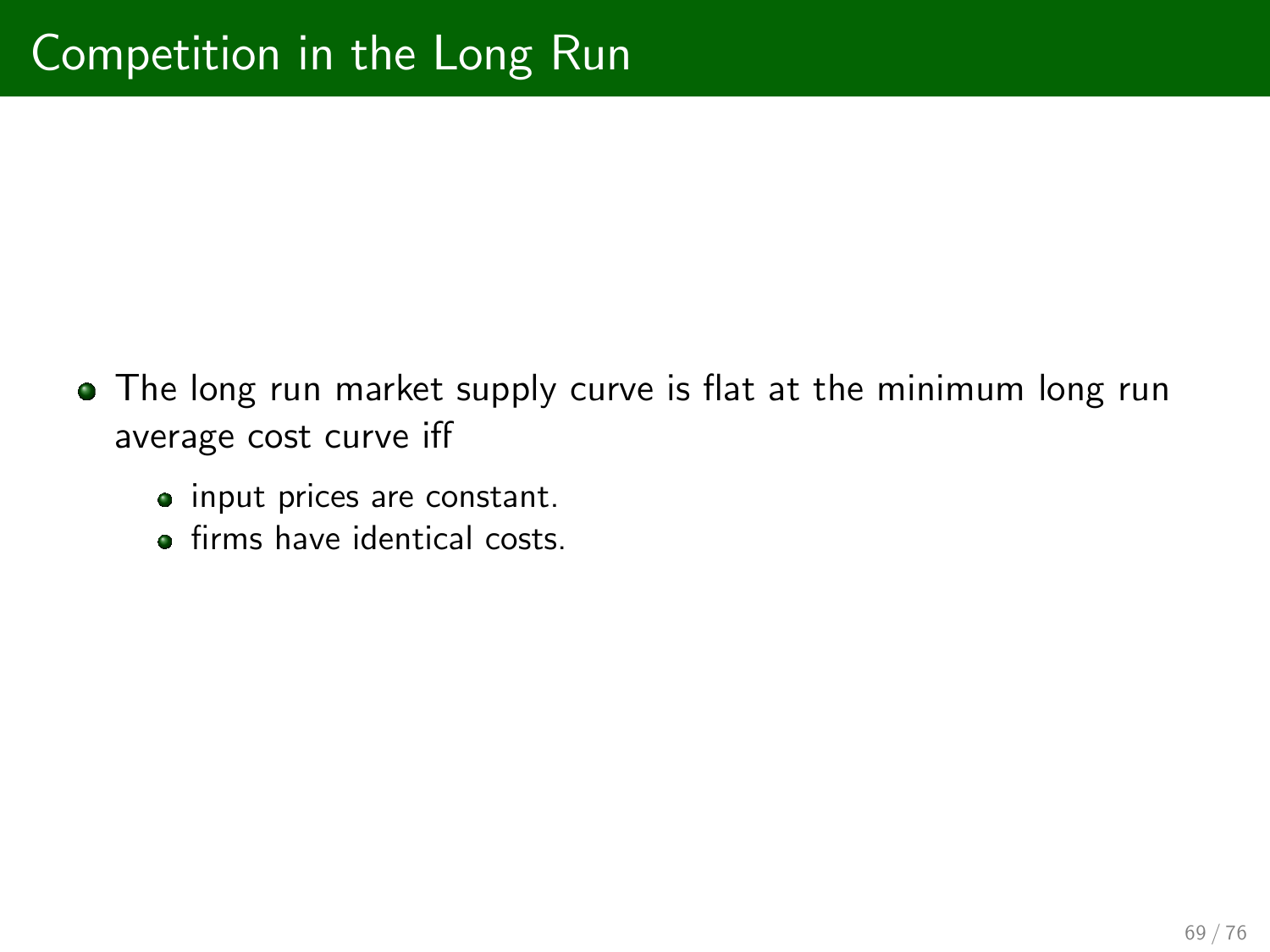### Competition in the Long Run

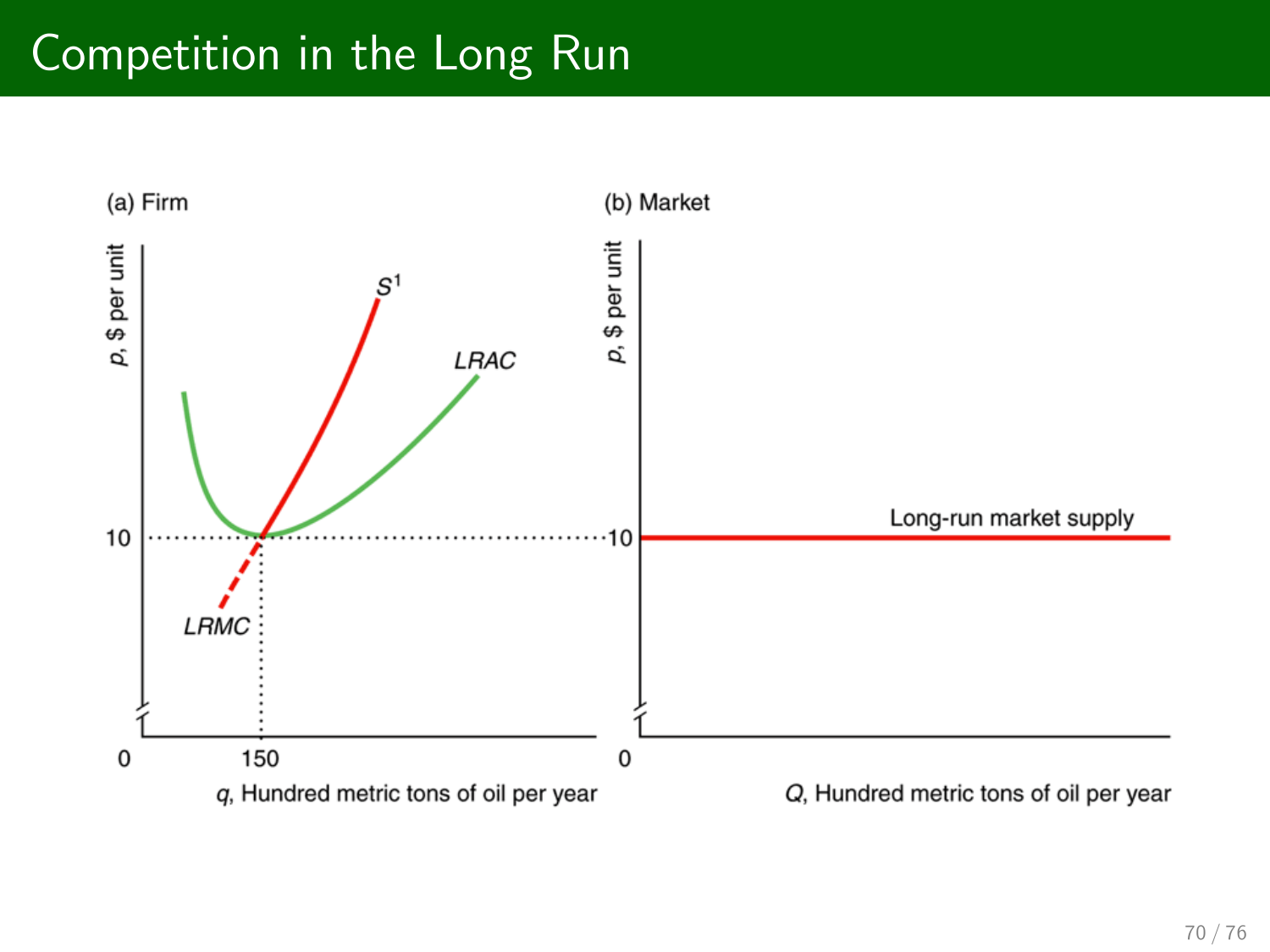- Remember how we said there is no such thing as the law of supply?
- The supply curve can slope upwards or downwards if the previous two conditions are not met.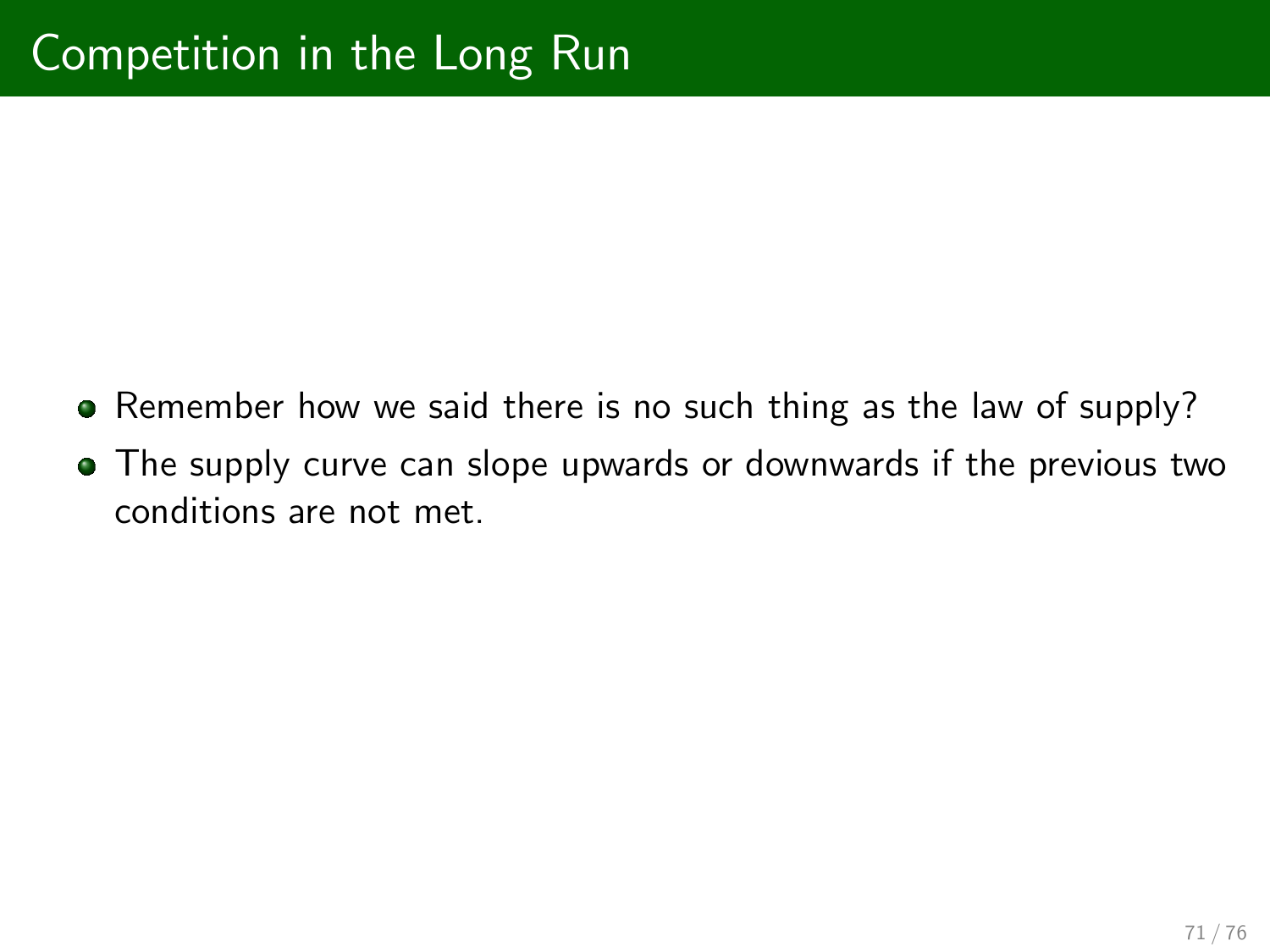- **If entry is limited, the market supply curve will slop upward.** 
	- Individual firms have upward sloping supply curves.
	- The only way to increase output is for existing firms to produce more.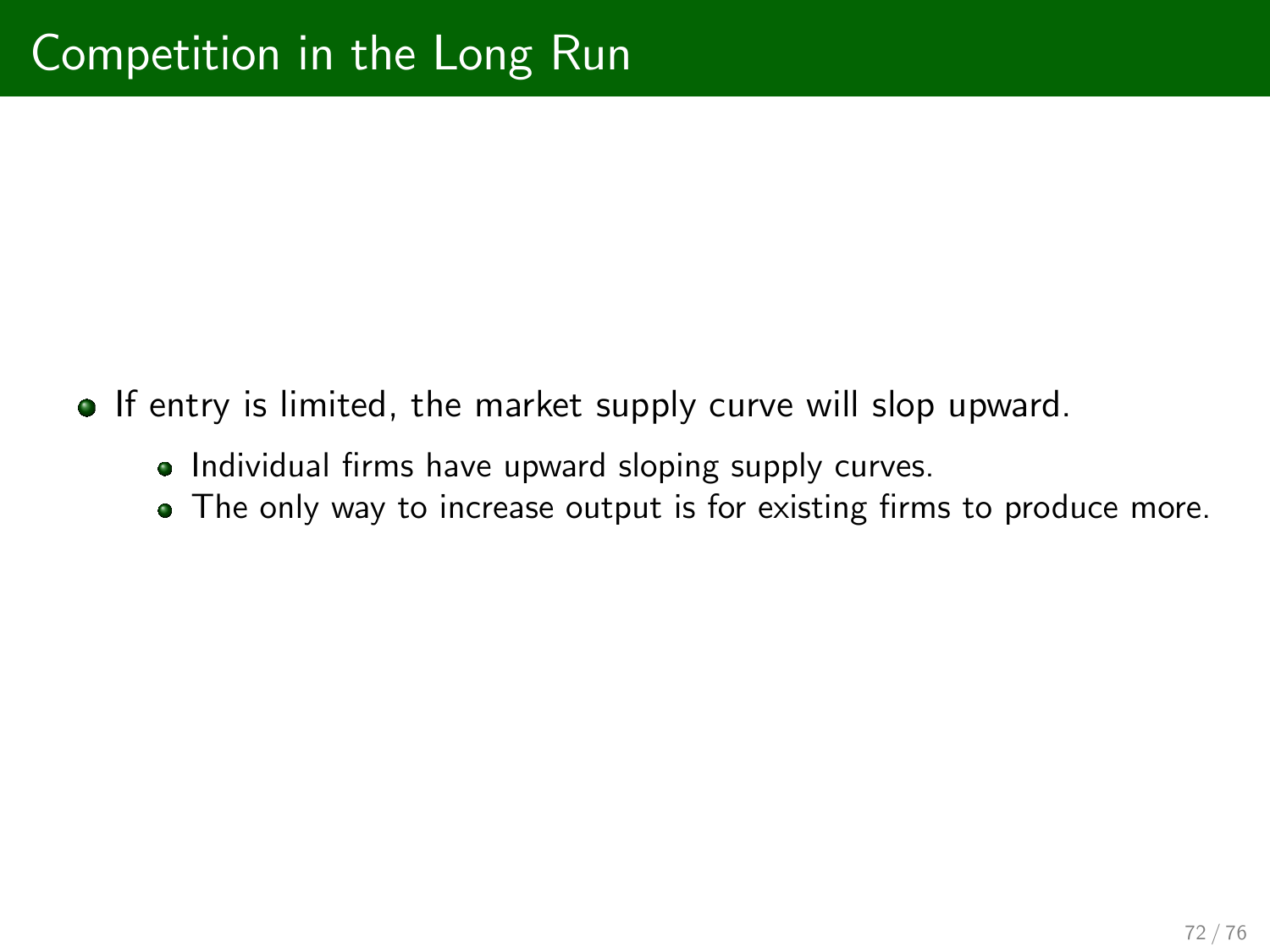- If firms differ in their costs, the market supply curve will also slope upwards.
	- Some firms will enter the market at lower prices than others.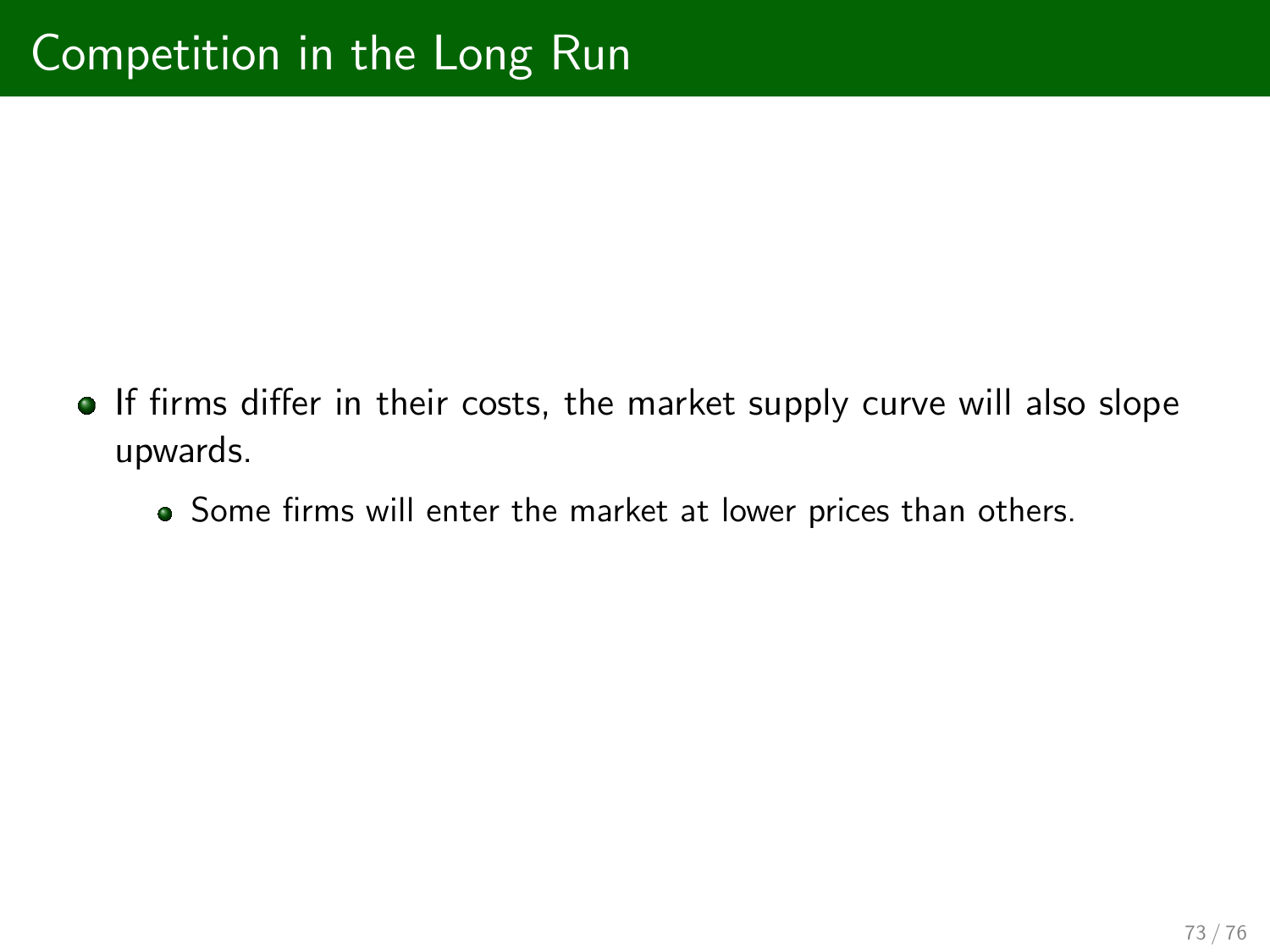- If the number of coffee shops increases, we could expect the price of coffee beans to increase.
	- This will also cause the market supply curve to be upward sloping.
- **It is also possible for input prices to decrease with output (economies** of scale).
	- This will cause the supply curve to be downward sloping.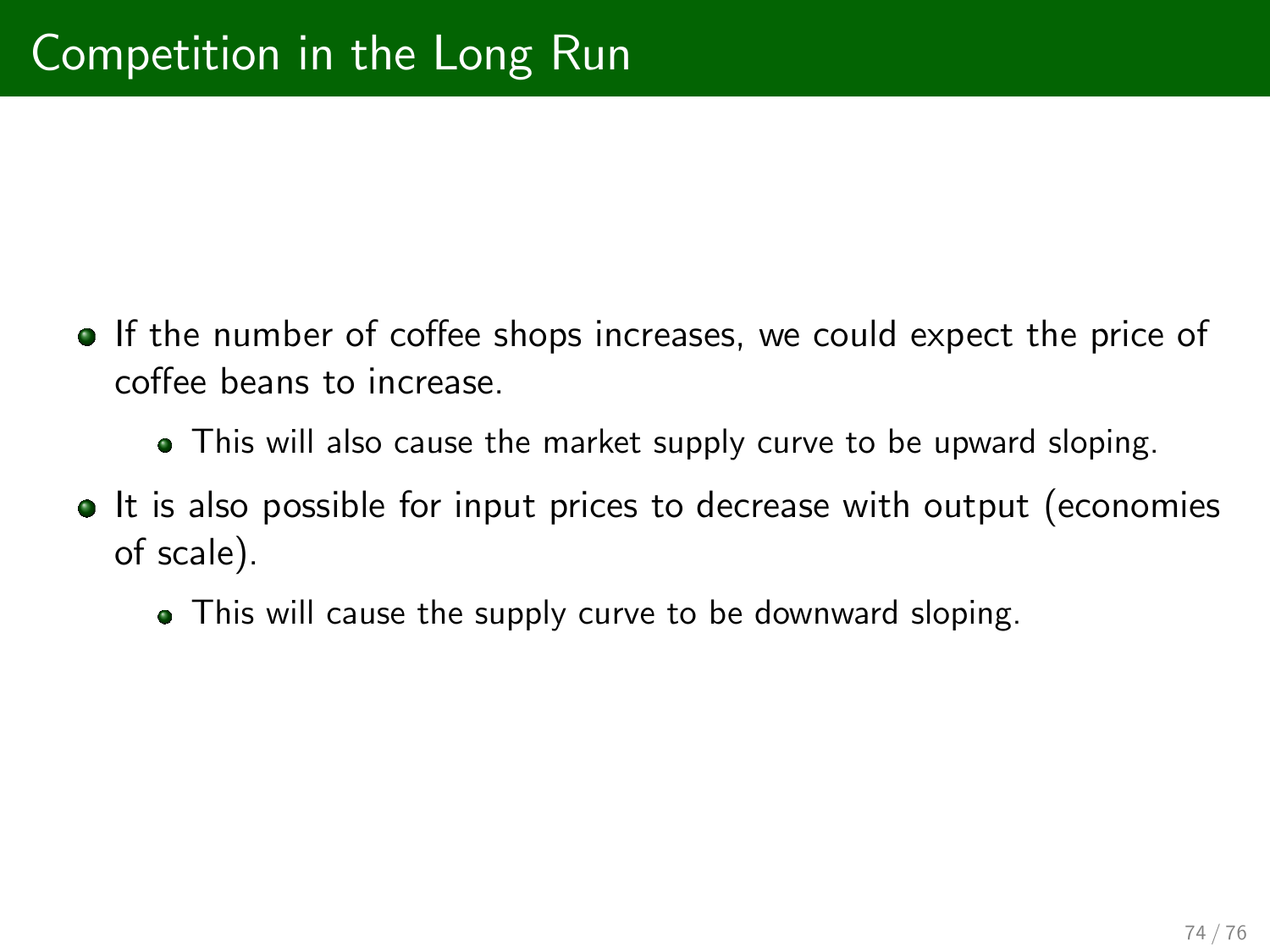- What are the conditions under which firms are price takers?
- What is the residual demand curve?
- The firm will shut down so long as the price is greater than what?
- $\bullet$  The supply curve is the  $\_\_ \_\_ \_$  above  $\_\_ \_\_ \_ \_ \_ \_$